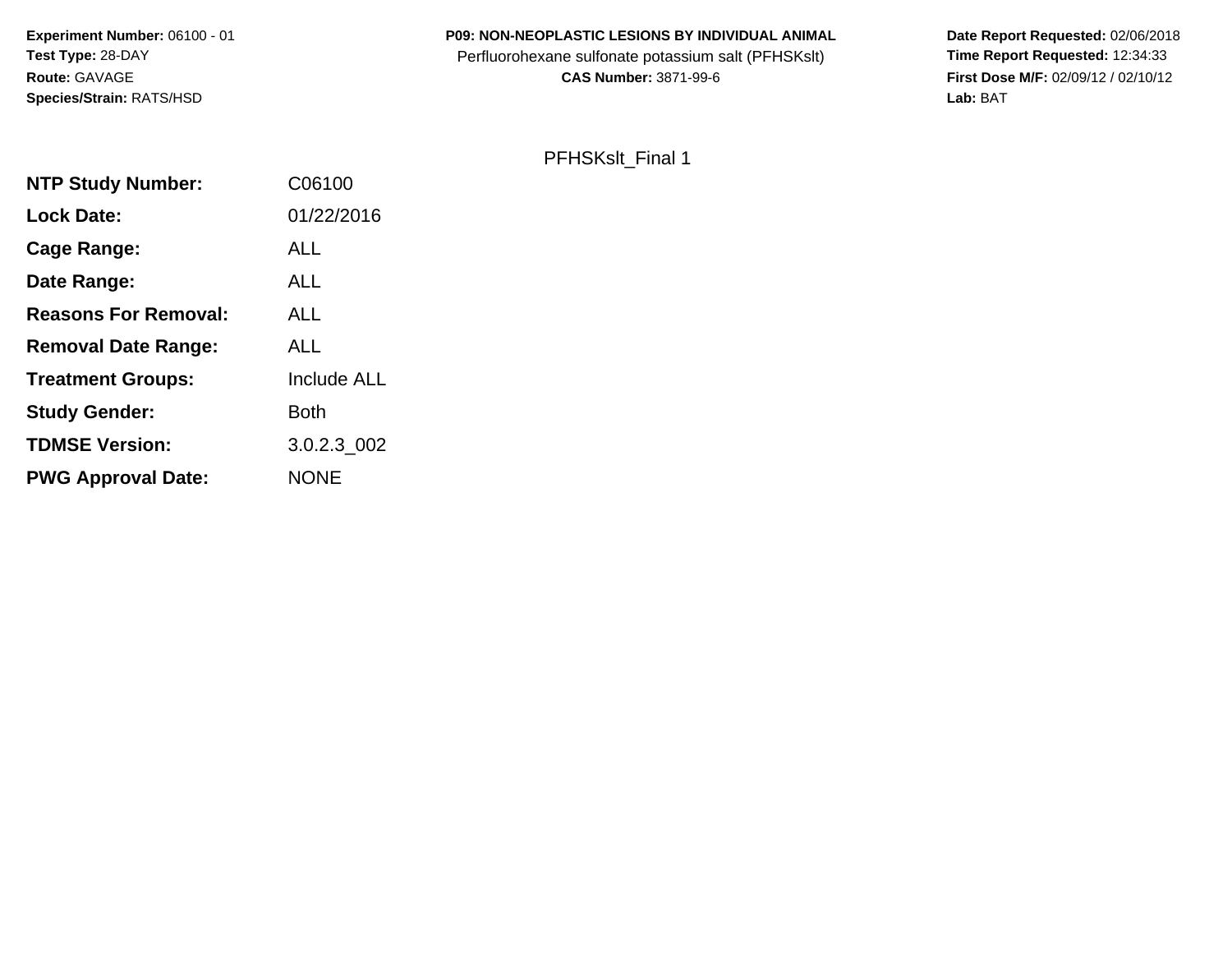## **P09: NON-NEOPLASTIC LESIONS BY INDIVIDUAL ANIMAL**

Perfluorohexane sulfonate potassium salt (PFHSKslt)<br>**CAS Number:** 3871-99-6

Date Report Requested: 02/06/2018<br>Time Report Requested: 12:34:33 **First Dose M/F:** 02/09/12 / 02/10/12<br>Lab: BAT **Lab:** BAT

| <b>HARLAN SPRAGUE DAWLEY RATS</b><br><b>MALE</b>                                                         | DAY ON TEST      | 0<br>$\ddot{\mathbf{0}}$<br>$\overline{\mathbf{c}}$<br>9 | $\mathbf 0$<br>$\pmb{0}$<br>$\frac{2}{9}$                       | $\mathbf 0$<br>$\ddot{\mathbf{0}}$<br>$\sqrt{2}$<br>9                     | $\pmb{0}$<br>$\ddot{\mathbf{0}}$<br>$\overline{c}$<br>9           | $\pmb{0}$<br>$\overline{0}$<br>$\frac{2}{9}$                | $\mathbf 0$<br>$\overline{0}$<br>$\sqrt{2}$<br>9                     | 0<br>0<br>$\overline{c}$<br>9                     | $\pmb{0}$<br>$\overline{0}$<br>$\overline{2}$<br>9           | 0<br>0<br>$\overline{c}$<br>9                        | $\mathbf 0$<br>$\mathbf 0$<br>$\overline{2}$<br>9                        |                           |
|----------------------------------------------------------------------------------------------------------|------------------|----------------------------------------------------------|-----------------------------------------------------------------|---------------------------------------------------------------------------|-------------------------------------------------------------------|-------------------------------------------------------------|----------------------------------------------------------------------|---------------------------------------------------|--------------------------------------------------------------|------------------------------------------------------|--------------------------------------------------------------------------|---------------------------|
| 0mg/kg/d M                                                                                               | <b>ANIMAL ID</b> | $\pmb{0}$<br>$\mathbf{1}$<br>$\mathbf 0$<br>$\mathbf 0$  | $\pmb{0}$<br>$\overline{1}$<br>0<br>$\pmb{0}$<br>$\overline{c}$ | $\mathbf 0$<br>$\mathbf{1}$<br>$\mathbf 0$<br>$\mathbf 0$<br>$\mathbf{3}$ | $\mathsf 0$<br>$\pmb{0}$<br>$\mathsf{O}\xspace$<br>$\overline{4}$ | $\pmb{0}$<br>$\overline{1}$<br>$\mathbf 0$<br>$\frac{0}{5}$ | $\pmb{0}$<br>$\mathbf{1}$<br>$\mathbf 0$<br>$\mathsf{O}\xspace$<br>6 | $\mathbf 0$<br>$\mathbf 0$<br>0<br>$\overline{7}$ | $\pmb{0}$<br>$\mathbf{1}$<br>$\mathbf 0$<br>$\mathbf 0$<br>8 | 0<br>$\mathbf{1}$<br>$\mathbf 0$<br>$\mathbf 0$<br>9 | $\mathbf 0$<br>$\mathbf{1}$<br>$\Omega$<br>$\overline{1}$<br>$\mathbf 0$ | * TOTALS                  |
| <b>ALIMENTARY SYSTEM</b>                                                                                 |                  |                                                          |                                                                 |                                                                           |                                                                   |                                                             |                                                                      |                                                   |                                                              |                                                      |                                                                          |                           |
| Esophagus                                                                                                |                  |                                                          |                                                                 |                                                                           |                                                                   |                                                             |                                                                      |                                                   |                                                              | $\ddot{}$                                            | $+$                                                                      | 10                        |
| Intestine Large, Cecum                                                                                   |                  |                                                          |                                                                 |                                                                           |                                                                   |                                                             |                                                                      |                                                   |                                                              |                                                      | $\ddot{}$                                                                | 10                        |
| Intestine Large, Colon                                                                                   |                  |                                                          |                                                                 |                                                                           |                                                                   |                                                             |                                                                      |                                                   |                                                              |                                                      | $\ddot{}$                                                                | 10                        |
| Intestine Large, Rectum                                                                                  |                  |                                                          |                                                                 |                                                                           |                                                                   |                                                             |                                                                      |                                                   |                                                              |                                                      | $\ddot{}$                                                                | 10                        |
| Intestine Small, Duodenum                                                                                |                  |                                                          |                                                                 |                                                                           |                                                                   |                                                             |                                                                      |                                                   |                                                              |                                                      | $\ddot{}$                                                                | 10                        |
| Intestine Small, Ileum                                                                                   |                  |                                                          |                                                                 |                                                                           |                                                                   |                                                             |                                                                      |                                                   |                                                              | +                                                    | $+$                                                                      | 10                        |
| Intestine Small, Jejunum                                                                                 |                  |                                                          |                                                                 |                                                                           |                                                                   |                                                             |                                                                      |                                                   |                                                              |                                                      | $\overline{+}$                                                           | 10                        |
| Liver                                                                                                    |                  |                                                          |                                                                 |                                                                           |                                                                   |                                                             |                                                                      |                                                   |                                                              | $\ddot{}$                                            | $+$                                                                      | 10                        |
| Pancreas                                                                                                 |                  |                                                          |                                                                 |                                                                           |                                                                   |                                                             |                                                                      |                                                   |                                                              |                                                      | $\ddot{}$                                                                | 10                        |
| Salivary Glands                                                                                          |                  |                                                          |                                                                 |                                                                           |                                                                   |                                                             |                                                                      |                                                   |                                                              |                                                      |                                                                          | 10                        |
| Stomach, Forestomach                                                                                     |                  |                                                          |                                                                 |                                                                           |                                                                   |                                                             |                                                                      |                                                   |                                                              | $\ddot{}$                                            | $\overline{+}$                                                           | 10                        |
| Stomach, Glandular                                                                                       |                  |                                                          |                                                                 |                                                                           |                                                                   |                                                             |                                                                      |                                                   |                                                              |                                                      | $\overline{+}$                                                           | 10                        |
| <b>CARDIOVASCULAR SYSTEM</b>                                                                             |                  |                                                          |                                                                 |                                                                           |                                                                   |                                                             |                                                                      |                                                   |                                                              |                                                      |                                                                          |                           |
| <b>Blood Vessel</b>                                                                                      |                  |                                                          |                                                                 |                                                                           |                                                                   |                                                             |                                                                      |                                                   |                                                              | $\pm$                                                | $\overline{+}$                                                           | 10                        |
| Heart                                                                                                    |                  | $+$                                                      | $\ddot{}$                                                       | $\pm$                                                                     | $+$                                                               | $+$                                                         | $+$                                                                  | $+$                                               | $+$                                                          | $+$                                                  | $+$                                                                      | 10                        |
| *  Total animals with tissue examined microscopically; Total animals with lesion and mean severity grade |                  |                                                          |                                                                 |                                                                           |                                                                   |                                                             |                                                                      |                                                   |                                                              |                                                      |                                                                          |                           |
| +  Tissue examined microscopically                                                                       |                  |                                                          |                                                                 |                                                                           |                                                                   |                                                             | M  Missing tissue                                                    |                                                   |                                                              |                                                      |                                                                          | 1-4  Lesion qualified as: |
| X  Lesion present                                                                                        |                  |                                                          |                                                                 |                                                                           |                                                                   |                                                             | A  Autolysis precludes evaluation                                    |                                                   |                                                              |                                                      |                                                                          | 1) Minimal 3) Moderate    |
| I  Insufficient tissue                                                                                   |                  |                                                          |                                                                 |                                                                           |                                                                   |                                                             | BLANK  Not examined microscopically                                  |                                                   |                                                              |                                                      |                                                                          | 2) Mild<br>4) Marked      |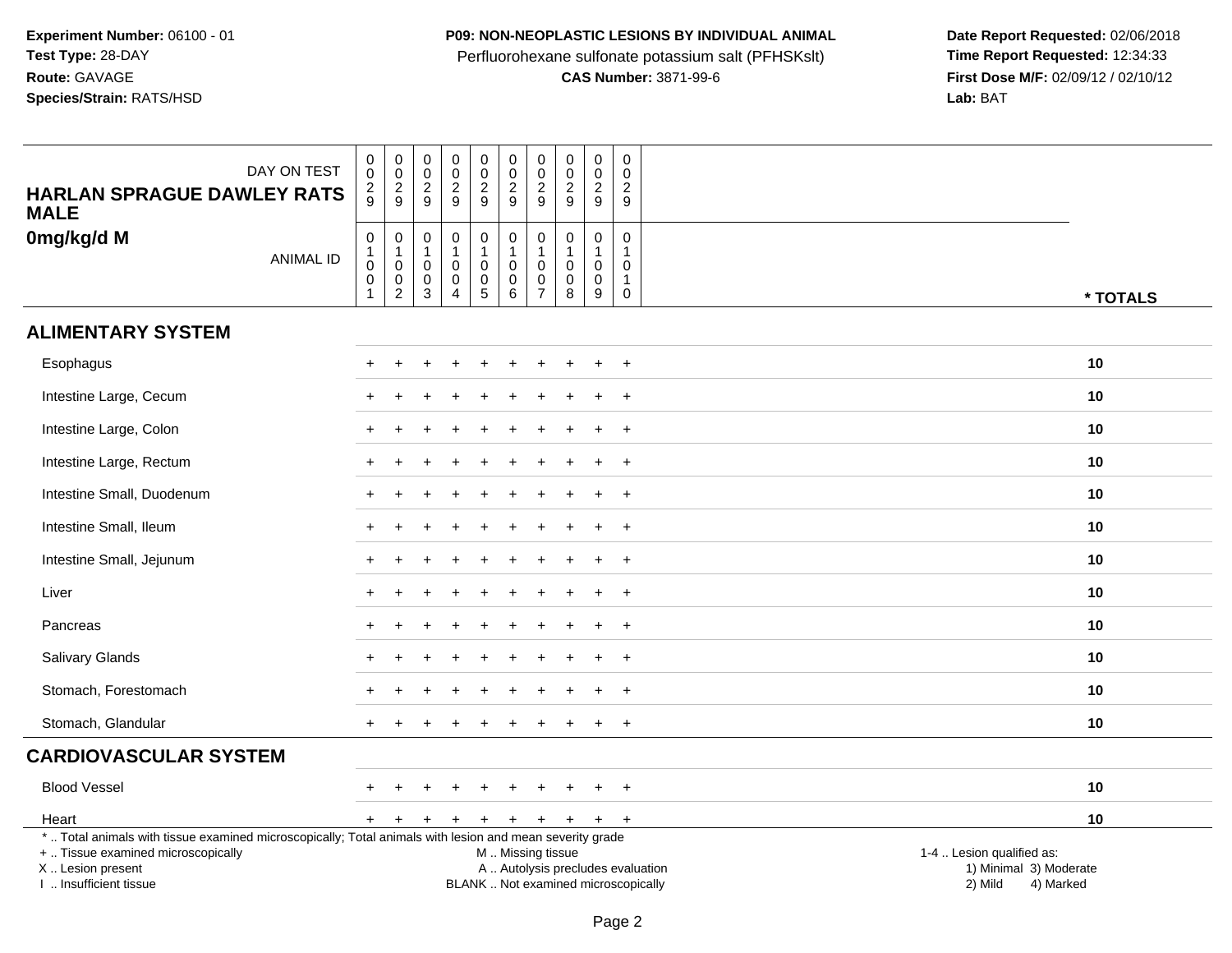#### **P09: NON-NEOPLASTIC LESIONS BY INDIVIDUAL ANIMAL**

Perfluorohexane sulfonate potassium salt (PFHSKslt)<br>**CAS Number:** 3871-99-6

 **Date Report Requested:** 02/06/2018 **First Dose M/F:** 02/09/12 / 02/10/12<br>Lab: BAT **Lab:** BAT

| DAY ON TEST<br><b>HARLAN SPRAGUE DAWLEY RATS</b><br><b>MALE</b> | 0<br>$\pmb{0}$<br>$\frac{2}{9}$              | $_{\rm 0}^{\rm 0}$<br>$\frac{2}{9}$           | $\pmb{0}$<br>$\pmb{0}$<br>$\frac{2}{9}$          | $_{\rm 0}^{\rm 0}$<br>$\frac{2}{9}$                       | $\begin{smallmatrix}0\\0\end{smallmatrix}$<br>$\frac{2}{9}$ | $\begin{smallmatrix} 0\\0 \end{smallmatrix}$<br>$\frac{2}{9}$     | 0<br>$\boldsymbol{0}$<br>$\frac{2}{9}$ | $\pmb{0}$<br>$\pmb{0}$<br>$\mathbf 2$<br>9 | $\pmb{0}$<br>$\pmb{0}$<br>$\frac{2}{9}$ | $\mathbf 0$<br>$\mathbf 0$<br>$\frac{2}{9}$ |    |          |
|-----------------------------------------------------------------|----------------------------------------------|-----------------------------------------------|--------------------------------------------------|-----------------------------------------------------------|-------------------------------------------------------------|-------------------------------------------------------------------|----------------------------------------|--------------------------------------------|-----------------------------------------|---------------------------------------------|----|----------|
| 0mg/kg/d M<br>ANIMAL ID                                         | 0<br>$\boldsymbol{0}$<br>0<br>$\overline{1}$ | 0<br>$\pmb{0}$<br>$\pmb{0}$<br>$\overline{c}$ | 0<br>$\overline{1}$<br>$\pmb{0}$<br>$\,0\,$<br>3 | $\mathbf 0$<br>$\pmb{0}$<br>$\mathbf 0$<br>$\overline{4}$ | 0<br>0<br>$\frac{0}{5}$                                     | $\boldsymbol{0}$<br>$\overline{1}$<br>$\pmb{0}$<br>$\pmb{0}$<br>6 | 0<br>0<br>0<br>$\overline{ }$          | 0<br>0<br>0<br>8                           | 0<br>0<br>0<br>9                        | $\mathbf 0$<br>0<br>$\mathbf 0$             |    | * TOTALS |
| Cardiomyopathy                                                  |                                              |                                               |                                                  |                                                           | $\mathbf{1}$                                                | $\overline{\phantom{0}}$ 1                                        |                                        |                                            |                                         |                                             |    | 3 1.0    |
| <b>ENDOCRINE SYSTEM</b>                                         |                                              |                                               |                                                  |                                                           |                                                             |                                                                   |                                        |                                            |                                         |                                             |    |          |
| <b>Adrenal Cortex</b>                                           |                                              |                                               |                                                  |                                                           |                                                             |                                                                   |                                        |                                            | $+$                                     | $+$                                         | 10 |          |
| Adrenal Medulla                                                 | $+$                                          |                                               |                                                  |                                                           |                                                             |                                                                   |                                        | $\pm$                                      | $+$                                     | $+$                                         | 10 |          |
| Parathyroid Gland                                               |                                              |                                               |                                                  |                                                           |                                                             |                                                                   |                                        |                                            | $\pm$                                   | $+$                                         | 10 |          |
| <b>Pituitary Gland</b>                                          |                                              |                                               |                                                  |                                                           | $\pm$                                                       | $\pm$                                                             |                                        | ÷.                                         | $\ddot{}$                               | $+$                                         | 10 |          |
| <b>Thyroid Gland</b>                                            |                                              |                                               |                                                  |                                                           |                                                             |                                                                   |                                        |                                            | $\ddot{}$                               | $+$                                         | 10 |          |
| <b>GENERAL BODY SYSTEM</b>                                      |                                              |                                               |                                                  |                                                           |                                                             |                                                                   |                                        |                                            |                                         |                                             |    |          |
| <b>NONE</b>                                                     |                                              |                                               |                                                  |                                                           |                                                             |                                                                   |                                        |                                            |                                         |                                             |    |          |
| <b>GENITAL SYSTEM</b>                                           |                                              |                                               |                                                  |                                                           |                                                             |                                                                   |                                        |                                            |                                         |                                             |    |          |

| Epididymis<br>Duct, Exfoliated Germ Cell |  | + + + + + + + + + + |  |  |  | 10 | $1 \t1.0$ |
|------------------------------------------|--|---------------------|--|--|--|----|-----------|
| <b>Preputial Gland</b>                   |  | + + + + + + + + + + |  |  |  | 10 |           |
| Prostate                                 |  | + + + + + + + + + + |  |  |  | 10 |           |
| <b>Seminal Vesicle</b>                   |  | + + + + + + + + + + |  |  |  | 10 |           |
| <b>Testes</b>                            |  | + + + + + + + + + + |  |  |  | 10 |           |

\* .. Total animals with tissue examined microscopically; Total animals with lesion and mean severity grade

+ .. Tissue examined microscopically

X .. Lesion present

I .. Insufficient tissue

M .. Missing tissue

Lesion present A .. Autolysis precludes evaluation 1) Minimal 3) Moderate

1-4 .. Lesion qualified as:<br>1) Minimal 3) Moderate BLANK .. Not examined microscopically 2) Mild 4) Marked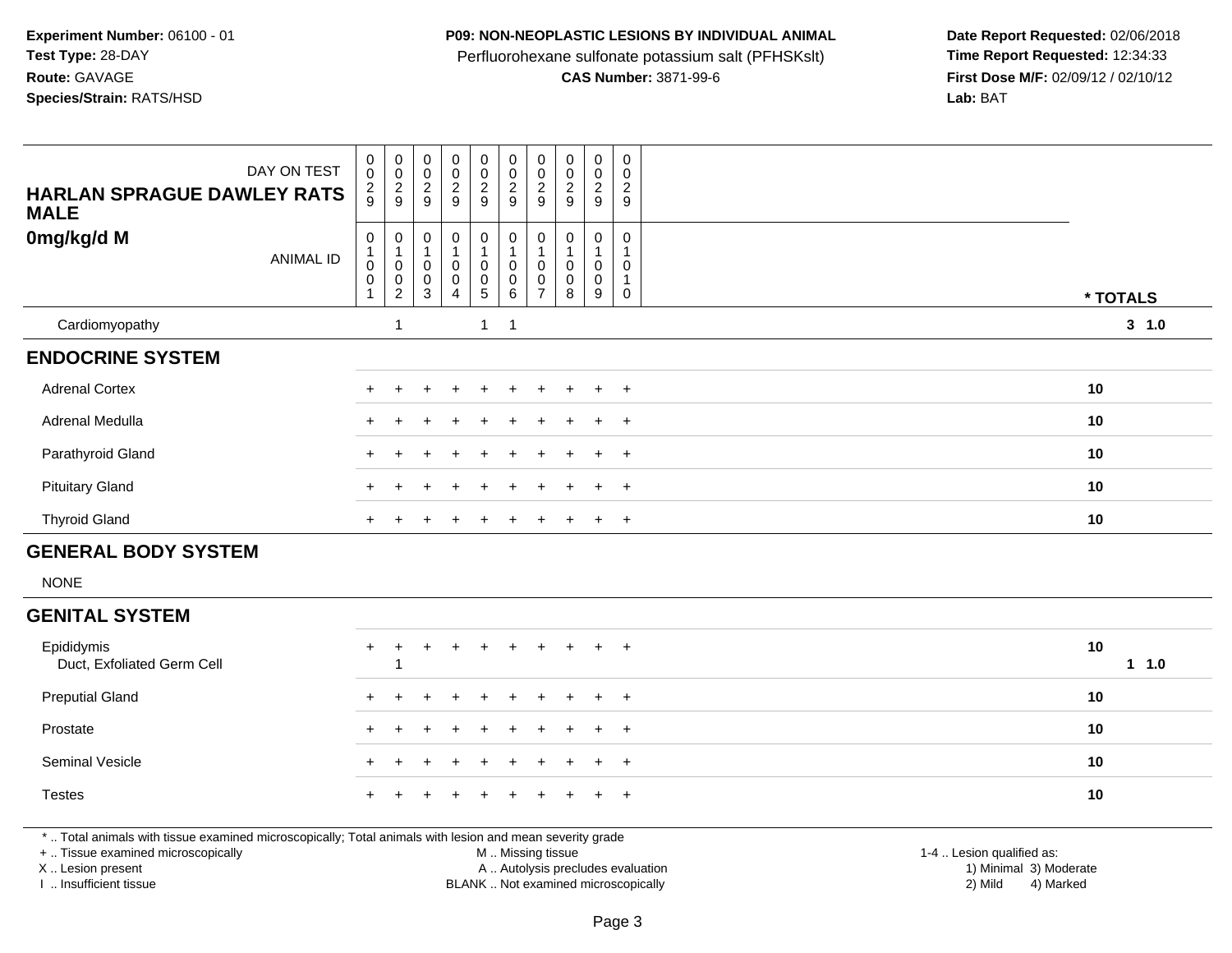## **P09: NON-NEOPLASTIC LESIONS BY INDIVIDUAL ANIMAL**

Perfluorohexane sulfonate potassium salt (PFHSKslt)<br>**CAS Number:** 3871-99-6

| DAY ON TEST                                                                                                                                                                                   | $\mathbf 0$<br>$\pmb{0}$                                     | $\pmb{0}$<br>$\overline{0}$                                                      | $\pmb{0}$<br>$\mathsf 0$        | $\mathsf{O}\xspace$<br>$\overline{0}$                                   | $\begin{smallmatrix}0\\0\end{smallmatrix}$                                        | $\pmb{0}$<br>$\ddot{\mathbf{0}}$                                   | $\mathbf 0$<br>$\mathbf 0$                                       | $\mathbf 0$<br>$\ddot{\mathbf{0}}$                              | $\pmb{0}$<br>$\mathbf 0$                       | $\mathbf 0$<br>$\mathbf 0$                                                |                                                                                                                                                         |
|-----------------------------------------------------------------------------------------------------------------------------------------------------------------------------------------------|--------------------------------------------------------------|----------------------------------------------------------------------------------|---------------------------------|-------------------------------------------------------------------------|-----------------------------------------------------------------------------------|--------------------------------------------------------------------|------------------------------------------------------------------|-----------------------------------------------------------------|------------------------------------------------|---------------------------------------------------------------------------|---------------------------------------------------------------------------------------------------------------------------------------------------------|
| <b>HARLAN SPRAGUE DAWLEY RATS</b><br><b>MALE</b>                                                                                                                                              | $\overline{c}$<br>9                                          | $\overline{\mathbf{c}}$<br>9                                                     | $\overline{c}$<br>9             | $\overline{a}$<br>9                                                     | $\overline{c}$<br>9                                                               | $\overline{c}$<br>9                                                | $\overline{2}$<br>9                                              | $\overline{c}$<br>9                                             | $\sqrt{2}$<br>9                                | $\boldsymbol{2}$<br>$\boldsymbol{9}$                                      |                                                                                                                                                         |
| 0mg/kg/d M<br><b>ANIMAL ID</b>                                                                                                                                                                | $\pmb{0}$<br>$\mathbf{1}$<br>$\mathbf 0$<br>$\mathbf 0$<br>1 | $\boldsymbol{0}$<br>$\mathbf{1}$<br>$\mathbf 0$<br>$\mathbf 0$<br>$\overline{c}$ | 0<br>1<br>$\mathbf 0$<br>0<br>3 | $\mathsf{O}$<br>$\mathbf{1}$<br>$\mathbf 0$<br>$\mathsf{O}\xspace$<br>4 | $\pmb{0}$<br>$\mathbf{1}$<br>$\mathbf 0$<br>$\begin{array}{c} 0 \\ 5 \end{array}$ | $\pmb{0}$<br>$\mathbf{1}$<br>$\mathbf 0$<br>$\mathbf 0$<br>$\,6\,$ | $\mathbf 0$<br>$\overline{1}$<br>$\Omega$<br>0<br>$\overline{7}$ | $\mathbf 0$<br>$\mathbf{1}$<br>$\mathbf{0}$<br>$\mathbf 0$<br>8 | $\mathbf 0$<br>$\mathbf 0$<br>$\mathbf 0$<br>9 | $\mathbf 0$<br>$\mathbf{1}$<br>$\mathbf 0$<br>$\mathbf{1}$<br>$\mathbf 0$ | * TOTALS                                                                                                                                                |
| <b>HEMATOPOIETIC SYSTEM</b>                                                                                                                                                                   |                                                              |                                                                                  |                                 |                                                                         |                                                                                   |                                                                    |                                                                  |                                                                 |                                                |                                                                           |                                                                                                                                                         |
| <b>Bone Marrow</b>                                                                                                                                                                            |                                                              |                                                                                  |                                 |                                                                         |                                                                                   |                                                                    |                                                                  |                                                                 | ÷.                                             | $\overline{+}$                                                            | 10                                                                                                                                                      |
| Lymph Node, Mandibular                                                                                                                                                                        |                                                              |                                                                                  |                                 |                                                                         |                                                                                   |                                                                    |                                                                  |                                                                 |                                                | $\ddot{}$                                                                 | 10                                                                                                                                                      |
| Lymph Node, Mesenteric                                                                                                                                                                        |                                                              |                                                                                  |                                 |                                                                         |                                                                                   |                                                                    |                                                                  |                                                                 |                                                | $\ddot{}$                                                                 | 10                                                                                                                                                      |
| Spleen                                                                                                                                                                                        |                                                              |                                                                                  |                                 |                                                                         |                                                                                   |                                                                    |                                                                  |                                                                 |                                                | $\overline{+}$                                                            | 10                                                                                                                                                      |
| Thymus                                                                                                                                                                                        |                                                              |                                                                                  |                                 |                                                                         |                                                                                   |                                                                    |                                                                  |                                                                 |                                                | $\overline{+}$                                                            | 10                                                                                                                                                      |
| <b>INTEGUMENTARY SYSTEM</b>                                                                                                                                                                   |                                                              |                                                                                  |                                 |                                                                         |                                                                                   |                                                                    |                                                                  |                                                                 |                                                |                                                                           |                                                                                                                                                         |
| <b>Mammary Gland</b>                                                                                                                                                                          |                                                              |                                                                                  |                                 |                                                                         |                                                                                   |                                                                    |                                                                  |                                                                 |                                                |                                                                           | 10                                                                                                                                                      |
| Skin                                                                                                                                                                                          |                                                              |                                                                                  |                                 |                                                                         |                                                                                   |                                                                    |                                                                  |                                                                 | ÷                                              | $\overline{+}$                                                            | 10                                                                                                                                                      |
| <b>MUSCULOSKELETAL SYSTEM</b>                                                                                                                                                                 |                                                              |                                                                                  |                                 |                                                                         |                                                                                   |                                                                    |                                                                  |                                                                 |                                                |                                                                           |                                                                                                                                                         |
| Bone                                                                                                                                                                                          |                                                              |                                                                                  |                                 |                                                                         |                                                                                   |                                                                    |                                                                  |                                                                 |                                                | $+$                                                                       | 10                                                                                                                                                      |
| <b>NERVOUS SYSTEM</b>                                                                                                                                                                         |                                                              |                                                                                  |                                 |                                                                         |                                                                                   |                                                                    |                                                                  |                                                                 |                                                |                                                                           |                                                                                                                                                         |
| <b>Brain</b>                                                                                                                                                                                  |                                                              |                                                                                  |                                 |                                                                         | $\ddot{}$                                                                         | $\div$                                                             |                                                                  |                                                                 | $\overline{+}$                                 | $^{+}$                                                                    | 10                                                                                                                                                      |
| <b>RESPIRATORY SYSTEM</b>                                                                                                                                                                     |                                                              |                                                                                  |                                 |                                                                         |                                                                                   |                                                                    |                                                                  |                                                                 |                                                |                                                                           |                                                                                                                                                         |
| Lung<br>Inflammation, Granulomatous                                                                                                                                                           |                                                              |                                                                                  |                                 |                                                                         |                                                                                   |                                                                    |                                                                  |                                                                 | ÷<br>1                                         | $^{+}$                                                                    | 10<br>$1 1.0$                                                                                                                                           |
| *  Total animals with tissue examined microscopically; Total animals with lesion and mean severity grade<br>+  Tissue examined microscopically<br>X  Lesion present<br>I. Insufficient tissue |                                                              |                                                                                  |                                 |                                                                         |                                                                                   | M  Missing tissue                                                  |                                                                  |                                                                 |                                                |                                                                           | 1-4  Lesion qualified as:<br>A  Autolysis precludes evaluation<br>1) Minimal 3) Moderate<br>BLANK  Not examined microscopically<br>2) Mild<br>4) Marked |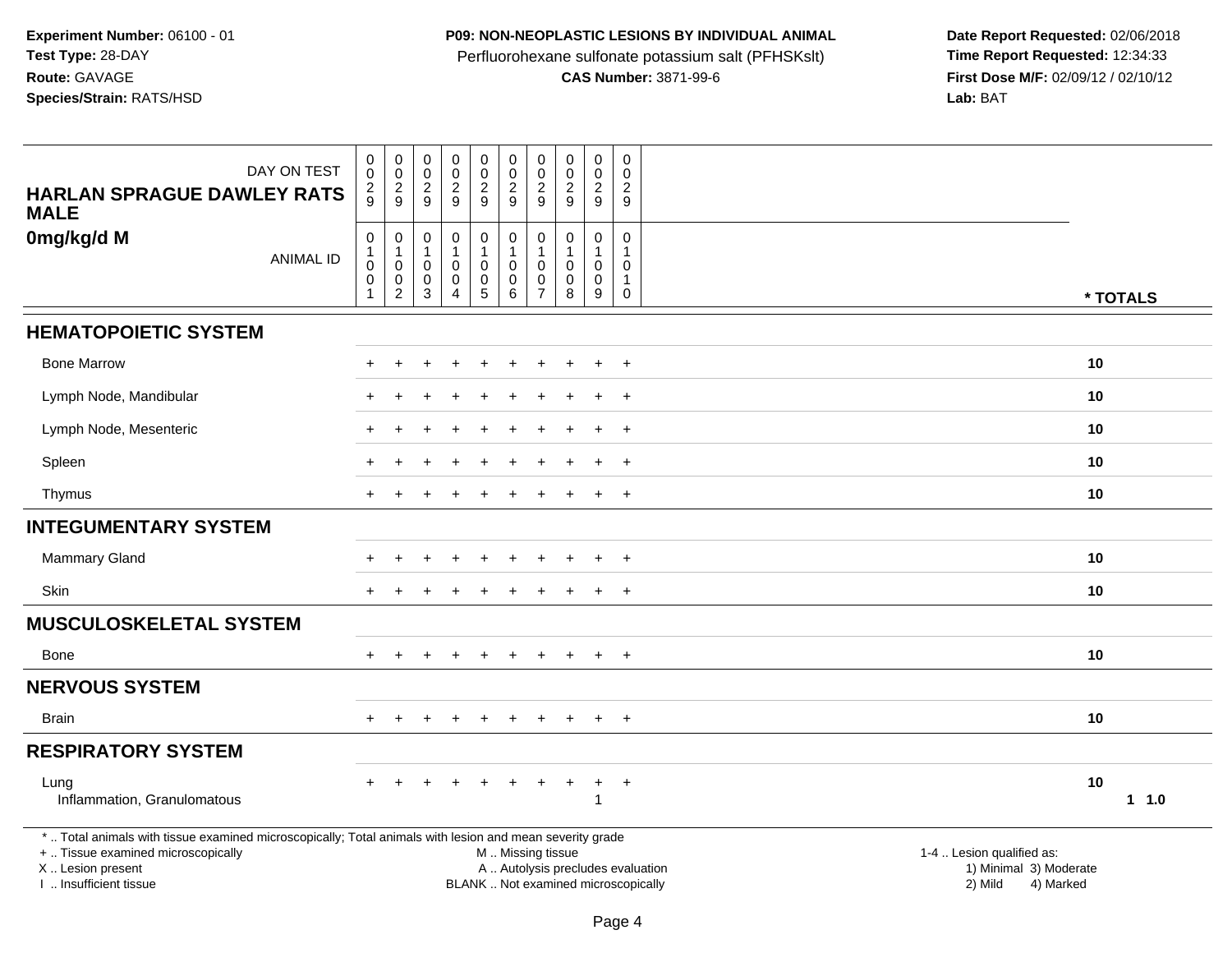#### **P09: NON-NEOPLASTIC LESIONS BY INDIVIDUAL ANIMAL**

Perfluorohexane sulfonate potassium salt (PFHSKslt)<br>**CAS Number:** 3871-99-6

 **Date Report Requested:** 02/06/2018 **First Dose M/F:** 02/09/12 / 02/10/12<br>Lab: BAT **Lab:** BAT

| DAY ON TEST<br><b>HARLAN SPRAGUE DAWLEY RATS</b><br><b>MALE</b>                                        | 0<br>$\pmb{0}$<br>$\frac{2}{9}$                                       | 00029                                           | 00029                                                               | 00029                                                                                      | $\begin{array}{c} 0 \\ 0 \\ 2 \\ 9 \end{array}$  | 00029                                                                                | $\begin{smallmatrix} 0\\0 \end{smallmatrix}$<br>$\overline{2}$<br>9   | $\begin{smallmatrix} 0\\0\\2 \end{smallmatrix}$<br>9 | $\begin{smallmatrix} 0\\0\\2 \end{smallmatrix}$<br>9         | $\pmb{0}$<br>$\pmb{0}$<br>$\overline{c}$<br>$\boldsymbol{9}$ |          |                |
|--------------------------------------------------------------------------------------------------------|-----------------------------------------------------------------------|-------------------------------------------------|---------------------------------------------------------------------|--------------------------------------------------------------------------------------------|--------------------------------------------------|--------------------------------------------------------------------------------------|-----------------------------------------------------------------------|------------------------------------------------------|--------------------------------------------------------------|--------------------------------------------------------------|----------|----------------|
| 0mg/kg/d M<br><b>ANIMAL ID</b>                                                                         | $\pmb{0}$<br>$\mathbf{1}$<br>$\mathbf 0$<br>$\pmb{0}$<br>$\mathbf{1}$ | 0<br>$\mathbf 0$<br>$\pmb{0}$<br>$\overline{c}$ | $\pmb{0}$<br>$\mathbf{1}$<br>$\pmb{0}$<br>$\mathbf 0$<br>$\sqrt{3}$ | $\begin{smallmatrix}0\1\end{smallmatrix}$<br>$\pmb{0}$<br>$\overline{0}$<br>$\overline{4}$ | $\mathbf 0$<br>0<br>$\pmb{0}$<br>$5\phantom{.0}$ | $\begin{smallmatrix}0\\1\end{smallmatrix}$<br>$\pmb{0}$<br>$\overline{0}$<br>$\,6\,$ | $\pmb{0}$<br>$\mathbf{1}$<br>$\pmb{0}$<br>$\pmb{0}$<br>$\overline{7}$ | 0<br>$\mathbf{1}$<br>$\pmb{0}$<br>$\pmb{0}$<br>8     | $\mathbf 0$<br>$\mathbf{1}$<br>$\pmb{0}$<br>$\mathbf 0$<br>9 | $\mathbf 0$<br>1<br>0<br>$\mathbf 1$<br>0                    | * TOTALS |                |
| Nose<br>Respiratory Epithelium, Hyperplasia<br>Respiratory Epithelium, Inflammation, Chronic<br>Active | 2<br>3                                                                | 1                                               | 2<br>3                                                              | $\overline{2}$                                                                             | 3                                                |                                                                                      |                                                                       |                                                      | $\ddot{}$                                                    | $+$                                                          | 10       | 3, 1.7<br>52.4 |
| Trachea                                                                                                |                                                                       |                                                 |                                                                     |                                                                                            |                                                  |                                                                                      |                                                                       |                                                      | $\pm$                                                        | $+$                                                          | 10       |                |
| <b>SPECIAL SENSES SYSTEM</b>                                                                           |                                                                       |                                                 |                                                                     |                                                                                            |                                                  |                                                                                      |                                                                       |                                                      |                                                              |                                                              |          |                |
| Eye                                                                                                    |                                                                       |                                                 |                                                                     | $\ddot{}$                                                                                  | $+$                                              | $\ddot{}$                                                                            | $\ddot{}$                                                             |                                                      | $+$                                                          | $+$                                                          | 10       |                |
| Harderian Gland                                                                                        | $+$                                                                   |                                                 |                                                                     |                                                                                            |                                                  |                                                                                      |                                                                       |                                                      | $\pm$                                                        | $+$                                                          | 10       |                |
| <b>URINARY SYSTEM</b>                                                                                  |                                                                       |                                                 |                                                                     |                                                                                            |                                                  |                                                                                      |                                                                       |                                                      |                                                              |                                                              |          |                |
| Kidney<br>Nephropathy, Chronic Progressive                                                             |                                                                       |                                                 |                                                                     |                                                                                            |                                                  | 1                                                                                    | 1                                                                     |                                                      |                                                              | $\overline{+}$<br>-1                                         | 10       | 8 1.0          |
| <b>Urinary Bladder</b>                                                                                 |                                                                       |                                                 |                                                                     |                                                                                            |                                                  |                                                                                      |                                                                       |                                                      |                                                              | $\overline{+}$                                               | 10       |                |

\* .. Total animals with tissue examined microscopically; Total animals with lesion and mean severity grade

+ .. Tissue examined microscopically

X .. Lesion present

I .. Insufficient tissue

M .. Missing tissue

Lesion present A .. Autolysis precludes evaluation 1) Minimal 3) Moderate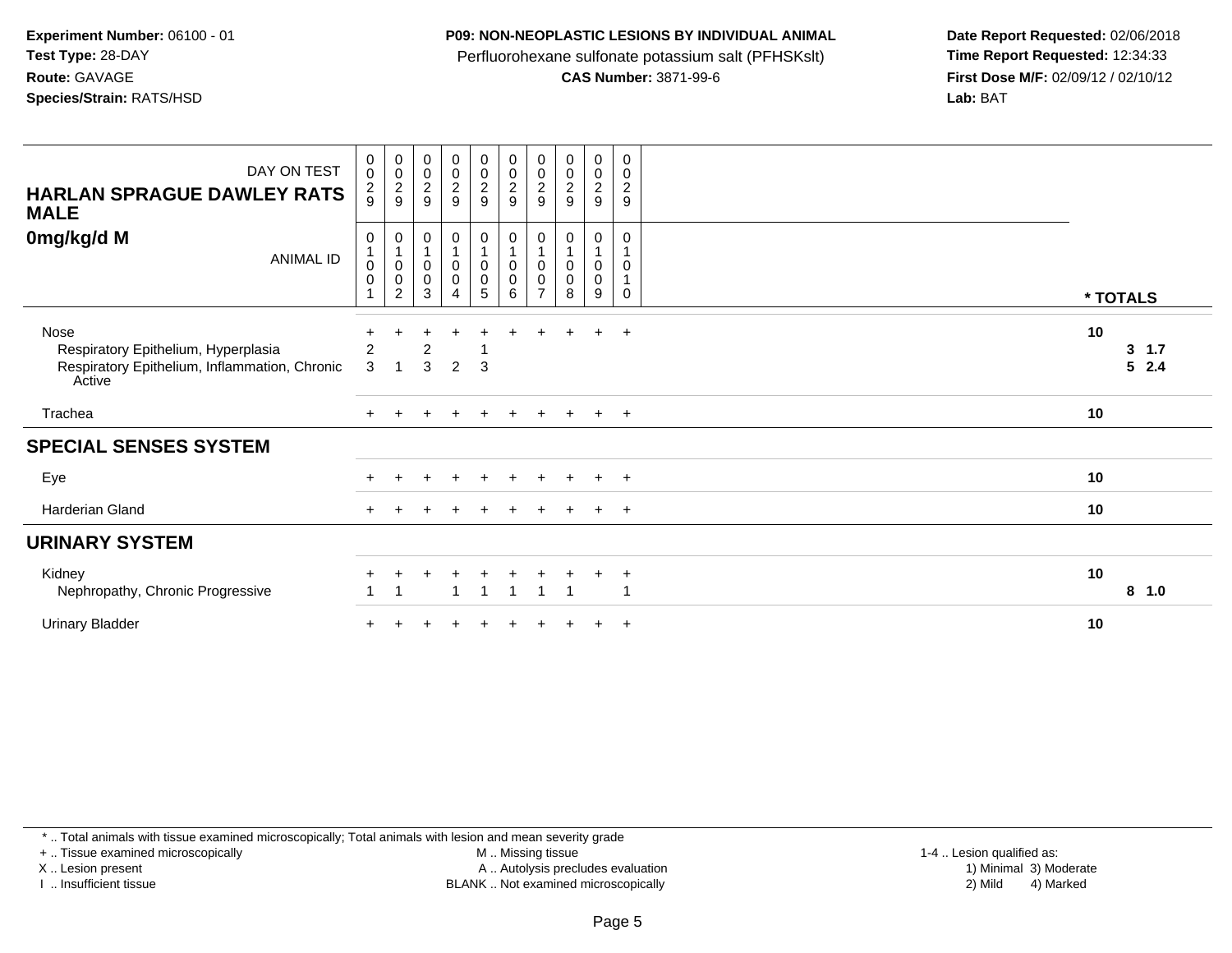#### **P09: NON-NEOPLASTIC LESIONS BY INDIVIDUAL ANIMAL**

Perfluorohexane sulfonate potassium salt (PFHSKslt)<br>**CAS Number:** 3871-99-6

 **Date Report Requested:** 02/06/2018 **First Dose M/F:** 02/09/12 / 02/10/12<br>**Lab:** BAT **Lab:** BAT

| <b>HARLAN SPRAGUE DAWLEY RATS</b><br><b>MALE</b> | DAY ON TEST      | $\pmb{0}$<br>$\mathbf 0$<br>$\frac{2}{9}$                                | $\pmb{0}$<br>$\mathbf 0$<br>$\frac{2}{9}$             | $\pmb{0}$<br>$\mathbf 0$<br>$\frac{2}{9}$ | $\begin{array}{c} 0 \\ 0 \\ 2 \\ 9 \end{array}$               | $\mathbf 0$<br>$\begin{smallmatrix} 0\\2\\9 \end{smallmatrix}$               | $\pmb{0}$<br>$\frac{0}{2}$                                          | $\boldsymbol{0}$<br>0<br>$\overline{c}$<br>$9\,$         | $\pmb{0}$<br>$\pmb{0}$<br>$\overline{2}$<br>9 | $\mathbf 0$<br>$\mathbf 0$<br>$\frac{2}{9}$ | 0<br>$\mathbf 0$<br>$\overline{c}$<br>9                           |          |
|--------------------------------------------------|------------------|--------------------------------------------------------------------------|-------------------------------------------------------|-------------------------------------------|---------------------------------------------------------------|------------------------------------------------------------------------------|---------------------------------------------------------------------|----------------------------------------------------------|-----------------------------------------------|---------------------------------------------|-------------------------------------------------------------------|----------|
| .625mg/kg/d M                                    | <b>ANIMAL ID</b> | $\mathbf 0$<br>$\mathbf{1}$<br>$\pmb{0}$<br>$\mathbf{1}$<br>$\mathbf{1}$ | 0<br>1<br>$\pmb{0}$<br>$\mathbf{1}$<br>$\overline{c}$ | $\pmb{0}$<br>1<br>0<br>$\mathbf{1}$<br>3  | $\pmb{0}$<br>$\mathbf{1}$<br>$\pmb{0}$<br>1<br>$\overline{4}$ | $\mathbf 0$<br>$\overline{1}$<br>$\mathbf 0$<br>$\overline{1}$<br>$\sqrt{5}$ | $\pmb{0}$<br>$\mathbf{1}$<br>$\mathbf 0$<br>$\mathbf{1}$<br>$\,6\,$ | 0<br>$\mathbf{1}$<br>0<br>$\mathbf{1}$<br>$\overline{7}$ | 0<br>1<br>0<br>$\mathbf{1}$<br>8              | 0<br>$\mathbf{1}$<br>0<br>$\mathbf{1}$<br>9 | 0<br>$\mathbf{1}$<br>$\mathbf 0$<br>$\overline{c}$<br>$\mathbf 0$ | * TOTALS |
| <b>ALIMENTARY SYSTEM</b>                         |                  |                                                                          |                                                       |                                           |                                                               |                                                                              |                                                                     |                                                          |                                               |                                             |                                                                   |          |
| Liver                                            |                  | +                                                                        | +                                                     | +                                         | $\ddot{}$                                                     | $\ddot{}$                                                                    | $\ddot{}$                                                           | $\ddot{}$                                                | $\ddot{}$                                     | $+$                                         | $+$                                                               | 10       |
| Pancreas                                         |                  | $+$                                                                      |                                                       |                                           | $\mathbf +$                                                   | ٠                                                                            | $\pm$                                                               |                                                          |                                               | $+$                                         | $+$                                                               | 10       |
| <b>CARDIOVASCULAR SYSTEM</b>                     |                  |                                                                          |                                                       |                                           |                                                               |                                                                              |                                                                     |                                                          |                                               |                                             |                                                                   |          |
| <b>NONE</b>                                      |                  |                                                                          |                                                       |                                           |                                                               |                                                                              |                                                                     |                                                          |                                               |                                             |                                                                   |          |
| <b>ENDOCRINE SYSTEM</b>                          |                  |                                                                          |                                                       |                                           |                                                               |                                                                              |                                                                     |                                                          |                                               |                                             |                                                                   |          |
| <b>Thyroid Gland</b>                             |                  | $+$                                                                      | $\div$                                                | $\div$                                    | $\pm$                                                         | $\pm$                                                                        | $\pm$                                                               | $\ddot{}$                                                | $\pm$                                         | $+$                                         | $+$                                                               | 10       |
| <b>GENERAL BODY SYSTEM</b>                       |                  |                                                                          |                                                       |                                           |                                                               |                                                                              |                                                                     |                                                          |                                               |                                             |                                                                   |          |
| <b>NONE</b>                                      |                  |                                                                          |                                                       |                                           |                                                               |                                                                              |                                                                     |                                                          |                                               |                                             |                                                                   |          |
| <b>GENITAL SYSTEM</b>                            |                  |                                                                          |                                                       |                                           |                                                               |                                                                              |                                                                     |                                                          |                                               |                                             |                                                                   |          |
| <b>Testes</b>                                    |                  | $+$                                                                      | $+$                                                   | $+$                                       | $+$                                                           | $+$                                                                          | $+$                                                                 | $+$                                                      | $+$                                           | $+$ $+$                                     |                                                                   | 10       |
| <b>HEMATOPOIETIC SYSTEM</b>                      |                  |                                                                          |                                                       |                                           |                                                               |                                                                              |                                                                     |                                                          |                                               |                                             |                                                                   |          |
| <b>Bone Marrow</b>                               |                  | $\pm$                                                                    | $\div$                                                | $\ddot{}$                                 | $\ddot{}$                                                     | $\ddot{}$                                                                    | $\pm$                                                               | $\ddot{}$                                                | $\ddot{}$                                     | $+$                                         | $+$                                                               | 10       |
| Spleen                                           |                  |                                                                          |                                                       |                                           |                                                               |                                                                              |                                                                     |                                                          |                                               | $\ddot{}$                                   | $+$                                                               | 10       |

# **INTEGUMENTARY SYSTEM**

# NONE

\* .. Total animals with tissue examined microscopically; Total animals with lesion and mean severity grade

+ .. Tissue examined microscopically

X .. Lesion present

I .. Insufficient tissue

 M .. Missing tissueA .. Autolysis precludes evaluation

 1-4 .. Lesion qualified as: BLANK .. Not examined microscopically 2) Mild 4) Marked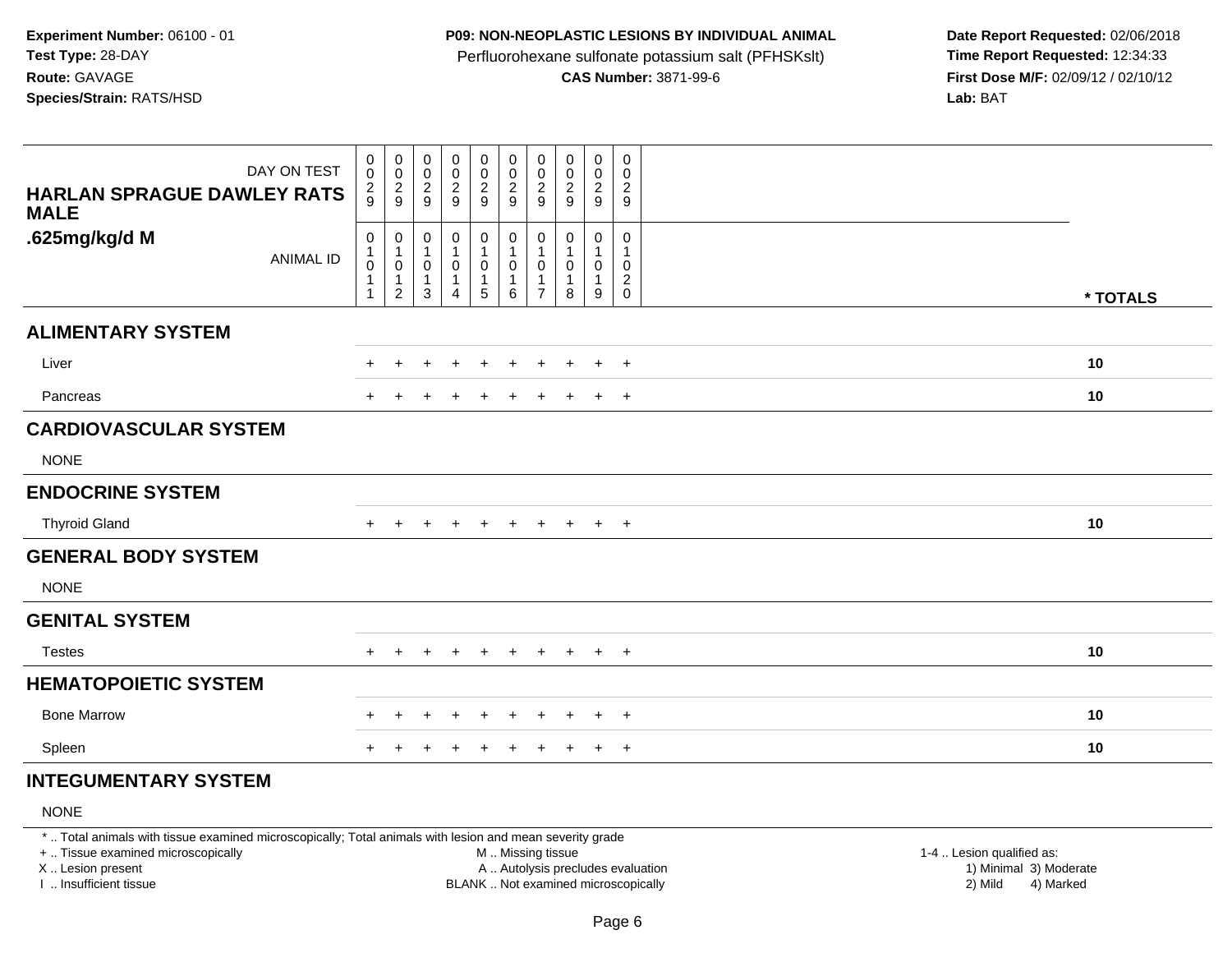## **P09: NON-NEOPLASTIC LESIONS BY INDIVIDUAL ANIMAL**

Perfluorohexane sulfonate potassium salt (PFHSKslt)<br>**CAS Number:** 3871-99-6

 **Date Report Requested:** 02/06/2018 **First Dose M/F:** 02/09/12 / 02/10/12<br>Lab: BAT **Lab:** BAT

| DAY ON TEST<br>HARLAN SPRAGUE DAWLEY RATS<br><b>MALE</b> | $_{\rm 0}^{\rm 0}$<br>$\frac{2}{9}$ | $\begin{matrix} 0 \\ 0 \\ 2 \\ 9 \end{matrix}$     | $\begin{matrix} 0 \\ 0 \\ 2 \\ 9 \end{matrix}$ | $\begin{matrix} 0 \\ 0 \\ 2 \end{matrix}$<br>9 | 00029               | $\begin{array}{c} 0 \\ 0 \\ 2 \\ 9 \end{array}$ | $\begin{matrix} 0 \\ 0 \\ 2 \end{matrix}$<br>9 | $\begin{array}{c} 0 \\ 0 \\ 2 \\ 9 \end{array}$ | $\begin{smallmatrix} 0\\0\\2 \end{smallmatrix}$<br>9 | 0<br>$\mathbf 0$<br>$\boldsymbol{2}$<br>$\boldsymbol{9}$ |             |
|----------------------------------------------------------|-------------------------------------|----------------------------------------------------|------------------------------------------------|------------------------------------------------|---------------------|-------------------------------------------------|------------------------------------------------|-------------------------------------------------|------------------------------------------------------|----------------------------------------------------------|-------------|
| .625mg/kg/d M<br>ANIMAL ID                               | 0<br>0                              | 0<br>$\pmb{0}$<br>$\overline{1}$<br>$\overline{2}$ | 0<br>1<br>0<br>$\mathbf{1}$<br>3               | 0<br>0<br>4                                    | 0<br>$\pmb{0}$<br>5 | 0<br>0<br>6                                     | 0<br>0                                         | 0<br>0<br>8                                     | 0<br>0<br>9                                          | 0<br>0<br>$\sqrt{2}$<br>$\mathsf{O}\xspace$              | * TOTALS    |
| <b>MUSCULOSKELETAL SYSTEM</b>                            |                                     |                                                    |                                                |                                                |                     |                                                 |                                                |                                                 |                                                      |                                                          |             |
| <b>NONE</b>                                              |                                     |                                                    |                                                |                                                |                     |                                                 |                                                |                                                 |                                                      |                                                          |             |
| <b>NERVOUS SYSTEM</b>                                    |                                     |                                                    |                                                |                                                |                     |                                                 |                                                |                                                 |                                                      |                                                          |             |
| <b>NONE</b>                                              |                                     |                                                    |                                                |                                                |                     |                                                 |                                                |                                                 |                                                      |                                                          |             |
| <b>RESPIRATORY SYSTEM</b>                                |                                     |                                                    |                                                |                                                |                     |                                                 |                                                |                                                 |                                                      |                                                          |             |
| Nose                                                     | $+$                                 |                                                    | $\ddot{}$                                      | $+$                                            | $\overline{+}$      | $+$                                             | $+$                                            | $+$                                             |                                                      | $+$ $+$                                                  | 10          |
| <b>SPECIAL SENSES SYSTEM</b>                             |                                     |                                                    |                                                |                                                |                     |                                                 |                                                |                                                 |                                                      |                                                          |             |
| <b>NONE</b>                                              |                                     |                                                    |                                                |                                                |                     |                                                 |                                                |                                                 |                                                      |                                                          |             |
| <b>URINARY SYSTEM</b>                                    |                                     |                                                    |                                                |                                                |                     |                                                 |                                                |                                                 |                                                      |                                                          |             |
| Kidney<br>Nephropathy, Chronic Progressive               |                                     |                                                    |                                                |                                                |                     | $\pm$                                           |                                                |                                                 | $\pm$                                                | $+$                                                      | 10<br>6 1.0 |

\* .. Total animals with tissue examined microscopically; Total animals with lesion and mean severity grade

+ .. Tissue examined microscopically

X .. Lesion present

I .. Insufficient tissue

M .. Missing tissue

 Lesion present A .. Autolysis precludes evaluation 1) Minimal 3) ModerateBLANK .. Not examined microscopically 2) Mild 4) Marked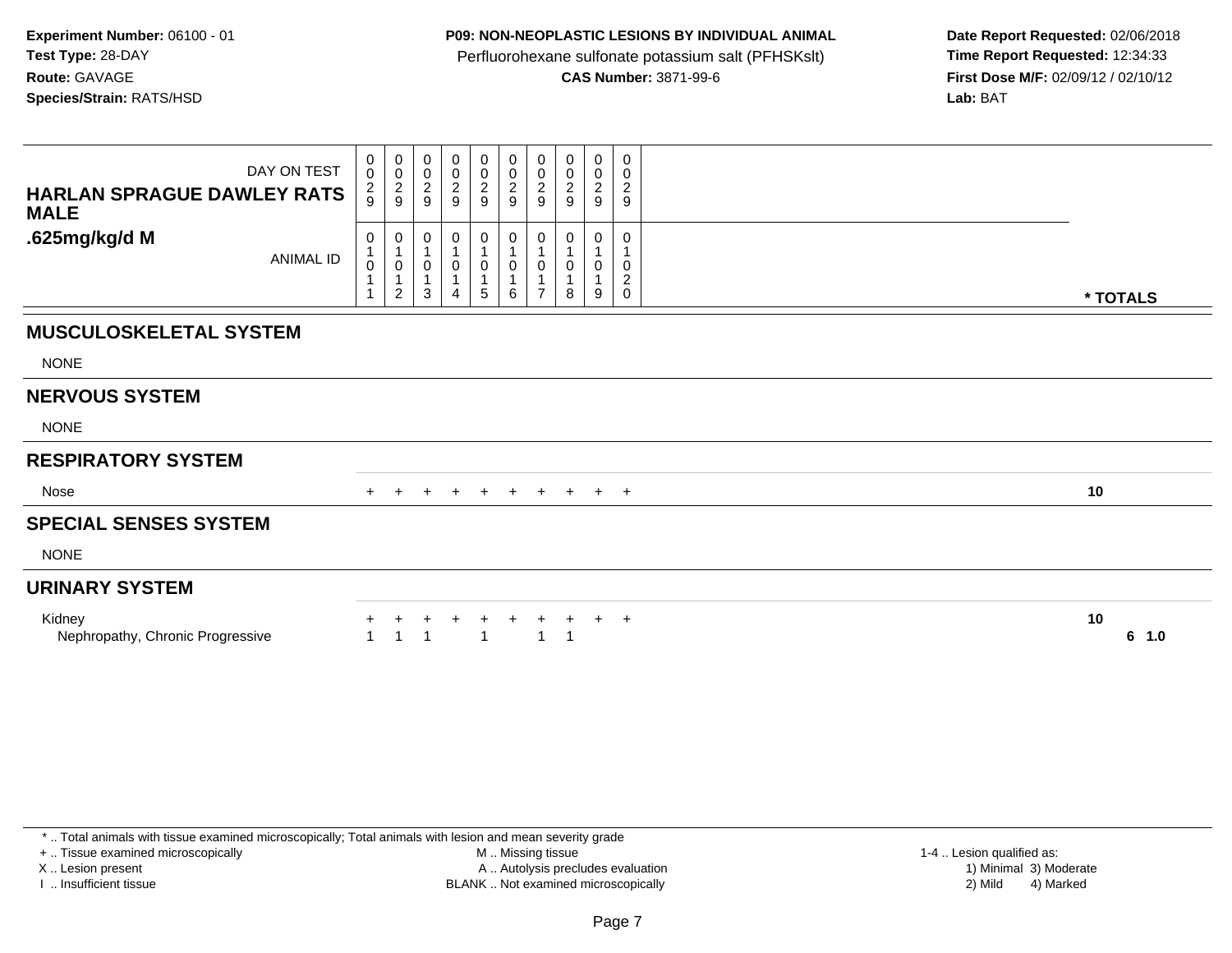#### **P09: NON-NEOPLASTIC LESIONS BY INDIVIDUAL ANIMAL**

Perfluorohexane sulfonate potassium salt (PFHSKslt)<br>**CAS Number:** 3871-99-6

 **Date Report Requested:** 02/06/2018 **First Dose M/F:** 02/09/12 / 02/10/12<br>**Lab:** BAT **Lab:** BAT

| <b>HARLAN SPRAGUE DAWLEY RATS</b><br><b>MALE</b> | DAY ON TEST      | $\,0\,$<br>$\mathbf 0$<br>$\frac{2}{9}$                                | $\pmb{0}$<br>$\mathbf 0$<br>$\frac{2}{9}$                 | $\pmb{0}$<br>$\mathbf 0$<br>$\frac{2}{9}$        | $\begin{array}{c} 0 \\ 0 \\ 2 \\ 9 \end{array}$                        | $\mathbf 0$<br>$\begin{smallmatrix} 0\\2\\9 \end{smallmatrix}$ | $\pmb{0}$<br>$\begin{smallmatrix} 0\\2\\9 \end{smallmatrix}$    | $\boldsymbol{0}$<br>0<br>$\overline{c}$<br>$9\,$       | $\pmb{0}$<br>0<br>$\overline{2}$<br>9 | $\mathbf 0$<br>$\mathbf 0$<br>$\frac{2}{9}$             | 0<br>0<br>$\overline{c}$<br>9                                      |          |
|--------------------------------------------------|------------------|------------------------------------------------------------------------|-----------------------------------------------------------|--------------------------------------------------|------------------------------------------------------------------------|----------------------------------------------------------------|-----------------------------------------------------------------|--------------------------------------------------------|---------------------------------------|---------------------------------------------------------|--------------------------------------------------------------------|----------|
| 1.25mg/kg/d M                                    | <b>ANIMAL ID</b> | $\mathbf 0$<br>$\mathbf{1}$<br>$\pmb{0}$<br>$\sqrt{2}$<br>$\mathbf{1}$ | 0<br>1<br>$\pmb{0}$<br>$\boldsymbol{2}$<br>$\overline{2}$ | $\pmb{0}$<br>$\mathbf 1$<br>0<br>$\sqrt{2}$<br>3 | $\pmb{0}$<br>$\mathbf{1}$<br>$\pmb{0}$<br>$\sqrt{2}$<br>$\overline{4}$ | $\mathbf 0$<br>$\mathbf 1$<br>$\mathbf 0$<br>$\frac{2}{5}$     | $\pmb{0}$<br>$\mathbf{1}$<br>$\mathbf 0$<br>$\overline{c}$<br>6 | 0<br>$\mathbf{1}$<br>0<br>$\sqrt{2}$<br>$\overline{7}$ | 0<br>1<br>0<br>$\boldsymbol{2}$<br>8  | 0<br>$\mathbf{1}$<br>$\mathbf 0$<br>$\overline{c}$<br>9 | 0<br>$\mathbf{1}$<br>0<br>$\ensuremath{\mathsf{3}}$<br>$\mathbf 0$ | * TOTALS |
| <b>ALIMENTARY SYSTEM</b>                         |                  |                                                                        |                                                           |                                                  |                                                                        |                                                                |                                                                 |                                                        |                                       |                                                         |                                                                    |          |
| Liver                                            |                  | +                                                                      | +                                                         | +                                                | $\ddot{}$                                                              | $\ddot{}$                                                      | $\ddot{}$                                                       | $\ddot{}$                                              | $\ddot{}$                             | $+$                                                     | $+$                                                                | 10       |
| Pancreas                                         |                  | $+$                                                                    |                                                           |                                                  | $\mathbf +$                                                            | ٠                                                              | $\pm$                                                           |                                                        |                                       | $+$                                                     | $+$                                                                | 10       |
| <b>CARDIOVASCULAR SYSTEM</b>                     |                  |                                                                        |                                                           |                                                  |                                                                        |                                                                |                                                                 |                                                        |                                       |                                                         |                                                                    |          |
| <b>NONE</b>                                      |                  |                                                                        |                                                           |                                                  |                                                                        |                                                                |                                                                 |                                                        |                                       |                                                         |                                                                    |          |
| <b>ENDOCRINE SYSTEM</b>                          |                  |                                                                        |                                                           |                                                  |                                                                        |                                                                |                                                                 |                                                        |                                       |                                                         |                                                                    |          |
| <b>Thyroid Gland</b>                             |                  | $+$                                                                    | $\div$                                                    | $\div$                                           | $\pm$                                                                  | $\pm$                                                          | $\pm$                                                           | $\ddot{}$                                              | $\pm$                                 | $+$                                                     | $+$                                                                | 10       |
| <b>GENERAL BODY SYSTEM</b>                       |                  |                                                                        |                                                           |                                                  |                                                                        |                                                                |                                                                 |                                                        |                                       |                                                         |                                                                    |          |
| <b>NONE</b>                                      |                  |                                                                        |                                                           |                                                  |                                                                        |                                                                |                                                                 |                                                        |                                       |                                                         |                                                                    |          |
| <b>GENITAL SYSTEM</b>                            |                  |                                                                        |                                                           |                                                  |                                                                        |                                                                |                                                                 |                                                        |                                       |                                                         |                                                                    |          |
| <b>Testes</b>                                    |                  | $+$                                                                    | $+$                                                       | $+$                                              | $+$                                                                    | $+$                                                            | $+$                                                             | $+$                                                    | $+$                                   | $+$ $+$                                                 |                                                                    | 10       |
| <b>HEMATOPOIETIC SYSTEM</b>                      |                  |                                                                        |                                                           |                                                  |                                                                        |                                                                |                                                                 |                                                        |                                       |                                                         |                                                                    |          |
| <b>Bone Marrow</b>                               |                  | $\pm$                                                                  | $\div$                                                    | $\ddot{}$                                        | $\ddot{}$                                                              | $\ddot{}$                                                      | $\pm$                                                           | $\ddot{}$                                              | $\ddot{}$                             | $+$                                                     | $+$                                                                | 10       |
| Spleen                                           |                  |                                                                        |                                                           |                                                  |                                                                        |                                                                |                                                                 |                                                        |                                       | $\ddot{}$                                               | $+$                                                                | 10       |

# **INTEGUMENTARY SYSTEM**

# NONE

\* .. Total animals with tissue examined microscopically; Total animals with lesion and mean severity grade

+ .. Tissue examined microscopically

X .. Lesion present

I .. Insufficient tissue

 M .. Missing tissueA .. Autolysis precludes evaluation

 1-4 .. Lesion qualified as: BLANK .. Not examined microscopically 2) Mild 4) Marked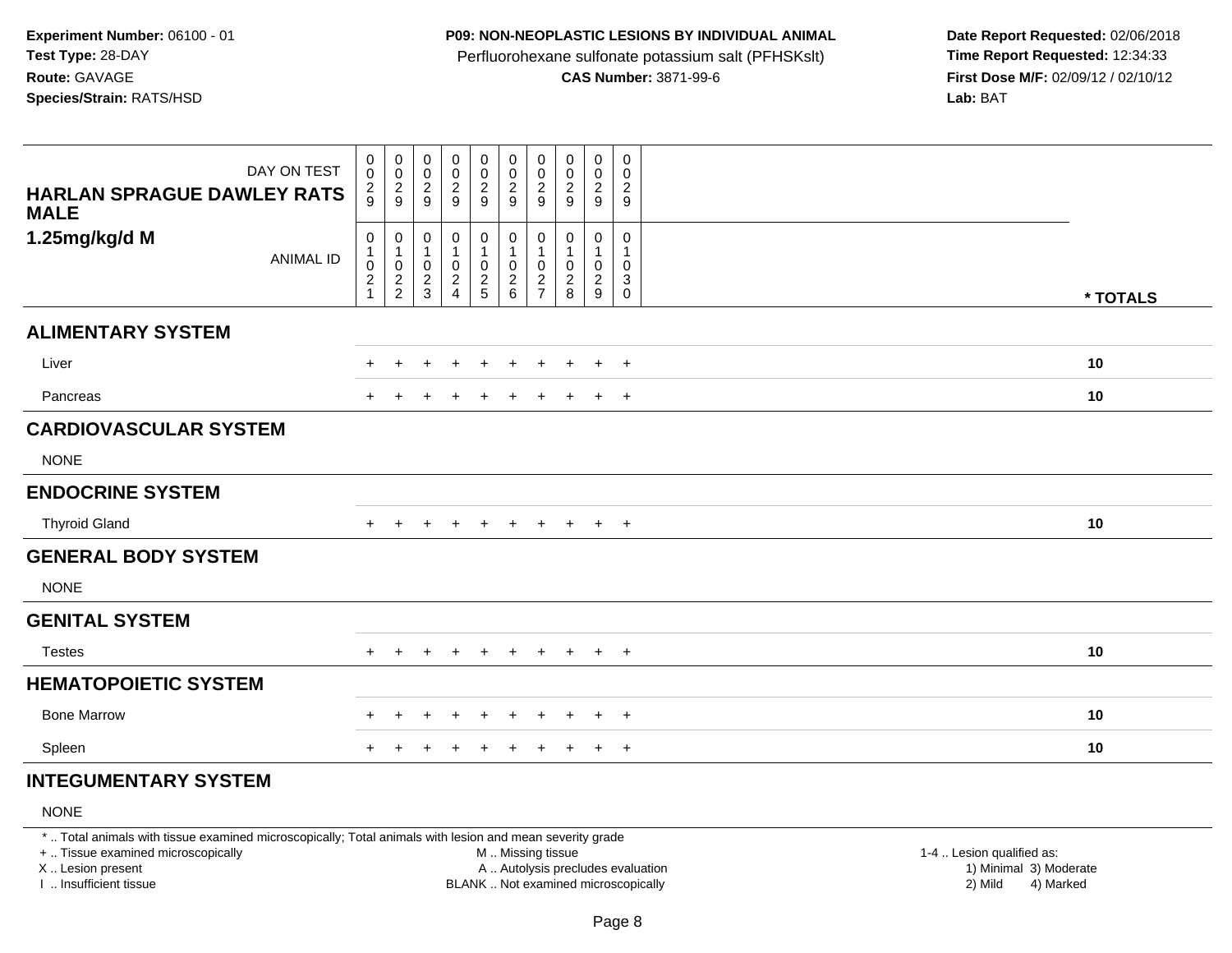## **P09: NON-NEOPLASTIC LESIONS BY INDIVIDUAL ANIMAL**

Perfluorohexane sulfonate potassium salt (PFHSKslt)<br>**CAS Number:** 3871-99-6

 **Date Report Requested:** 02/06/2018 **First Dose M/F:** 02/09/12 / 02/10/12<br>**Lab:** BAT **Lab:** BAT

| DAY ON TEST<br><b>HARLAN SPRAGUE DAWLEY RATS</b><br><b>MALE</b>                                        | $_{0}^{0}$<br>$\frac{2}{9}$ | $\begin{smallmatrix} 0\\0 \end{smallmatrix}$<br>$\frac{2}{9}$ | 0<br>$\mathsf 0$<br>$\overline{\mathbf{c}}$<br>9 | 0<br>$\pmb{0}$<br>$\frac{2}{9}$                                      | $\begin{array}{c} 0 \\ 0 \\ 2 \\ 9 \end{array}$ | $\begin{array}{c} 0 \\ 0 \\ 2 \\ 9 \end{array}$ | $\begin{smallmatrix} 0\\0\\2 \end{smallmatrix}$<br>9 | 0<br>0<br>$\overline{c}$<br>9   | 0<br>$\pmb{0}$<br>$\boldsymbol{2}$<br>9             | 0<br>0<br>$\overline{c}$<br>9 |                                       |  |
|--------------------------------------------------------------------------------------------------------|-----------------------------|---------------------------------------------------------------|--------------------------------------------------|----------------------------------------------------------------------|-------------------------------------------------|-------------------------------------------------|------------------------------------------------------|---------------------------------|-----------------------------------------------------|-------------------------------|---------------------------------------|--|
| 1.25mg/kg/d M<br><b>ANIMAL ID</b>                                                                      | 0<br>0<br>$\frac{2}{1}$     | $\pmb{0}$<br>$\overline{1}$<br>$\frac{2}{2}$                  | 0<br>0<br>$\frac{2}{3}$                          | 0<br>$\mathbf{1}$<br>$\pmb{0}$<br>$\boldsymbol{2}$<br>$\overline{4}$ | 0<br>$\mathbf{1}$<br>$\pmb{0}$<br>$\frac{2}{5}$ | 0<br>0<br>$\frac{2}{6}$                         | 0<br>$\boldsymbol{0}$<br>$\frac{2}{7}$               | 0<br>0<br>$\boldsymbol{2}$<br>8 | 0<br>$\mathbf{1}$<br>$\mathbf 0$<br>$\sqrt{2}$<br>9 | 0<br>0<br>3<br>0              | * TOTALS                              |  |
| <b>MUSCULOSKELETAL SYSTEM</b>                                                                          |                             |                                                               |                                                  |                                                                      |                                                 |                                                 |                                                      |                                 |                                                     |                               |                                       |  |
| <b>NONE</b>                                                                                            |                             |                                                               |                                                  |                                                                      |                                                 |                                                 |                                                      |                                 |                                                     |                               |                                       |  |
| <b>NERVOUS SYSTEM</b>                                                                                  |                             |                                                               |                                                  |                                                                      |                                                 |                                                 |                                                      |                                 |                                                     |                               |                                       |  |
| <b>NONE</b>                                                                                            |                             |                                                               |                                                  |                                                                      |                                                 |                                                 |                                                      |                                 |                                                     |                               |                                       |  |
| <b>RESPIRATORY SYSTEM</b>                                                                              |                             |                                                               |                                                  |                                                                      |                                                 |                                                 |                                                      |                                 |                                                     |                               |                                       |  |
| Nose<br>Respiratory Epithelium, Hyperplasia<br>Respiratory Epithelium, Inflammation, Chronic<br>Active |                             |                                                               |                                                  |                                                                      |                                                 |                                                 | $\ddot{}$                                            | $\overline{2}$                  | $+$                                                 | $+$                           | 10<br>$1 \t1.0$<br>2.0<br>$\mathbf 1$ |  |
| <b>SPECIAL SENSES SYSTEM</b>                                                                           |                             |                                                               |                                                  |                                                                      |                                                 |                                                 |                                                      |                                 |                                                     |                               |                                       |  |
| <b>NONE</b>                                                                                            |                             |                                                               |                                                  |                                                                      |                                                 |                                                 |                                                      |                                 |                                                     |                               |                                       |  |
| <b>URINARY SYSTEM</b>                                                                                  |                             |                                                               |                                                  |                                                                      |                                                 |                                                 |                                                      |                                 |                                                     |                               |                                       |  |
| Kidney<br>Nephropathy, Chronic Progressive                                                             |                             |                                                               |                                                  |                                                                      | $\overline{ }$                                  | +                                               |                                                      |                                 |                                                     | $\ddot{}$<br>-1               | 10<br>8, 1.0                          |  |

\* .. Total animals with tissue examined microscopically; Total animals with lesion and mean severity grade

+ .. Tissue examined microscopically

X .. Lesion present

I .. Insufficient tissue

 M .. Missing tissueA .. Autolysis precludes evaluation

BLANK .. Not examined microscopically 2) Mild 4) Marked

1-4 .. Lesion qualified as:<br>1) Minimal 3) Moderate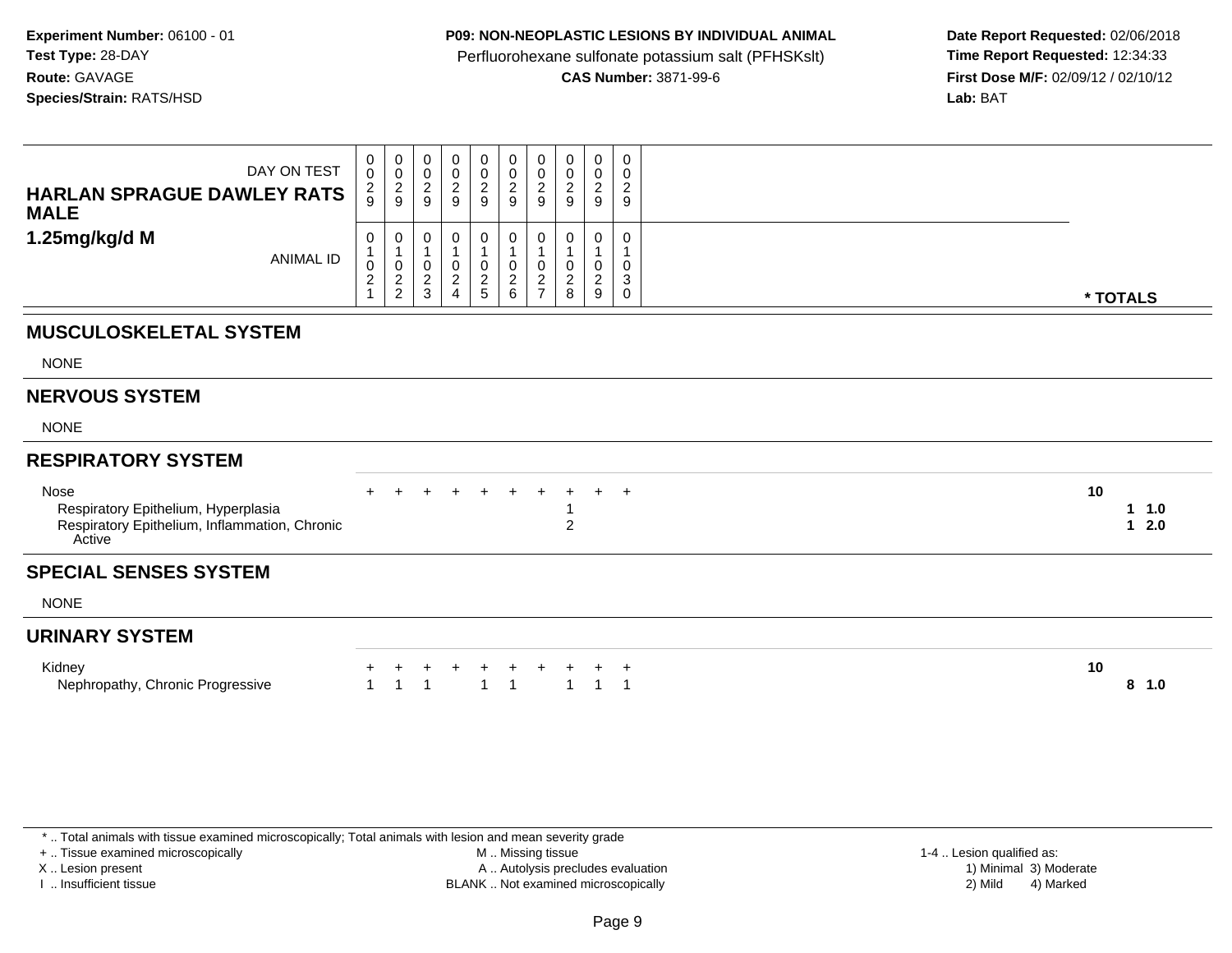## **P09: NON-NEOPLASTIC LESIONS BY INDIVIDUAL ANIMAL**

Perfluorohexane sulfonate potassium salt (PFHSKslt)<br>**CAS Number:** 3871-99-6

| DAY ON TEST                                                                                                                                                                                   | $\pmb{0}$<br>$\pmb{0}$                                                                | $\mathbf 0$<br>$\ddot{\mathbf{0}}$                          | $\pmb{0}$<br>$\mathsf{O}\xspace$<br>$\boldsymbol{2}$ | $\pmb{0}$<br>$\ddot{\mathbf{0}}$<br>$\sqrt{2}$                    | $\mathsf 0$<br>$\mathsf{O}\xspace$<br>$\sqrt{2}$            | $\pmb{0}$<br>$\mathbf 0$<br>$\sqrt{2}$                             | $\pmb{0}$<br>$\mathbf 0$<br>$\overline{c}$                                                | $\mathbf 0$<br>$\mathbf 0$<br>$\sqrt{2}$                                     | $\mathbf 0$<br>$\mathbf 0$<br>$\overline{c}$            | $\pmb{0}$<br>$\Omega$<br>$\overline{2}$              |                                                                                                                  |
|-----------------------------------------------------------------------------------------------------------------------------------------------------------------------------------------------|---------------------------------------------------------------------------------------|-------------------------------------------------------------|------------------------------------------------------|-------------------------------------------------------------------|-------------------------------------------------------------|--------------------------------------------------------------------|-------------------------------------------------------------------------------------------|------------------------------------------------------------------------------|---------------------------------------------------------|------------------------------------------------------|------------------------------------------------------------------------------------------------------------------|
| <b>HARLAN SPRAGUE DAWLEY RATS</b><br><b>MALE</b>                                                                                                                                              | $\frac{2}{9}$                                                                         | $\frac{2}{9}$                                               | 9                                                    | 9                                                                 | 9                                                           | 9                                                                  | 9                                                                                         | 9                                                                            | 9                                                       | 9                                                    |                                                                                                                  |
| 2.5mg/kg/d M<br><b>ANIMAL ID</b>                                                                                                                                                              | $\pmb{0}$<br>$\mathbf{1}$<br>$\pmb{0}$<br>$\ensuremath{\mathsf{3}}$<br>$\overline{1}$ | $\mathbf 0$<br>$\mathbf{1}$<br>$\mathsf 0$<br>$\frac{3}{2}$ | 0<br>$\mathbf{1}$<br>0<br>$\frac{3}{3}$              | $\mathbf 0$<br>1<br>$\mathbf 0$<br>$\mathbf{3}$<br>$\overline{4}$ | $\mathbf 0$<br>$\mathbf{1}$<br>$\mathbf 0$<br>$\frac{3}{5}$ | 0<br>$\overline{1}$<br>$\mathbf 0$<br>$\sqrt{3}$<br>$6\phantom{1}$ | $\mathbf 0$<br>$\mathbf{1}$<br>$\mathbf 0$<br>$\ensuremath{\mathsf{3}}$<br>$\overline{7}$ | $\mathbf 0$<br>$\mathbf{1}$<br>$\mathbf 0$<br>$\ensuremath{\mathsf{3}}$<br>8 | 0<br>$\mathbf{1}$<br>$\mathbf 0$<br>3<br>$\overline{9}$ | 0<br>$\mathbf{1}$<br>$\mathbf 0$<br>4<br>$\mathbf 0$ | * TOTALS                                                                                                         |
| <b>ALIMENTARY SYSTEM</b>                                                                                                                                                                      |                                                                                       |                                                             |                                                      |                                                                   |                                                             |                                                                    |                                                                                           |                                                                              |                                                         |                                                      |                                                                                                                  |
| Liver<br>Hepatocyte, Hypertrophy                                                                                                                                                              | $+$                                                                                   | $\ddot{}$                                                   | $\ddot{}$<br>$\overline{2}$                          | $\ddot{}$<br>$\overline{2}$                                       | $+$                                                         | $\ddot{}$<br>$\overline{2}$                                        | $\ddot{}$                                                                                 | $\pm$                                                                        | $\ddot{}$                                               | $+$<br>$\overline{2}$                                | 10<br>42.0                                                                                                       |
| Pancreas<br>Atrophy                                                                                                                                                                           | $+$                                                                                   |                                                             |                                                      |                                                                   |                                                             | $\div$<br>-1                                                       |                                                                                           |                                                                              | $\ddot{}$                                               | $+$                                                  | 10<br>1 1.0                                                                                                      |
| <b>CARDIOVASCULAR SYSTEM</b>                                                                                                                                                                  |                                                                                       |                                                             |                                                      |                                                                   |                                                             |                                                                    |                                                                                           |                                                                              |                                                         |                                                      |                                                                                                                  |
| <b>NONE</b>                                                                                                                                                                                   |                                                                                       |                                                             |                                                      |                                                                   |                                                             |                                                                    |                                                                                           |                                                                              |                                                         |                                                      |                                                                                                                  |
| <b>ENDOCRINE SYSTEM</b>                                                                                                                                                                       |                                                                                       |                                                             |                                                      |                                                                   |                                                             |                                                                    |                                                                                           |                                                                              |                                                         |                                                      |                                                                                                                  |
| <b>Thyroid Gland</b>                                                                                                                                                                          |                                                                                       |                                                             |                                                      |                                                                   |                                                             |                                                                    |                                                                                           |                                                                              | $\ddot{}$                                               | $+$                                                  | 10                                                                                                               |
| <b>GENERAL BODY SYSTEM</b>                                                                                                                                                                    |                                                                                       |                                                             |                                                      |                                                                   |                                                             |                                                                    |                                                                                           |                                                                              |                                                         |                                                      |                                                                                                                  |
| <b>NONE</b>                                                                                                                                                                                   |                                                                                       |                                                             |                                                      |                                                                   |                                                             |                                                                    |                                                                                           |                                                                              |                                                         |                                                      |                                                                                                                  |
| <b>GENITAL SYSTEM</b>                                                                                                                                                                         |                                                                                       |                                                             |                                                      |                                                                   |                                                             |                                                                    |                                                                                           |                                                                              |                                                         |                                                      |                                                                                                                  |
| <b>Testes</b>                                                                                                                                                                                 |                                                                                       |                                                             |                                                      | $\div$                                                            | $\pm$                                                       | $\ddot{}$                                                          | $\ddot{}$                                                                                 |                                                                              | $\ddot{}$                                               | $+$                                                  | 10                                                                                                               |
| <b>HEMATOPOIETIC SYSTEM</b>                                                                                                                                                                   |                                                                                       |                                                             |                                                      |                                                                   |                                                             |                                                                    |                                                                                           |                                                                              |                                                         |                                                      |                                                                                                                  |
| <b>Bone Marrow</b>                                                                                                                                                                            |                                                                                       |                                                             |                                                      |                                                                   |                                                             |                                                                    |                                                                                           |                                                                              |                                                         | $\overline{+}$                                       | 10                                                                                                               |
| Spleen                                                                                                                                                                                        |                                                                                       |                                                             |                                                      |                                                                   |                                                             |                                                                    |                                                                                           |                                                                              | $\ddot{+}$                                              | $+$                                                  | 10                                                                                                               |
| <b>INTEGUMENTARY SYSTEM</b>                                                                                                                                                                   |                                                                                       |                                                             |                                                      |                                                                   |                                                             |                                                                    |                                                                                           |                                                                              |                                                         |                                                      |                                                                                                                  |
| *  Total animals with tissue examined microscopically; Total animals with lesion and mean severity grade<br>+  Tissue examined microscopically<br>X  Lesion present<br>I  Insufficient tissue |                                                                                       |                                                             |                                                      |                                                                   |                                                             | M  Missing tissue<br>BLANK  Not examined microscopically           |                                                                                           |                                                                              |                                                         |                                                      | 1-4  Lesion qualified as:<br>A  Autolysis precludes evaluation<br>1) Minimal 3) Moderate<br>2) Mild<br>4) Marked |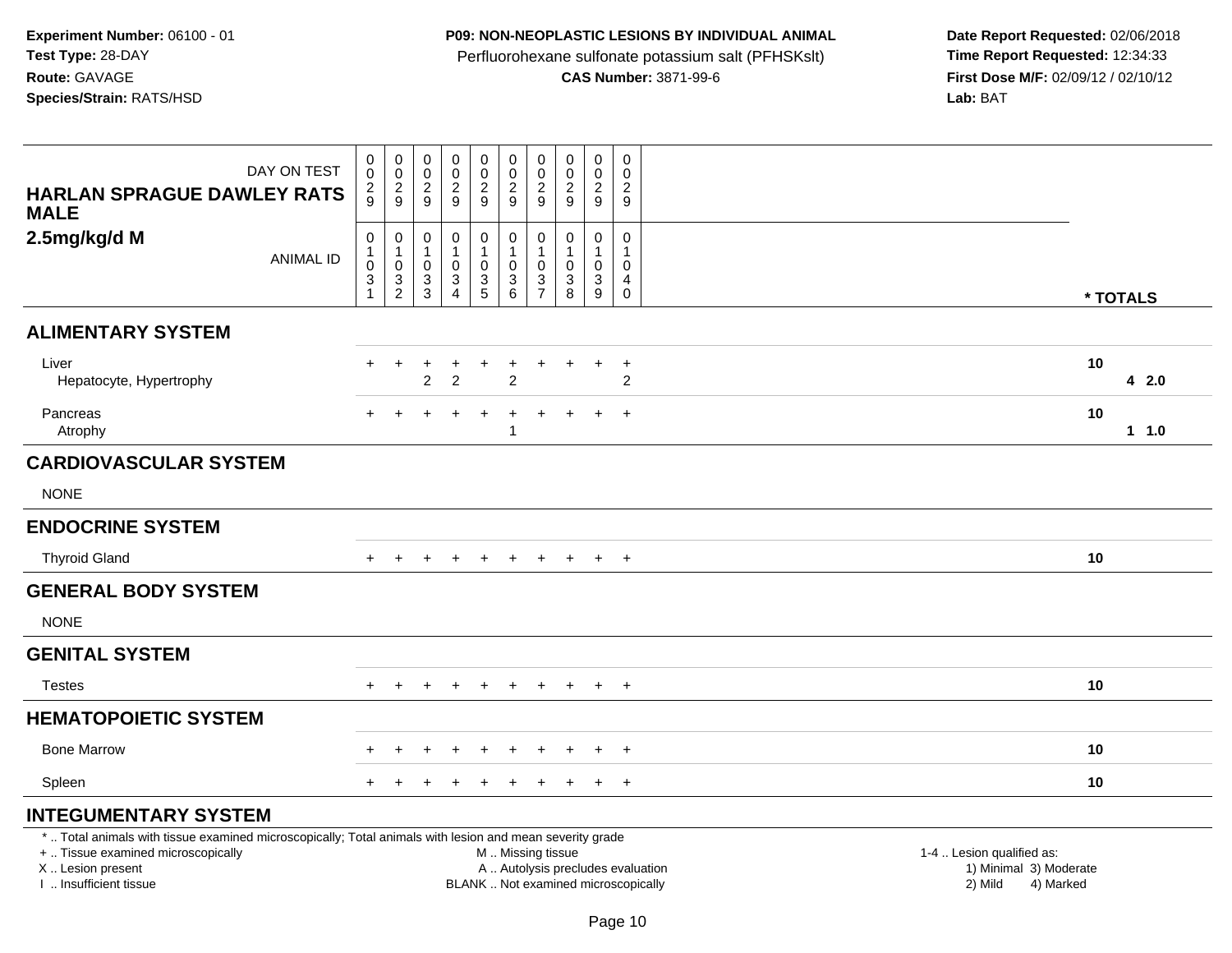### **P09: NON-NEOPLASTIC LESIONS BY INDIVIDUAL ANIMAL**

Perfluorohexane sulfonate potassium salt (PFHSKslt)<br>**CAS Number:** 3871-99-6

 **Date Report Requested:** 02/06/2018 **First Dose M/F:** 02/09/12 / 02/10/12<br>**Lab:** BAT **Lab:** BAT

| DAY ON TEST<br><b>HARLAN SPRAGUE DAWLEY RATS</b><br><b>MALE</b>                                        | 0<br>$\pmb{0}$<br>$\frac{2}{9}$                                             | $\mathbf 0$<br>$\pmb{0}$<br>$\frac{2}{9}$     | $\pmb{0}$<br>$\pmb{0}$<br>$\frac{2}{9}$                                       | $\mathbf 0$<br>$\frac{0}{2}$    | $\mathbf 0$<br>$\frac{0}{2}$                                      | 0<br>$\pmb{0}$<br>$\boldsymbol{2}$<br>9                            | $\pmb{0}$<br>$\pmb{0}$<br>$\sqrt{2}$<br>9     | 0<br>0<br>$\overline{\mathbf{c}}$<br>9 | 0<br>$\pmb{0}$<br>$\frac{2}{9}$ | 0<br>$\mathbf 0$<br>$\overline{a}$<br>9 |                      |
|--------------------------------------------------------------------------------------------------------|-----------------------------------------------------------------------------|-----------------------------------------------|-------------------------------------------------------------------------------|---------------------------------|-------------------------------------------------------------------|--------------------------------------------------------------------|-----------------------------------------------|----------------------------------------|---------------------------------|-----------------------------------------|----------------------|
| 2.5mg/kg/d M<br><b>ANIMAL ID</b>                                                                       | 0<br>$\mathbf{1}$<br>$\pmb{0}$<br>$\ensuremath{\mathsf{3}}$<br>$\mathbf{1}$ | 0<br>$\mathbf{1}$<br>0<br>3<br>$\overline{c}$ | 0<br>$\mathbf{1}$<br>$\pmb{0}$<br>$\ensuremath{\mathsf{3}}$<br>$\mathfrak{S}$ | 0<br>$\pmb{0}$<br>$\frac{3}{4}$ | 0<br>$\overline{1}$<br>$\begin{array}{c} 0 \\ 3 \\ 5 \end{array}$ | 0<br>$\mathbf{1}$<br>$\mathbf 0$<br>$\ensuremath{\mathsf{3}}$<br>6 | 0<br>$\mathbf{1}$<br>0<br>3<br>$\overline{7}$ | 0<br>0<br>3<br>8                       | 0<br>0<br>$\mathbf{3}$<br>9     | 0<br>$\overline{1}$<br>0<br>4<br>0      | * TOTALS             |
| <b>NONE</b>                                                                                            |                                                                             |                                               |                                                                               |                                 |                                                                   |                                                                    |                                               |                                        |                                 |                                         |                      |
| <b>MUSCULOSKELETAL SYSTEM</b>                                                                          |                                                                             |                                               |                                                                               |                                 |                                                                   |                                                                    |                                               |                                        |                                 |                                         |                      |
| <b>NONE</b>                                                                                            |                                                                             |                                               |                                                                               |                                 |                                                                   |                                                                    |                                               |                                        |                                 |                                         |                      |
| <b>NERVOUS SYSTEM</b>                                                                                  |                                                                             |                                               |                                                                               |                                 |                                                                   |                                                                    |                                               |                                        |                                 |                                         |                      |
| <b>NONE</b>                                                                                            |                                                                             |                                               |                                                                               |                                 |                                                                   |                                                                    |                                               |                                        |                                 |                                         |                      |
| <b>RESPIRATORY SYSTEM</b>                                                                              |                                                                             |                                               |                                                                               |                                 |                                                                   |                                                                    |                                               |                                        |                                 |                                         |                      |
| Nose<br>Respiratory Epithelium, Hyperplasia<br>Respiratory Epithelium, Inflammation, Chronic<br>Active |                                                                             |                                               |                                                                               |                                 |                                                                   | $\boldsymbol{2}$<br>$\overline{2}$                                 | $\overline{1}$                                | $\overline{2}$                         | $\overline{2}$                  | $\ddot{}$<br>$\overline{1}$             | 10<br>4 1.3<br>5 1.6 |
| <b>SPECIAL SENSES SYSTEM</b>                                                                           |                                                                             |                                               |                                                                               |                                 |                                                                   |                                                                    |                                               |                                        |                                 |                                         |                      |
| <b>NONE</b>                                                                                            |                                                                             |                                               |                                                                               |                                 |                                                                   |                                                                    |                                               |                                        |                                 |                                         |                      |
| <b>URINARY SYSTEM</b>                                                                                  |                                                                             |                                               |                                                                               |                                 |                                                                   |                                                                    |                                               |                                        |                                 |                                         |                      |
| Kidney<br>Nephropathy, Chronic Progressive                                                             | $\overline{1}$                                                              | $\overline{1}$                                | $^+$<br>$\overline{1}$                                                        | $\ddot{}$<br>$\overline{2}$     | +                                                                 | $\ddot{}$                                                          | +                                             | $\overline{1}$                         | $\ddot{}$<br>$\overline{1}$     | $\ddot{}$<br>$\overline{1}$             | 10<br>7, 1.1         |

\* .. Total animals with tissue examined microscopically; Total animals with lesion and mean severity grade

+ .. Tissue examined microscopically

X .. Lesion present

I .. Insufficient tissue

 M .. Missing tissueA .. Autolysis precludes evaluation

1-4 .. Lesion qualified as:<br>1) Minimal 3) Moderate BLANK .. Not examined microscopically 2) Mild 4) Marked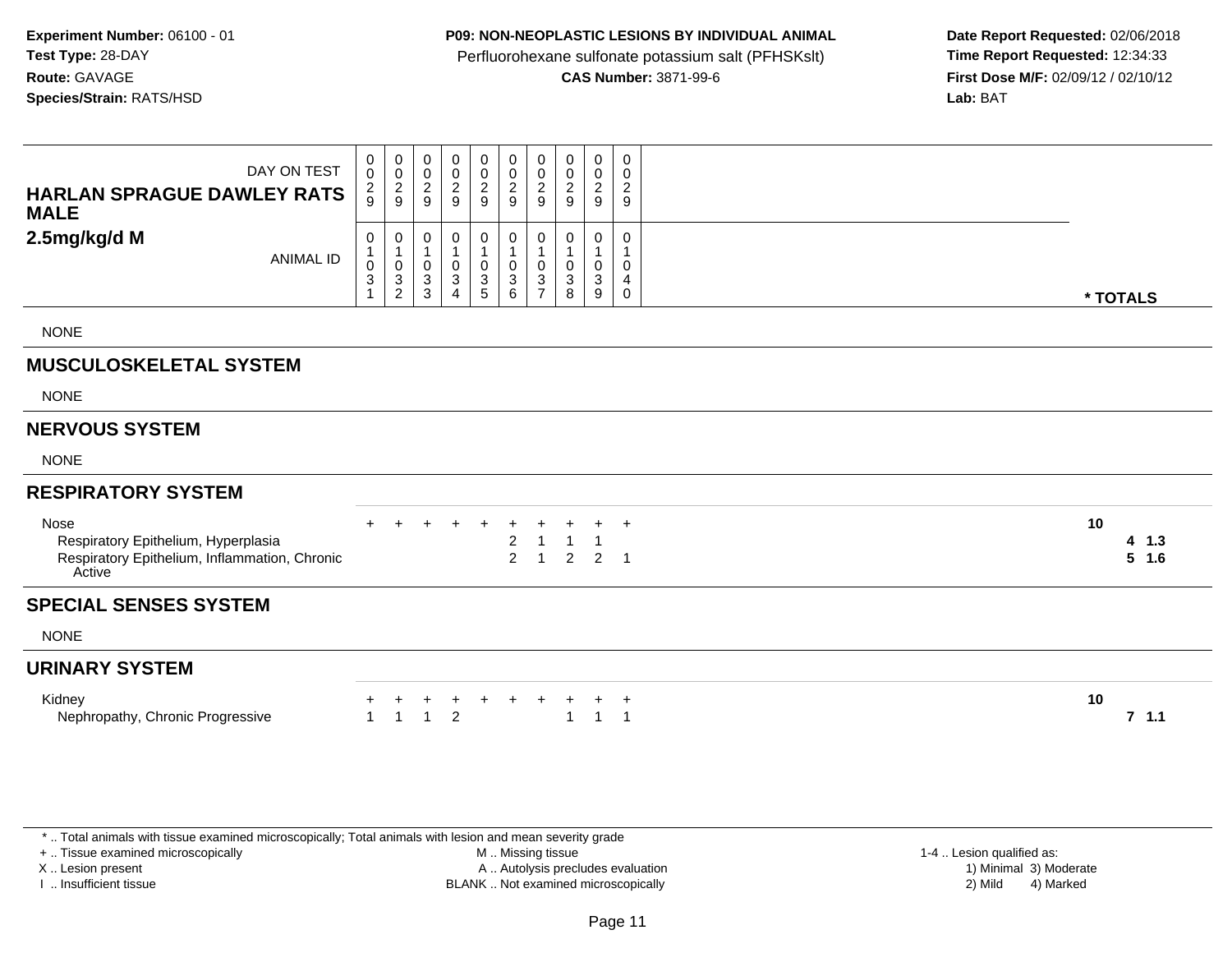## **P09: NON-NEOPLASTIC LESIONS BY INDIVIDUAL ANIMAL**

Perfluorohexane sulfonate potassium salt (PFHSKslt)<br>**CAS Number:** 3871-99-6

| <b>HARLAN SPRAGUE DAWLEY RATS</b><br><b>MALE</b>                                                                                                                                              | DAY ON TEST      | $\pmb{0}$<br>$\mathbf 0$<br>$\frac{2}{9}$                  | $\mathsf{O}\xspace$<br>$\mathbf 0$<br>$\overline{c}$<br>9                  | $\pmb{0}$<br>$\mathbf 0$<br>$\overline{c}$<br>9 | $\mathsf 0$<br>$\mathbf 0$<br>$\boldsymbol{2}$<br>9                          | $\pmb{0}$<br>$\pmb{0}$<br>$\overline{c}$<br>9   | $\mathbf 0$<br>$\mathbf 0$<br>$\overline{c}$<br>9                             | 0<br>$\mathbf 0$<br>2<br>9                        | $\pmb{0}$<br>$\mathsf{O}\xspace$<br>$\boldsymbol{2}$<br>9       | $\mathbf 0$<br>$\mathbf 0$<br>$\overline{c}$<br>9 | $\mathbf 0$<br>$\mathbf 0$<br>$\overline{c}$<br>9                       |                                                                                                                                                         |
|-----------------------------------------------------------------------------------------------------------------------------------------------------------------------------------------------|------------------|------------------------------------------------------------|----------------------------------------------------------------------------|-------------------------------------------------|------------------------------------------------------------------------------|-------------------------------------------------|-------------------------------------------------------------------------------|---------------------------------------------------|-----------------------------------------------------------------|---------------------------------------------------|-------------------------------------------------------------------------|---------------------------------------------------------------------------------------------------------------------------------------------------------|
| 5mg/kg/d M                                                                                                                                                                                    | <b>ANIMAL ID</b> | $\pmb{0}$<br>$\overline{1}$<br>$\pmb{0}$<br>$\overline{4}$ | $\pmb{0}$<br>$\mathbf{1}$<br>$\pmb{0}$<br>$\overline{4}$<br>$\overline{c}$ | 0<br>0<br>4<br>3                                | $\mathbf 0$<br>$\mathbf{1}$<br>$\pmb{0}$<br>$\overline{4}$<br>$\overline{4}$ | 0<br>$\mathbf{1}$<br>$\pmb{0}$<br>$\frac{4}{5}$ | $\pmb{0}$<br>$\mathbf{1}$<br>$\mathbf 0$<br>$\overline{4}$<br>$6\phantom{1}6$ | $\mathbf 0$<br>$\mathbf 0$<br>4<br>$\overline{7}$ | $\pmb{0}$<br>$\mathbf{1}$<br>$\mathbf 0$<br>$\overline{4}$<br>8 | $\mathbf 0$<br>$\mathbf 0$<br>$\overline{4}$<br>9 | $\mathbf 0$<br>$\mathbf{1}$<br>$\mathbf 0$<br>$\sqrt{5}$<br>$\mathbf 0$ | * TOTALS                                                                                                                                                |
| <b>ALIMENTARY SYSTEM</b>                                                                                                                                                                      |                  |                                                            |                                                                            |                                                 |                                                                              |                                                 |                                                                               |                                                   |                                                                 |                                                   |                                                                         |                                                                                                                                                         |
| Liver<br>Hepatocyte, Hypertrophy                                                                                                                                                              |                  | $\overline{2}$                                             | $\ddot{}$<br>2                                                             | $\ddot{}$                                       | $\ddot{}$<br>2                                                               | $\ddot{}$<br>$\overline{c}$                     | $\ddot{}$<br>$\overline{a}$                                                   | $\ddot{}$<br>$\overline{c}$                       | $\overline{2}$                                                  | $\ddot{}$<br>$\overline{2}$                       | $\ddot{}$<br>$\overline{2}$                                             | 10<br>92.0                                                                                                                                              |
| Pancreas<br>Atrophy                                                                                                                                                                           |                  | $+$                                                        | $\ddot{}$                                                                  |                                                 | $\overline{ }$                                                               | $\ddot{}$                                       | $\ddot{}$                                                                     | $\div$                                            |                                                                 | $+$                                               | $+$                                                                     | 10<br>1 1.0                                                                                                                                             |
| <b>CARDIOVASCULAR SYSTEM</b>                                                                                                                                                                  |                  |                                                            |                                                                            |                                                 |                                                                              |                                                 |                                                                               |                                                   |                                                                 |                                                   |                                                                         |                                                                                                                                                         |
| <b>NONE</b>                                                                                                                                                                                   |                  |                                                            |                                                                            |                                                 |                                                                              |                                                 |                                                                               |                                                   |                                                                 |                                                   |                                                                         |                                                                                                                                                         |
| <b>ENDOCRINE SYSTEM</b>                                                                                                                                                                       |                  |                                                            |                                                                            |                                                 |                                                                              |                                                 |                                                                               |                                                   |                                                                 |                                                   |                                                                         |                                                                                                                                                         |
| <b>Thyroid Gland</b>                                                                                                                                                                          |                  | $+$                                                        | $\pm$                                                                      |                                                 |                                                                              |                                                 |                                                                               |                                                   |                                                                 | $+$                                               | $+$                                                                     | 10                                                                                                                                                      |
| <b>GENERAL BODY SYSTEM</b>                                                                                                                                                                    |                  |                                                            |                                                                            |                                                 |                                                                              |                                                 |                                                                               |                                                   |                                                                 |                                                   |                                                                         |                                                                                                                                                         |
| <b>NONE</b>                                                                                                                                                                                   |                  |                                                            |                                                                            |                                                 |                                                                              |                                                 |                                                                               |                                                   |                                                                 |                                                   |                                                                         |                                                                                                                                                         |
| <b>GENITAL SYSTEM</b>                                                                                                                                                                         |                  |                                                            |                                                                            |                                                 |                                                                              |                                                 |                                                                               |                                                   |                                                                 |                                                   |                                                                         |                                                                                                                                                         |
| <b>Testes</b>                                                                                                                                                                                 |                  |                                                            |                                                                            |                                                 |                                                                              | $\div$                                          | $\ddot{}$                                                                     |                                                   |                                                                 | $\pm$                                             | $+$                                                                     | 10                                                                                                                                                      |
| <b>HEMATOPOIETIC SYSTEM</b>                                                                                                                                                                   |                  |                                                            |                                                                            |                                                 |                                                                              |                                                 |                                                                               |                                                   |                                                                 |                                                   |                                                                         |                                                                                                                                                         |
| <b>Bone Marrow</b>                                                                                                                                                                            |                  |                                                            |                                                                            |                                                 |                                                                              |                                                 |                                                                               |                                                   |                                                                 |                                                   | $\pm$                                                                   | 10                                                                                                                                                      |
| Spleen                                                                                                                                                                                        |                  | $+$                                                        |                                                                            |                                                 |                                                                              |                                                 |                                                                               |                                                   |                                                                 | $\ddot{}$                                         | $+$                                                                     | 10                                                                                                                                                      |
| <b>INTEGUMENTARY SYSTEM</b>                                                                                                                                                                   |                  |                                                            |                                                                            |                                                 |                                                                              |                                                 |                                                                               |                                                   |                                                                 |                                                   |                                                                         |                                                                                                                                                         |
| *  Total animals with tissue examined microscopically; Total animals with lesion and mean severity grade<br>+  Tissue examined microscopically<br>X  Lesion present<br>I. Insufficient tissue |                  |                                                            |                                                                            |                                                 |                                                                              |                                                 | M  Missing tissue                                                             |                                                   |                                                                 |                                                   |                                                                         | 1-4  Lesion qualified as:<br>A  Autolysis precludes evaluation<br>1) Minimal 3) Moderate<br>BLANK  Not examined microscopically<br>2) Mild<br>4) Marked |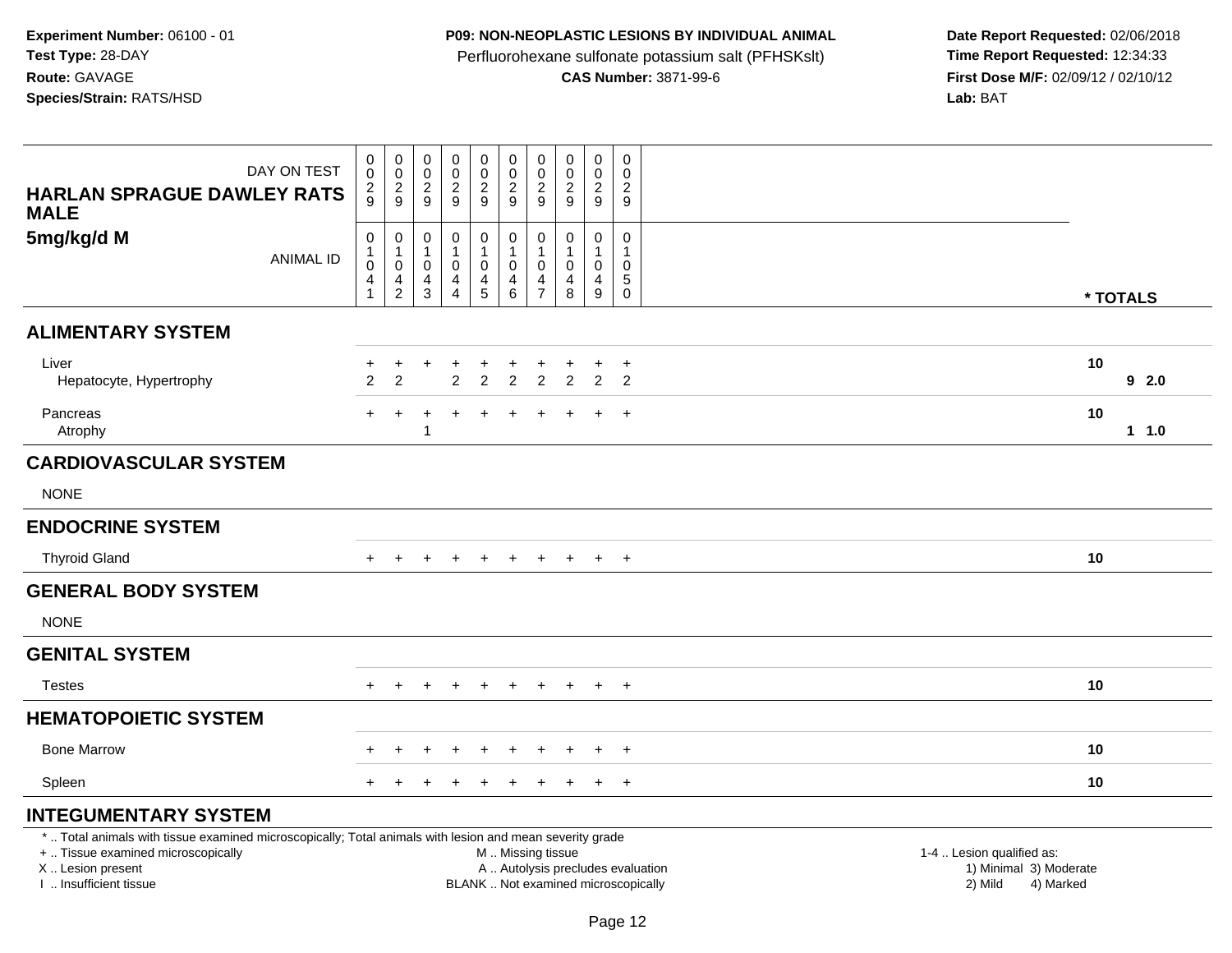### **P09: NON-NEOPLASTIC LESIONS BY INDIVIDUAL ANIMAL**

Perfluorohexane sulfonate potassium salt (PFHSKslt)<br>**CAS Number:** 3871-99-6

 **Date Report Requested:** 02/06/2018 **First Dose M/F:** 02/09/12 / 02/10/12<br>**Lab:** BAT **Lab:** BAT

| DAY ON TEST<br><b>HARLAN SPRAGUE DAWLEY RATS</b><br><b>MALE</b> | $\mathbf 0$<br>$\mathbf 0$<br>$\frac{2}{9}$ | 0<br>$\frac{0}{2}$                                                                            | 0<br>$\pmb{0}$<br>$\sqrt{2}$<br>9          | 0<br>$\mathbf 0$<br>$\boldsymbol{2}$<br>9 | 0<br>$\pmb{0}$<br>$\frac{2}{9}$ | 0<br>$\mathsf 0$<br>$\frac{2}{9}$           | 0<br>$\pmb{0}$<br>$\overline{2}$<br>9 | 0<br>0<br>$\sqrt{2}$<br>9 | 0<br>$\boldsymbol{0}$<br>$\overline{2}$<br>9 | 0<br>0<br>$\overline{2}$<br>9 |                 |  |
|-----------------------------------------------------------------|---------------------------------------------|-----------------------------------------------------------------------------------------------|--------------------------------------------|-------------------------------------------|---------------------------------|---------------------------------------------|---------------------------------------|---------------------------|----------------------------------------------|-------------------------------|-----------------|--|
| 5mg/kg/d M<br><b>ANIMAL ID</b>                                  | 0<br>$\pmb{0}$<br>$\overline{\mathbf{4}}$   | $\mathbf 0$<br>$\begin{smallmatrix}1\\0\end{smallmatrix}$<br>$\overline{4}$<br>$\overline{2}$ | 0<br>1<br>$\pmb{0}$<br>4<br>$\mathfrak{Z}$ | 0<br>1<br>$\pmb{0}$<br>4<br>4             | 0<br>$\pmb{0}$<br>4<br>5        | 0<br>1<br>0<br>$\overline{\mathbf{4}}$<br>6 | 0<br>$\pmb{0}$<br>4<br>$\overline{z}$ | 0<br>0<br>4<br>8          | 0<br>$\mathbf 0$<br>4<br>9                   | 0<br>0<br>5<br>0              | * TOTALS        |  |
| <b>NONE</b>                                                     |                                             |                                                                                               |                                            |                                           |                                 |                                             |                                       |                           |                                              |                               |                 |  |
| <b>MUSCULOSKELETAL SYSTEM</b>                                   |                                             |                                                                                               |                                            |                                           |                                 |                                             |                                       |                           |                                              |                               |                 |  |
| <b>NONE</b>                                                     |                                             |                                                                                               |                                            |                                           |                                 |                                             |                                       |                           |                                              |                               |                 |  |
| <b>NERVOUS SYSTEM</b>                                           |                                             |                                                                                               |                                            |                                           |                                 |                                             |                                       |                           |                                              |                               |                 |  |
| <b>NONE</b>                                                     |                                             |                                                                                               |                                            |                                           |                                 |                                             |                                       |                           |                                              |                               |                 |  |
| <b>RESPIRATORY SYSTEM</b>                                       |                                             |                                                                                               |                                            |                                           |                                 |                                             |                                       |                           |                                              |                               |                 |  |
| Nose<br>Respiratory Epithelium, Inflammation, Chronic<br>Active |                                             |                                                                                               |                                            |                                           |                                 |                                             | +                                     | 2                         | $\overline{1}$                               | $^{+}$                        | 10<br>$4$ 1.3   |  |
| <b>SPECIAL SENSES SYSTEM</b>                                    |                                             |                                                                                               |                                            |                                           |                                 |                                             |                                       |                           |                                              |                               |                 |  |
| <b>NONE</b>                                                     |                                             |                                                                                               |                                            |                                           |                                 |                                             |                                       |                           |                                              |                               |                 |  |
| <b>URINARY SYSTEM</b>                                           |                                             |                                                                                               |                                            |                                           |                                 |                                             |                                       |                           |                                              |                               |                 |  |
| Kidney<br>Nephropathy, Chronic Progressive                      |                                             |                                                                                               |                                            |                                           |                                 |                                             | $\overline{1}$                        |                           | -1                                           | $^{+}$                        | 10<br>$5 \t1.0$ |  |

\* .. Total animals with tissue examined microscopically; Total animals with lesion and mean severity grade

+ .. Tissue examined microscopically

X .. Lesion present

I .. Insufficient tissue

 M .. Missing tissueA .. Autolysis precludes evaluation

BLANK .. Not examined microscopically 2) Mild 4) Marked

1-4 .. Lesion qualified as:<br>1) Minimal 3) Moderate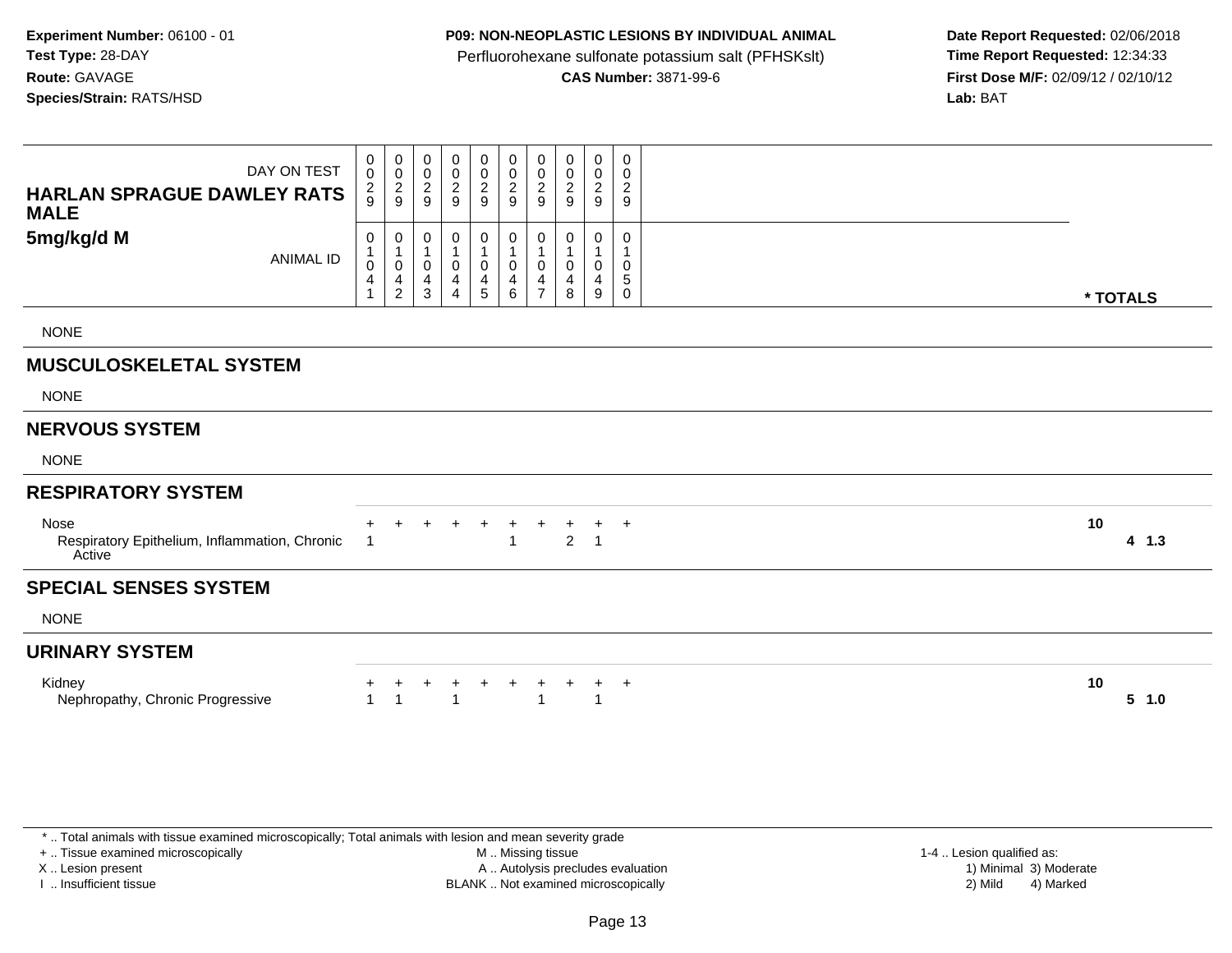## **P09: NON-NEOPLASTIC LESIONS BY INDIVIDUAL ANIMAL**

Perfluorohexane sulfonate potassium salt (PFHSKslt)<br>**CAS Number:** 3871-99-6

| <b>HARLAN SPRAGUE DAWLEY RATS</b><br><b>MALE</b>                                                                                                                                              | DAY ON TEST      | $\pmb{0}$<br>$\mathsf{O}\xspace$<br>$\frac{2}{9}$                       | $\mathbf 0$<br>$\ddot{\mathbf{0}}$<br>$\sqrt{2}$<br>9 | $\pmb{0}$<br>0<br>$\sqrt{2}$<br>9       | $_{\rm 0}^{\rm 0}$<br>$\overline{2}$<br>9                                 | $\pmb{0}$<br>0<br>$\overline{2}$<br>9                     | $\pmb{0}$<br>$\mathbf 0$<br>$\overline{2}$<br>9                            | 0<br>0<br>$\overline{2}$<br>9               | $\pmb{0}$<br>$\pmb{0}$<br>$\overline{2}$<br>9     | $\pmb{0}$<br>$\pmb{0}$<br>$\overline{2}$<br>9                      | $\pmb{0}$<br>$\mathbf 0$<br>$\overline{c}$<br>9 |                                                                           |                                     |
|-----------------------------------------------------------------------------------------------------------------------------------------------------------------------------------------------|------------------|-------------------------------------------------------------------------|-------------------------------------------------------|-----------------------------------------|---------------------------------------------------------------------------|-----------------------------------------------------------|----------------------------------------------------------------------------|---------------------------------------------|---------------------------------------------------|--------------------------------------------------------------------|-------------------------------------------------|---------------------------------------------------------------------------|-------------------------------------|
| 10mg/kg/d M                                                                                                                                                                                   | <b>ANIMAL ID</b> | $\pmb{0}$<br>$\mathbf{1}$<br>$\mathbf 0$<br>$\,$ 5 $\,$<br>$\mathbf{1}$ | $\mathbf 0$<br>$\mathbf{1}$<br>0<br>$\frac{5}{2}$     | 0<br>$\mathbf{1}$<br>0<br>$\frac{5}{3}$ | $\mathsf 0$<br>$\mathbf{1}$<br>$\pmb{0}$<br>$\,$ 5 $\,$<br>$\overline{4}$ | $\pmb{0}$<br>$\mathbf{1}$<br>$\mathbf 0$<br>$\frac{5}{5}$ | $\begin{smallmatrix}0\\1\end{smallmatrix}$<br>$\mathbf 0$<br>$\frac{5}{6}$ | 0<br>$\mathbf 0$<br>$\sqrt{5}$<br>$\bar{7}$ | 0<br>$\mathbf{1}$<br>$\mathbf 0$<br>$\frac{5}{8}$ | $\mathsf{O}$<br>$\mathbf{1}$<br>$\mathbf 0$<br>5<br>$\overline{9}$ | $\mathbf 0$<br>$\mathbf{1}$<br>0<br>6<br>0      |                                                                           | * TOTALS                            |
| <b>ALIMENTARY SYSTEM</b>                                                                                                                                                                      |                  |                                                                         |                                                       |                                         |                                                                           |                                                           |                                                                            |                                             |                                                   |                                                                    |                                                 |                                                                           |                                     |
| Esophagus                                                                                                                                                                                     |                  |                                                                         | $\ddot{}$                                             |                                         |                                                                           |                                                           |                                                                            |                                             |                                                   | $\ddot{}$                                                          | $+$                                             |                                                                           | 10                                  |
| Intestine Large, Cecum                                                                                                                                                                        |                  |                                                                         |                                                       |                                         |                                                                           |                                                           |                                                                            |                                             |                                                   |                                                                    | $\ddot{}$                                       |                                                                           | 10                                  |
| Intestine Large, Colon                                                                                                                                                                        |                  |                                                                         |                                                       |                                         |                                                                           |                                                           |                                                                            |                                             |                                                   |                                                                    | $\ddot{}$                                       |                                                                           | 10                                  |
| Intestine Large, Rectum                                                                                                                                                                       |                  |                                                                         |                                                       |                                         |                                                                           |                                                           |                                                                            |                                             |                                                   |                                                                    | $\ddot{}$                                       |                                                                           | 10                                  |
| Intestine Small, Duodenum                                                                                                                                                                     |                  |                                                                         |                                                       |                                         |                                                                           |                                                           |                                                                            |                                             |                                                   |                                                                    | $+$                                             |                                                                           | 10                                  |
| Intestine Small, Ileum                                                                                                                                                                        |                  |                                                                         |                                                       |                                         |                                                                           |                                                           |                                                                            |                                             |                                                   |                                                                    | $\ddot{}$                                       |                                                                           | 10                                  |
| Intestine Small, Jejunum                                                                                                                                                                      |                  |                                                                         |                                                       |                                         |                                                                           |                                                           |                                                                            |                                             |                                                   |                                                                    | $\ddot{}$                                       |                                                                           | 10                                  |
| Liver<br>Hepatocyte, Hypertrophy                                                                                                                                                              |                  | 3                                                                       | $\overline{4}$                                        | 2                                       | $\overline{A}$                                                            | 4                                                         | 3                                                                          | 4                                           | 3                                                 | $\overline{2}$                                                     | $\ddot{}$<br>3                                  |                                                                           | 10<br>10, 3.2                       |
| Pancreas                                                                                                                                                                                      |                  |                                                                         |                                                       |                                         |                                                                           |                                                           |                                                                            |                                             |                                                   |                                                                    | $\overline{+}$                                  |                                                                           | 10                                  |
| Salivary Glands                                                                                                                                                                               |                  |                                                                         |                                                       |                                         |                                                                           |                                                           |                                                                            |                                             |                                                   |                                                                    | $\ddot{}$                                       |                                                                           | 10                                  |
| Stomach, Forestomach                                                                                                                                                                          |                  |                                                                         |                                                       |                                         |                                                                           |                                                           |                                                                            |                                             |                                                   |                                                                    | $\ddot{}$                                       |                                                                           | 10                                  |
| Stomach, Glandular                                                                                                                                                                            |                  |                                                                         |                                                       |                                         |                                                                           |                                                           |                                                                            |                                             |                                                   | $\overline{+}$                                                     | $\overline{+}$                                  |                                                                           | 10                                  |
| <b>CARDIOVASCULAR SYSTEM</b>                                                                                                                                                                  |                  |                                                                         |                                                       |                                         |                                                                           |                                                           |                                                                            |                                             |                                                   |                                                                    |                                                 |                                                                           |                                     |
| <b>Blood Vessel</b>                                                                                                                                                                           |                  |                                                                         |                                                       |                                         |                                                                           |                                                           |                                                                            |                                             |                                                   | $\ddot{}$                                                          | $+$                                             |                                                                           | 10                                  |
| *  Total animals with tissue examined microscopically; Total animals with lesion and mean severity grade<br>+  Tissue examined microscopically<br>X  Lesion present<br>I  Insufficient tissue |                  |                                                                         |                                                       |                                         |                                                                           |                                                           | M  Missing tissue                                                          |                                             |                                                   | BLANK  Not examined microscopically                                |                                                 | 1-4  Lesion qualified as:<br>A  Autolysis precludes evaluation<br>2) Mild | 1) Minimal 3) Moderate<br>4) Marked |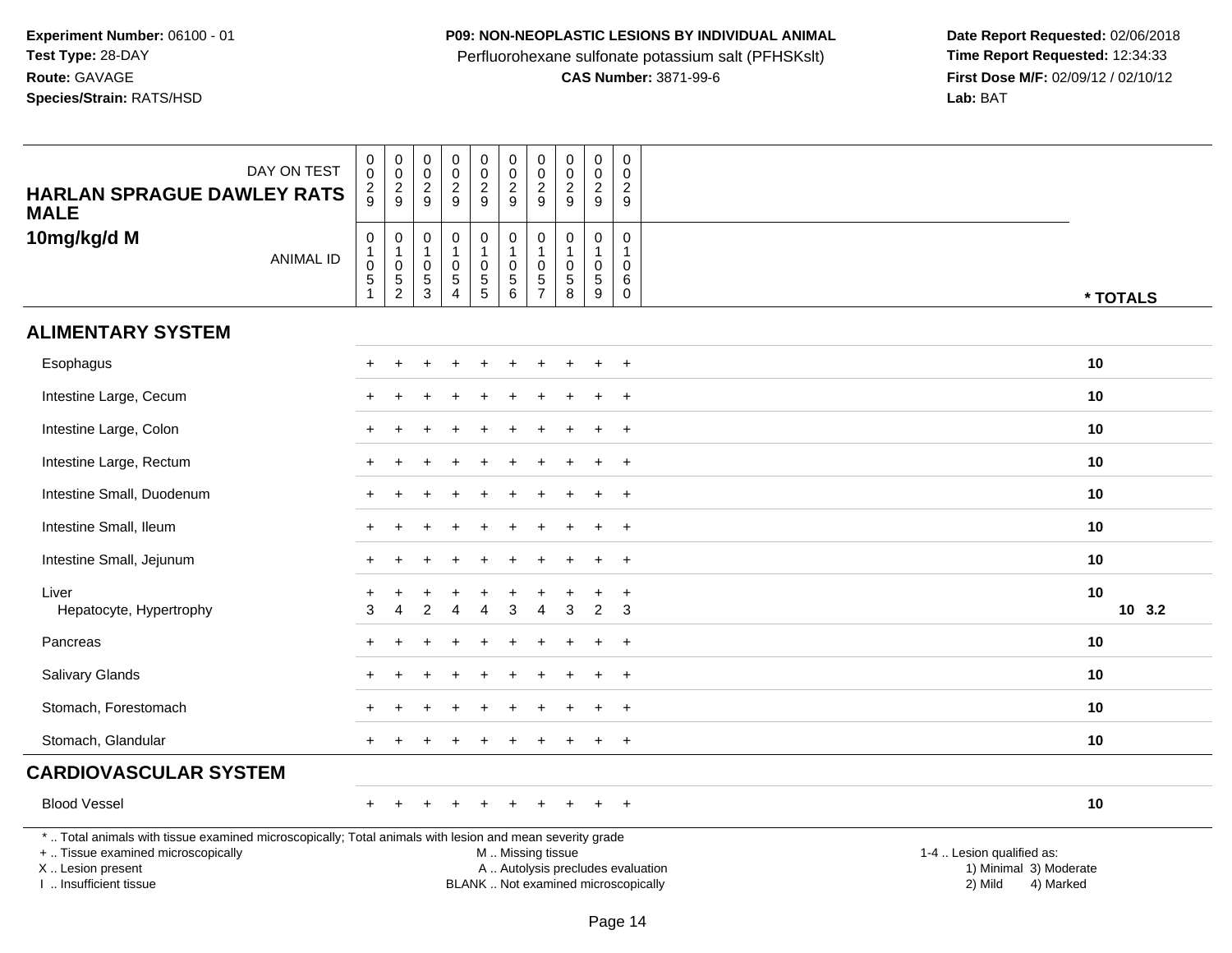#### **P09: NON-NEOPLASTIC LESIONS BY INDIVIDUAL ANIMAL**

Perfluorohexane sulfonate potassium salt (PFHSKslt)<br>**CAS Number:** 3871-99-6

 **Date Report Requested:** 02/06/2018 **First Dose M/F:** 02/09/12 / 02/10/12<br>Lab: BAT **Lab:** BAT

| <b>HARLAN SPRAGUE DAWLEY RATS</b><br><b>MALE</b> | DAY ON TEST      | $\pmb{0}$<br>$\ddot{\mathbf{0}}$<br>$\frac{2}{9}$ | $\begin{array}{c} 0 \\ 0 \\ 2 \\ 9 \end{array}$             | $_{\rm 0}^{\rm 0}$<br>$\frac{2}{9}$                                         | $\pmb{0}$<br>$\overline{0}$<br>$\frac{2}{9}$                             | $\mathbf 0$<br>$\ddot{\mathbf{0}}$<br>$\frac{2}{9}$                 | $\mathsf{O}\xspace$<br>$\pmb{0}$<br>$\frac{2}{9}$                          | $\pmb{0}$<br>$\pmb{0}$<br>$\overline{c}$<br>9    | $\begin{matrix} 0 \\ 0 \\ 2 \\ 9 \end{matrix}$ | $_{\rm 0}^{\rm 0}$<br>$\frac{2}{9}$                         | $\mathbf 0$<br>$\mathbf 0$<br>$\overline{2}$<br>9           |          |
|--------------------------------------------------|------------------|---------------------------------------------------|-------------------------------------------------------------|-----------------------------------------------------------------------------|--------------------------------------------------------------------------|---------------------------------------------------------------------|----------------------------------------------------------------------------|--------------------------------------------------|------------------------------------------------|-------------------------------------------------------------|-------------------------------------------------------------|----------|
| 10mg/kg/d M                                      | <b>ANIMAL ID</b> | $\mathbf 0$<br>$\pmb{0}$<br>$\sqrt{5}$            | $\begin{array}{c} 0 \\ 1 \\ 0 \end{array}$<br>$\frac{5}{2}$ | $\mathsf 0$<br>$\mathbf{1}$<br>$\mathbf 0$<br>$\,$ 5 $\,$<br>$\overline{3}$ | $\mathbf 0$<br>$\mathbf{1}$<br>$\pmb{0}$<br>$\sqrt{5}$<br>$\overline{4}$ | $\mathbf 0$<br>$\mathbf{1}$<br>$\mathsf{O}\xspace$<br>$\frac{5}{5}$ | $\mathbf 0$<br>$\mathbf{1}$<br>$\mathbf 0$<br>$\sqrt{5}$<br>$\overline{6}$ | 0<br>$\overline{1}$<br>$\Omega$<br>$\frac{5}{7}$ | $\mathbf 0$<br>$\mathbf 0$<br>$\frac{5}{8}$    | $\mathbf 0$<br>$\mathbf{1}$<br>$\mathbf 0$<br>$\frac{5}{9}$ | $\mathbf 0$<br>$\mathbf{1}$<br>$\Omega$<br>6<br>$\mathbf 0$ | * TOTALS |
| Heart                                            |                  | $\ddot{}$                                         |                                                             | ÷                                                                           | $\ddot{}$                                                                | $\div$                                                              | $\ddot{}$                                                                  | $\ddot{}$                                        | $\overline{+}$                                 | $\ddot{}$                                                   | $+$                                                         | 10       |
| <b>ENDOCRINE SYSTEM</b>                          |                  |                                                   |                                                             |                                                                             |                                                                          |                                                                     |                                                                            |                                                  |                                                |                                                             |                                                             |          |
| <b>Adrenal Cortex</b>                            |                  |                                                   |                                                             |                                                                             |                                                                          |                                                                     |                                                                            |                                                  | $\ddot{}$                                      | $\ddot{}$                                                   | $+$                                                         | 10       |
| Adrenal Medulla                                  |                  |                                                   |                                                             |                                                                             |                                                                          |                                                                     |                                                                            |                                                  |                                                |                                                             | $+$                                                         | 10       |
| Parathyroid Gland                                |                  | $+$                                               | M                                                           | $\ddot{}$                                                                   | $+$                                                                      |                                                                     | $\ddot{}$                                                                  | M                                                | $\overline{1}$                                 | $+$                                                         | $+$                                                         | 8        |
| <b>Pituitary Gland</b>                           |                  |                                                   |                                                             |                                                                             |                                                                          |                                                                     |                                                                            |                                                  |                                                |                                                             | $+$                                                         | 10       |
| <b>Thyroid Gland</b>                             |                  | $\ddot{}$                                         |                                                             |                                                                             |                                                                          |                                                                     |                                                                            |                                                  |                                                | $\pm$                                                       | $+$                                                         | 10       |
| <b>GENERAL BODY SYSTEM</b>                       |                  |                                                   |                                                             |                                                                             |                                                                          |                                                                     |                                                                            |                                                  |                                                |                                                             |                                                             |          |
| <b>NONE</b>                                      |                  |                                                   |                                                             |                                                                             |                                                                          |                                                                     |                                                                            |                                                  |                                                |                                                             |                                                             |          |
| <b>GENITAL SYSTEM</b>                            |                  |                                                   |                                                             |                                                                             |                                                                          |                                                                     |                                                                            |                                                  |                                                |                                                             |                                                             |          |
| Epididymis                                       |                  |                                                   |                                                             |                                                                             |                                                                          |                                                                     |                                                                            |                                                  |                                                |                                                             | $+$                                                         | 10       |
| <b>Preputial Gland</b>                           |                  |                                                   |                                                             |                                                                             |                                                                          |                                                                     |                                                                            |                                                  |                                                |                                                             | $+$                                                         | 10       |
| Prostate                                         |                  |                                                   |                                                             |                                                                             |                                                                          |                                                                     |                                                                            |                                                  |                                                | $+$                                                         | $+$                                                         | 10       |
| <b>Seminal Vesicle</b>                           |                  |                                                   |                                                             |                                                                             |                                                                          |                                                                     |                                                                            |                                                  |                                                | $\pm$                                                       | $+$                                                         | 10       |
| <b>Testes</b>                                    |                  |                                                   |                                                             |                                                                             |                                                                          |                                                                     |                                                                            |                                                  |                                                |                                                             | $\overline{+}$                                              | 10       |

\* .. Total animals with tissue examined microscopically; Total animals with lesion and mean severity grade

+ .. Tissue examined microscopically

X .. Lesion present

I .. Insufficient tissue

M .. Missing tissue

A .. Autolysis precludes evaluation

BLANK .. Not examined microscopically 2) Mild 4) Marked

1-4 .. Lesion qualified as:<br>1) Minimal 3) Moderate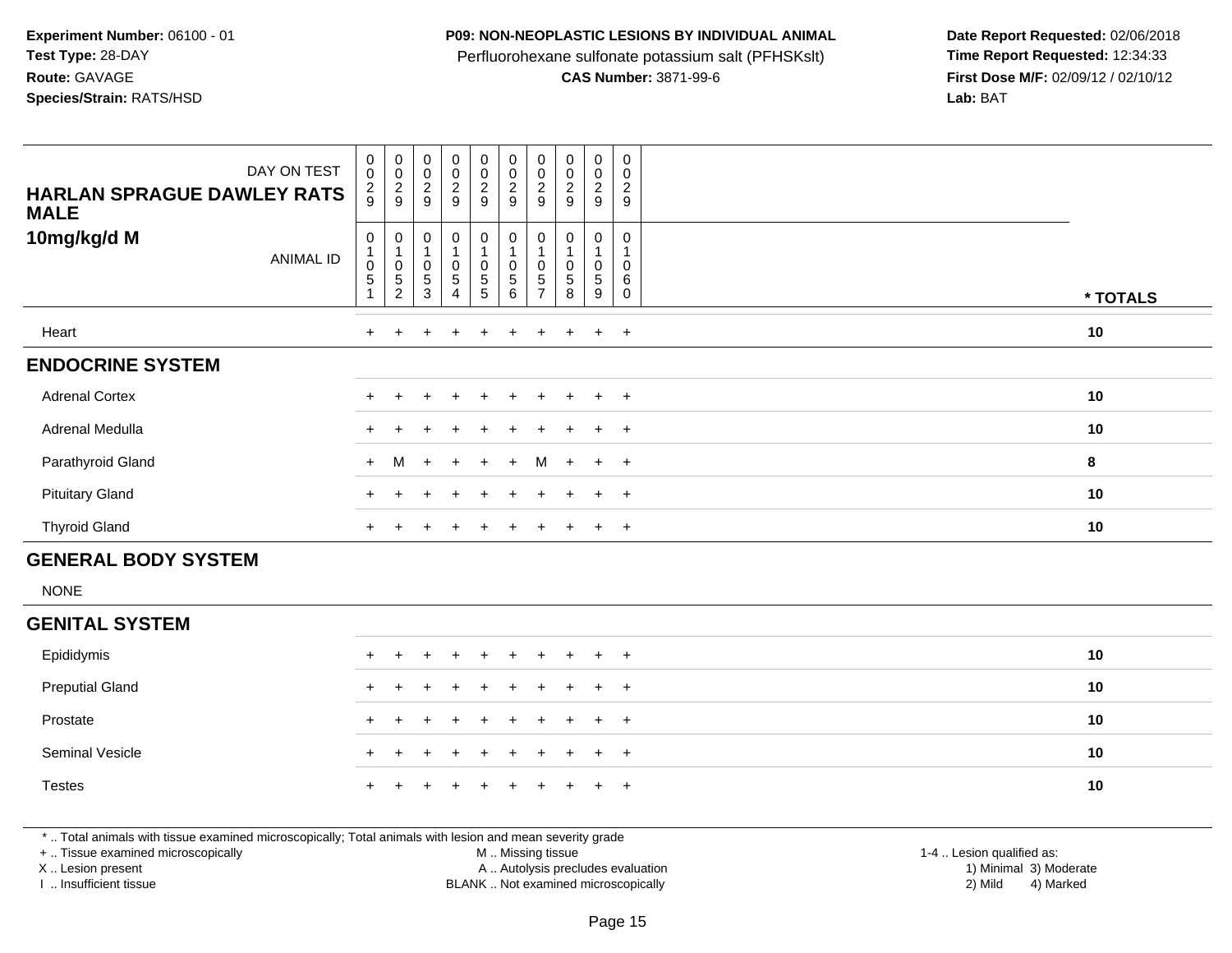## **P09: NON-NEOPLASTIC LESIONS BY INDIVIDUAL ANIMAL**

Perfluorohexane sulfonate potassium salt (PFHSKslt)<br>**CAS Number:** 3871-99-6

| DAY ON TEST<br><b>HARLAN SPRAGUE DAWLEY RATS</b>                                                                                               | $\pmb{0}$<br>$\mathbf 0$<br>$\overline{c}$ | $\pmb{0}$<br>$\mathbf 0$<br>$\overline{2}$ | $\mathsf 0$<br>$\mathsf 0$<br>$\overline{c}$ | $\pmb{0}$<br>$\mathsf 0$<br>$\overline{a}$ | $\mathsf{O}\xspace$<br>0<br>$\overline{2}$ | $\pmb{0}$<br>$\pmb{0}$<br>$\boldsymbol{2}$ | $\pmb{0}$<br>$\mathbf 0$<br>$\boldsymbol{2}$ | $\mathbf 0$<br>$\mathbf 0$<br>$\boldsymbol{2}$ | $\pmb{0}$<br>$\mathsf{O}\xspace$<br>$\overline{c}$ | $\pmb{0}$<br>$\mathbf 0$<br>$\overline{c}$ |                                                             |
|------------------------------------------------------------------------------------------------------------------------------------------------|--------------------------------------------|--------------------------------------------|----------------------------------------------|--------------------------------------------|--------------------------------------------|--------------------------------------------|----------------------------------------------|------------------------------------------------|----------------------------------------------------|--------------------------------------------|-------------------------------------------------------------|
| <b>MALE</b>                                                                                                                                    | 9                                          | 9                                          | 9                                            | 9                                          | 9                                          | 9                                          | 9                                            | 9                                              | 9                                                  | 9                                          |                                                             |
| 10mg/kg/d M                                                                                                                                    | $\boldsymbol{0}$<br>$\overline{1}$         | $\pmb{0}$<br>$\mathbf{1}$                  | 0<br>1                                       | $\mathbf 0$<br>1                           | $\pmb{0}$<br>$\mathbf{1}$                  | $\pmb{0}$<br>1                             | $\mathbf 0$<br>$\mathbf{1}$                  | $\mathbf 0$<br>$\mathbf{1}$                    | 0<br>$\mathbf{1}$                                  | $\mathbf 0$<br>$\mathbf{1}$                |                                                             |
| <b>ANIMAL ID</b>                                                                                                                               | $\mathbf 0$                                | 0                                          | $\mathbf 0$                                  | 0                                          | $\mathbf 0$<br>$\sqrt{5}$                  | $\mathbf 0$                                | $\mathbf 0$                                  | $\mathbf 0$                                    | $\mathsf{O}\xspace$<br>5                           | 0                                          |                                                             |
|                                                                                                                                                | $\overline{5}$<br>1                        | $\,$ 5 $\,$<br>$\overline{c}$              | 5<br>3                                       | $\overline{5}$<br>$\overline{4}$           | 5                                          | $\sqrt{5}$<br>$6\phantom{1}$               | $\sqrt{5}$<br>$\overline{7}$                 | $\sqrt{5}$<br>8                                | 9                                                  | 6<br>$\mathbf 0$                           | * TOTALS                                                    |
| <b>HEMATOPOIETIC SYSTEM</b>                                                                                                                    |                                            |                                            |                                              |                                            |                                            |                                            |                                              |                                                |                                                    |                                            |                                                             |
| <b>Bone Marrow</b>                                                                                                                             |                                            |                                            |                                              |                                            |                                            |                                            |                                              |                                                |                                                    | $\overline{ }$                             | 10                                                          |
| Lymph Node, Mandibular                                                                                                                         |                                            |                                            |                                              |                                            |                                            |                                            |                                              |                                                |                                                    | $\overline{1}$                             | 10                                                          |
| Lymph Node, Mesenteric                                                                                                                         |                                            |                                            |                                              |                                            |                                            |                                            |                                              |                                                | $\ddot{}$                                          | $^{+}$                                     | 10                                                          |
| Spleen                                                                                                                                         |                                            |                                            |                                              |                                            |                                            |                                            |                                              |                                                | $\ddot{}$                                          | $^{+}$                                     | 10                                                          |
| Thymus                                                                                                                                         |                                            |                                            |                                              |                                            |                                            |                                            |                                              |                                                | ÷                                                  | $+$                                        | 10                                                          |
| <b>INTEGUMENTARY SYSTEM</b>                                                                                                                    |                                            |                                            |                                              |                                            |                                            |                                            |                                              |                                                |                                                    |                                            |                                                             |
| <b>Mammary Gland</b>                                                                                                                           |                                            |                                            |                                              |                                            |                                            |                                            |                                              |                                                |                                                    | $\overline{ }$                             | 10                                                          |
| Skin                                                                                                                                           |                                            | $\div$                                     |                                              | +                                          | $\ddot{}$                                  | ÷                                          | +                                            | $\div$                                         | $\pm$                                              | $+$                                        | 10                                                          |
| <b>MUSCULOSKELETAL SYSTEM</b>                                                                                                                  |                                            |                                            |                                              |                                            |                                            |                                            |                                              |                                                |                                                    |                                            |                                                             |
| Bone                                                                                                                                           |                                            |                                            |                                              |                                            |                                            |                                            |                                              |                                                | $\pm$                                              | $+$                                        | 10                                                          |
| <b>NERVOUS SYSTEM</b>                                                                                                                          |                                            |                                            |                                              |                                            |                                            |                                            |                                              |                                                |                                                    |                                            |                                                             |
| <b>Brain</b>                                                                                                                                   | $+$                                        | $\ddot{}$                                  |                                              | $\div$                                     | $\ddot{}$                                  | $\ddot{}$                                  | $+$                                          | $\pm$                                          | $+$                                                | $+$                                        | 10                                                          |
| <b>RESPIRATORY SYSTEM</b>                                                                                                                      |                                            |                                            |                                              |                                            |                                            |                                            |                                              |                                                |                                                    |                                            |                                                             |
| Lung                                                                                                                                           |                                            |                                            |                                              |                                            |                                            |                                            |                                              |                                                |                                                    | $\overline{ }$                             | 10                                                          |
| Nose                                                                                                                                           |                                            |                                            |                                              |                                            |                                            |                                            |                                              | +                                              | $\ddot{}$                                          | $+$                                        | 10                                                          |
| *  Total animals with tissue examined microscopically; Total animals with lesion and mean severity grade<br>+  Tissue examined microscopically |                                            |                                            |                                              |                                            |                                            |                                            |                                              |                                                |                                                    |                                            | 1-4  Lesion qualified as:                                   |
| X  Lesion present                                                                                                                              |                                            |                                            |                                              |                                            |                                            | M  Missing tissue                          |                                              |                                                |                                                    |                                            | A  Autolysis precludes evaluation<br>1) Minimal 3) Moderate |
| I  Insufficient tissue                                                                                                                         |                                            |                                            |                                              |                                            |                                            | BLANK  Not examined microscopically        |                                              |                                                |                                                    |                                            | 2) Mild<br>4) Marked                                        |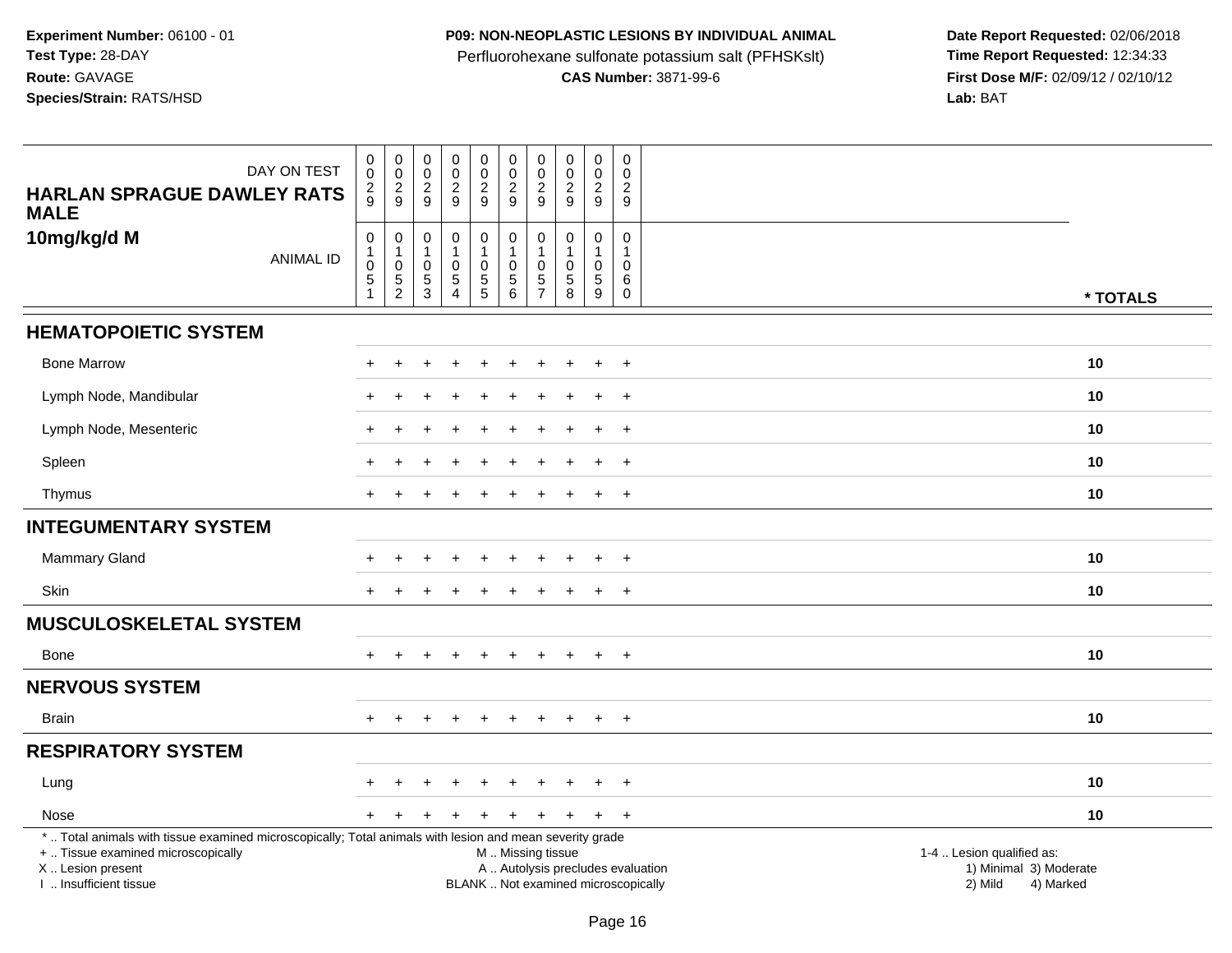#### **P09: NON-NEOPLASTIC LESIONS BY INDIVIDUAL ANIMAL**

Perfluorohexane sulfonate potassium salt (PFHSKslt)<br>**CAS Number:** 3871-99-6

 **Date Report Requested:** 02/06/2018 **First Dose M/F:** 02/09/12 / 02/10/12<br>**Lab:** BAT **Lab:** BAT

| DAY ON TEST<br><b>HARLAN SPRAGUE DAWLEY RATS</b><br><b>MALE</b>                                | $\pmb{0}$<br>$\pmb{0}$<br>$\frac{2}{9}$ | 00029                            | 00029                                              | $\begin{array}{c} 0 \\ 0 \\ 2 \\ 9 \end{array}$              | $\begin{array}{c} 0 \\ 0 \\ 2 \\ 9 \end{array}$                  |                                                                                   | $\begin{smallmatrix}0\\0\end{smallmatrix}$<br>$\boldsymbol{2}$<br>9 | $\begin{smallmatrix} 0\\0\\2 \end{smallmatrix}$<br>9 | $\begin{smallmatrix} 0\\0\\2 \end{smallmatrix}$<br>$9\,$ | 0<br>$\mathsf{O}\xspace$<br>$\frac{2}{9}$ |          |                |
|------------------------------------------------------------------------------------------------|-----------------------------------------|----------------------------------|----------------------------------------------------|--------------------------------------------------------------|------------------------------------------------------------------|-----------------------------------------------------------------------------------|---------------------------------------------------------------------|------------------------------------------------------|----------------------------------------------------------|-------------------------------------------|----------|----------------|
| 10mg/kg/d M<br><b>ANIMAL ID</b>                                                                | 0<br>$\pmb{0}$<br>5<br>1                | $\pmb{0}$<br>5<br>$\overline{c}$ | 0<br>1<br>$\pmb{0}$<br>$\mathbf 5$<br>$\mathbf{3}$ | 0<br>$\begin{array}{c} 0 \\ 5 \end{array}$<br>$\overline{4}$ | $\pmb{0}$<br>$\begin{array}{c} 0 \\ 5 \end{array}$<br>$\sqrt{5}$ | $\mathbf 0$<br>$\overline{1}$<br>$\begin{array}{c} 0 \\ 5 \end{array}$<br>$\,6\,$ | $\pmb{0}$<br>5<br>$\overline{ }$                                    | 0<br>5<br>8                                          | 0<br>$\pmb{0}$<br>$\sqrt{5}$<br>9                        | 0<br>0<br>6<br>$\mathbf 0$                | * TOTALS |                |
| Respiratory Epithelium, Hyperplasia<br>Respiratory Epithelium, Inflammation, Chronic<br>Active | - 1                                     |                                  | 1                                                  |                                                              | 1                                                                | $\overline{2}$<br>3                                                               | 2                                                                   | 4                                                    | $\overline{4}$                                           | 3                                         |          | 4 1.3<br>8 2.4 |
| Trachea                                                                                        |                                         |                                  |                                                    |                                                              |                                                                  |                                                                                   |                                                                     |                                                      | $\ddot{}$                                                | $+$                                       | 10       |                |
| <b>SPECIAL SENSES SYSTEM</b>                                                                   |                                         |                                  |                                                    |                                                              |                                                                  |                                                                                   |                                                                     |                                                      |                                                          |                                           |          |                |
| Eye                                                                                            |                                         |                                  |                                                    |                                                              |                                                                  |                                                                                   |                                                                     |                                                      |                                                          | $\div$                                    | 10       |                |
| Harderian Gland                                                                                |                                         |                                  |                                                    |                                                              |                                                                  |                                                                                   |                                                                     |                                                      | $\pm$                                                    | $+$                                       | 10       |                |
| <b>URINARY SYSTEM</b>                                                                          |                                         |                                  |                                                    |                                                              |                                                                  |                                                                                   |                                                                     |                                                      |                                                          |                                           |          |                |
| Kidney<br>Nephropathy, Chronic Progressive                                                     |                                         |                                  |                                                    |                                                              |                                                                  |                                                                                   |                                                                     |                                                      | $\ddot{}$                                                | $+$                                       | 10       | 3<br>1.0       |
| <b>Urinary Bladder</b>                                                                         |                                         |                                  |                                                    |                                                              |                                                                  |                                                                                   |                                                                     |                                                      |                                                          | $\overline{+}$                            | 10       |                |

\*\*\* END OF MALE DATA \*\*\*

\* .. Total animals with tissue examined microscopically; Total animals with lesion and mean severity grade

+ .. Tissue examined microscopically

X .. Lesion present

I .. Insufficient tissue

 M .. Missing tissueA .. Autolysis precludes evaluation

BLANK .. Not examined microscopically 2) Mild 4) Marked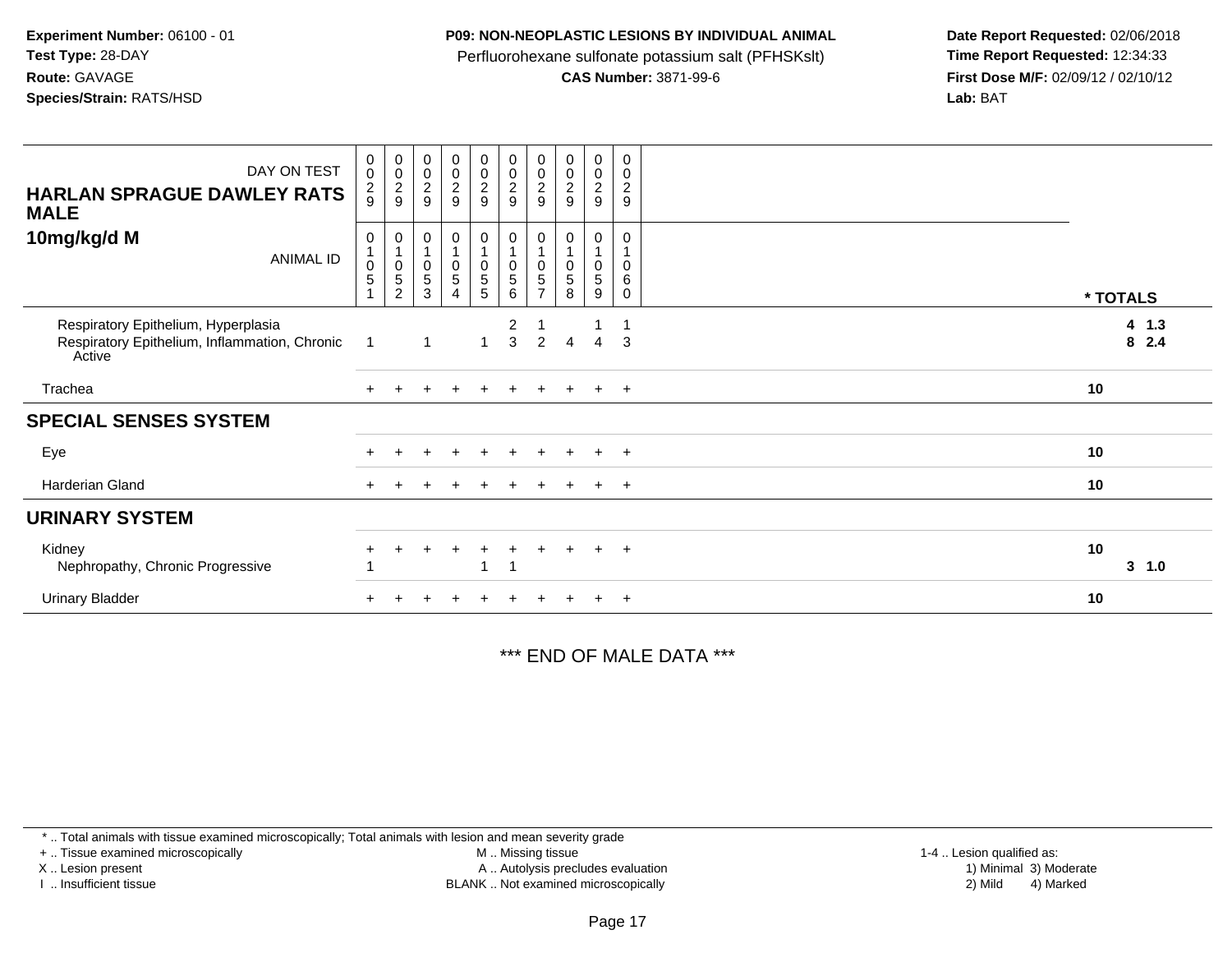## **P09: NON-NEOPLASTIC LESIONS BY INDIVIDUAL ANIMAL**

Perfluorohexane sulfonate potassium salt (PFHSKslt)<br>**CAS Number:** 3871-99-6

| DAY ON TEST<br><b>HARLAN SPRAGUE DAWLEY RATS</b><br><b>FEMALE</b>                                                                                                                             | $\mathsf 0$<br>0<br>$\overline{c}$<br>9                 | $\mathbf 0$<br>$\ddot{\mathbf{0}}$<br>$\overline{\mathbf{c}}$<br>9                   | $\mathsf{O}\xspace$<br>$\ddot{\mathbf{0}}$<br>$\overline{c}$<br>9 | $\mathbf 0$<br>$\ddot{\mathbf{0}}$<br>$\overline{a}$<br>9   | $\pmb{0}$<br>$\overline{0}$<br>$\overline{a}$<br>9        | $\pmb{0}$<br>$\ddot{\mathbf{0}}$<br>$\sqrt{2}$<br>9              | $\mathbf 0$<br>$\mathbf 0$<br>$\overline{2}$<br>9       | $\pmb{0}$<br>$\ddot{\mathbf{0}}$<br>$\boldsymbol{2}$<br>9  | $\pmb{0}$<br>$\mathbf 0$<br>$\boldsymbol{2}$<br>9 | $\mathbf 0$<br>$\mathbf 0$<br>$\overline{c}$<br>$\boldsymbol{9}$              |                                                                                                                                                         |
|-----------------------------------------------------------------------------------------------------------------------------------------------------------------------------------------------|---------------------------------------------------------|--------------------------------------------------------------------------------------|-------------------------------------------------------------------|-------------------------------------------------------------|-----------------------------------------------------------|------------------------------------------------------------------|---------------------------------------------------------|------------------------------------------------------------|---------------------------------------------------|-------------------------------------------------------------------------------|---------------------------------------------------------------------------------------------------------------------------------------------------------|
| 0mg/kg/d F<br><b>ANIMAL ID</b>                                                                                                                                                                | $\mathbf 0$<br>$\mathbf{1}$<br>0<br>6<br>$\overline{1}$ | $\boldsymbol{0}$<br>$\mathbf{1}$<br>$\mathbf 0$<br>$6\phantom{1}6$<br>$\overline{c}$ | $\mathsf{O}\xspace$<br>$\mathbf{1}$<br>$\mathbf 0$<br>6<br>3      | $\mathsf{O}$<br>$\mathbf{1}$<br>$\mathbf 0$<br>$\,6\,$<br>4 | $\pmb{0}$<br>$\mathbf{1}$<br>$\mathbf 0$<br>$\frac{6}{5}$ | $\mathsf 0$<br>$\mathbf{1}$<br>$\mathbf 0$<br>$\,6\,$<br>$\,6\,$ | $\mathbf 0$<br>-1<br>$\mathbf 0$<br>6<br>$\overline{7}$ | $\mathbf 0$<br>$\mathbf{1}$<br>$\mathbf 0$<br>$\,6\,$<br>8 | $\mathbf 0$<br>$\mathbf 0$<br>$\,6\,$<br>9        | $\mathbf 0$<br>$\mathbf{1}$<br>$\mathbf 0$<br>$\boldsymbol{7}$<br>$\mathbf 0$ | * TOTALS                                                                                                                                                |
| <b>ALIMENTARY SYSTEM</b>                                                                                                                                                                      |                                                         |                                                                                      |                                                                   |                                                             |                                                           |                                                                  |                                                         |                                                            |                                                   |                                                                               |                                                                                                                                                         |
| Esophagus                                                                                                                                                                                     |                                                         |                                                                                      |                                                                   |                                                             |                                                           |                                                                  |                                                         |                                                            | ÷.                                                | $\overline{+}$                                                                | 10                                                                                                                                                      |
| Intestine Large, Cecum                                                                                                                                                                        |                                                         |                                                                                      |                                                                   |                                                             |                                                           |                                                                  |                                                         |                                                            |                                                   |                                                                               | 10                                                                                                                                                      |
| Intestine Large, Colon                                                                                                                                                                        |                                                         |                                                                                      |                                                                   |                                                             |                                                           |                                                                  |                                                         |                                                            |                                                   | $\ddot{}$                                                                     | 10                                                                                                                                                      |
| Intestine Large, Rectum                                                                                                                                                                       |                                                         |                                                                                      |                                                                   |                                                             |                                                           |                                                                  |                                                         |                                                            |                                                   | $\overline{+}$                                                                | 10                                                                                                                                                      |
| Intestine Small, Duodenum                                                                                                                                                                     |                                                         |                                                                                      |                                                                   |                                                             |                                                           |                                                                  |                                                         |                                                            |                                                   | $\ddot{}$                                                                     | 10                                                                                                                                                      |
| Intestine Small, Ileum                                                                                                                                                                        |                                                         |                                                                                      |                                                                   |                                                             |                                                           |                                                                  |                                                         |                                                            |                                                   | $\ddot{}$                                                                     | 10                                                                                                                                                      |
| Intestine Small, Jejunum                                                                                                                                                                      |                                                         |                                                                                      |                                                                   |                                                             |                                                           |                                                                  |                                                         |                                                            |                                                   | $\ddot{}$                                                                     | 10                                                                                                                                                      |
| Liver                                                                                                                                                                                         |                                                         |                                                                                      |                                                                   |                                                             |                                                           |                                                                  |                                                         |                                                            | $\ddot{}$                                         | $\overline{+}$                                                                | 10                                                                                                                                                      |
| Pancreas                                                                                                                                                                                      |                                                         |                                                                                      |                                                                   |                                                             |                                                           |                                                                  |                                                         |                                                            |                                                   |                                                                               | 10                                                                                                                                                      |
| <b>Salivary Glands</b>                                                                                                                                                                        |                                                         |                                                                                      |                                                                   |                                                             |                                                           |                                                                  |                                                         |                                                            |                                                   | $\pm$                                                                         | 10                                                                                                                                                      |
| Stomach, Forestomach                                                                                                                                                                          |                                                         |                                                                                      |                                                                   |                                                             |                                                           |                                                                  |                                                         |                                                            |                                                   | $\ddot{}$                                                                     | 10                                                                                                                                                      |
| Stomach, Glandular                                                                                                                                                                            |                                                         |                                                                                      |                                                                   |                                                             |                                                           |                                                                  |                                                         |                                                            |                                                   | $\overline{ }$                                                                | 10                                                                                                                                                      |
| <b>CARDIOVASCULAR SYSTEM</b>                                                                                                                                                                  |                                                         |                                                                                      |                                                                   |                                                             |                                                           |                                                                  |                                                         |                                                            |                                                   |                                                                               |                                                                                                                                                         |
| <b>Blood Vessel</b>                                                                                                                                                                           |                                                         |                                                                                      |                                                                   |                                                             |                                                           |                                                                  |                                                         |                                                            |                                                   |                                                                               | 10                                                                                                                                                      |
| *  Total animals with tissue examined microscopically; Total animals with lesion and mean severity grade<br>+  Tissue examined microscopically<br>X  Lesion present<br>I. Insufficient tissue |                                                         |                                                                                      |                                                                   |                                                             |                                                           | M  Missing tissue                                                |                                                         |                                                            |                                                   |                                                                               | 1-4  Lesion qualified as:<br>A  Autolysis precludes evaluation<br>1) Minimal 3) Moderate<br>BLANK  Not examined microscopically<br>2) Mild<br>4) Marked |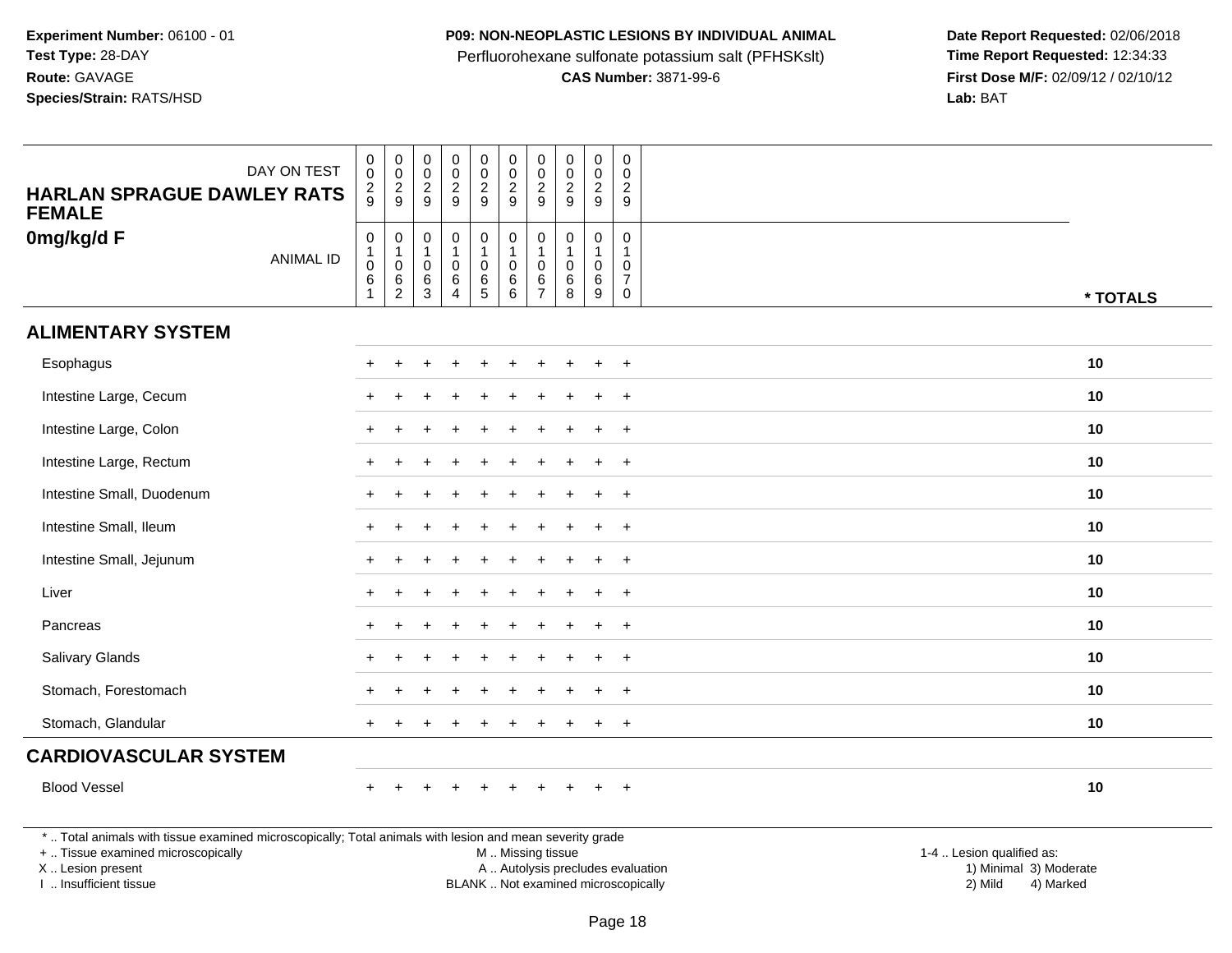## **P09: NON-NEOPLASTIC LESIONS BY INDIVIDUAL ANIMAL**

Perfluorohexane sulfonate potassium salt (PFHSKslt)<br>**CAS Number:** 3871-99-6

| DAY ON TEST<br><b>HARLAN SPRAGUE DAWLEY RATS</b><br><b>FEMALE</b>                                                                                                                             | $\,0\,$<br>$\pmb{0}$<br>$\sqrt{2}$<br>9                | $\begin{smallmatrix} 0\\0 \end{smallmatrix}$<br>$\frac{2}{9}$           | $\pmb{0}$<br>$\mathsf 0$<br>$\frac{2}{9}$                             | $\pmb{0}$<br>$\mathsf{O}\xspace$<br>$\frac{2}{9}$        | $\pmb{0}$<br>$\mathsf 0$<br>$\overline{2}$<br>9    | $\pmb{0}$<br>$\pmb{0}$<br>$\overline{2}$<br>9          | $\mathbf 0$<br>$\mathbf 0$<br>$\overline{2}$<br>9                     | $\pmb{0}$<br>$\pmb{0}$<br>$\overline{2}$<br>9           | $\pmb{0}$<br>$\mathsf{O}\xspace$<br>$\overline{2}$<br>9           | $\mathsf{O}\xspace$<br>$\boldsymbol{0}$<br>$\overline{2}$<br>9                |                                                                                                                                                         |
|-----------------------------------------------------------------------------------------------------------------------------------------------------------------------------------------------|--------------------------------------------------------|-------------------------------------------------------------------------|-----------------------------------------------------------------------|----------------------------------------------------------|----------------------------------------------------|--------------------------------------------------------|-----------------------------------------------------------------------|---------------------------------------------------------|-------------------------------------------------------------------|-------------------------------------------------------------------------------|---------------------------------------------------------------------------------------------------------------------------------------------------------|
| 0mg/kg/d F<br><b>ANIMAL ID</b>                                                                                                                                                                | $\pmb{0}$<br>$\mathbf 1$<br>$\mathbf 0$<br>$\,6$<br>-1 | $\mathbf 0$<br>$\mathbf{1}$<br>$\mathbf 0$<br>$\,6\,$<br>$\overline{2}$ | $\mathbf 0$<br>$\overline{1}$<br>$\mathbf 0$<br>$\,6$<br>$\mathbf{3}$ | $\pmb{0}$<br>1<br>$\pmb{0}$<br>$\,6\,$<br>$\overline{4}$ | $\mathbf 0$<br>$\mathbf{1}$<br>$\pmb{0}$<br>6<br>5 | $\pmb{0}$<br>$\mathbf{1}$<br>$\pmb{0}$<br>$\,6\,$<br>6 | $\mathbf 0$<br>$\mathbf{1}$<br>$\mathbf 0$<br>$\,6$<br>$\overline{7}$ | $\mathbf 0$<br>1<br>$\mathsf{O}\xspace$<br>$\,6\,$<br>8 | $\mathbf 0$<br>$\mathbf{1}$<br>$\mathbf 0$<br>6<br>$\overline{9}$ | $\mathbf 0$<br>$\overline{1}$<br>$\mathbf 0$<br>$\overline{7}$<br>$\mathbf 0$ | * TOTALS                                                                                                                                                |
| Heart                                                                                                                                                                                         | $+$                                                    | $\ddot{}$                                                               |                                                                       | $\ddot{}$                                                |                                                    | $\div$                                                 | ÷                                                                     | $\ddot{}$                                               | $\ddot{}$                                                         | $+$                                                                           | 10                                                                                                                                                      |
| <b>ENDOCRINE SYSTEM</b>                                                                                                                                                                       |                                                        |                                                                         |                                                                       |                                                          |                                                    |                                                        |                                                                       |                                                         |                                                                   |                                                                               |                                                                                                                                                         |
| <b>Adrenal Cortex</b>                                                                                                                                                                         |                                                        |                                                                         |                                                                       |                                                          |                                                    |                                                        |                                                                       |                                                         |                                                                   | $\ddot{}$                                                                     | 10                                                                                                                                                      |
| Adrenal Medulla                                                                                                                                                                               |                                                        |                                                                         |                                                                       |                                                          |                                                    |                                                        |                                                                       |                                                         |                                                                   | $\div$                                                                        | 10                                                                                                                                                      |
| Parathyroid Gland                                                                                                                                                                             |                                                        |                                                                         |                                                                       |                                                          |                                                    |                                                        |                                                                       |                                                         |                                                                   | $+$                                                                           | 10                                                                                                                                                      |
| <b>Pituitary Gland</b>                                                                                                                                                                        |                                                        |                                                                         |                                                                       |                                                          |                                                    |                                                        |                                                                       |                                                         |                                                                   | $+$                                                                           | 10                                                                                                                                                      |
| <b>Thyroid Gland</b>                                                                                                                                                                          |                                                        |                                                                         |                                                                       |                                                          |                                                    |                                                        |                                                                       |                                                         |                                                                   | $+$                                                                           | 10                                                                                                                                                      |
| <b>GENERAL BODY SYSTEM</b>                                                                                                                                                                    |                                                        |                                                                         |                                                                       |                                                          |                                                    |                                                        |                                                                       |                                                         |                                                                   |                                                                               |                                                                                                                                                         |
| <b>NONE</b>                                                                                                                                                                                   |                                                        |                                                                         |                                                                       |                                                          |                                                    |                                                        |                                                                       |                                                         |                                                                   |                                                                               |                                                                                                                                                         |
| <b>GENITAL SYSTEM</b>                                                                                                                                                                         |                                                        |                                                                         |                                                                       |                                                          |                                                    |                                                        |                                                                       |                                                         |                                                                   |                                                                               |                                                                                                                                                         |
| <b>Clitoral Gland</b>                                                                                                                                                                         |                                                        |                                                                         |                                                                       |                                                          |                                                    |                                                        |                                                                       |                                                         | м                                                                 | $+$                                                                           | $\bf{9}$                                                                                                                                                |
| Ovary                                                                                                                                                                                         |                                                        |                                                                         |                                                                       |                                                          |                                                    |                                                        |                                                                       |                                                         |                                                                   | $\ddot{}$                                                                     | 10                                                                                                                                                      |
| <b>Uterus</b><br>Bilateral, Dilation                                                                                                                                                          | $\ddot{}$                                              | +                                                                       | $\overline{+}$                                                        | $\ddot{}$<br>$\overline{2}$                              |                                                    |                                                        |                                                                       |                                                         |                                                                   | $\ddot{}$                                                                     | 10<br>$12.0$                                                                                                                                            |
| <b>HEMATOPOIETIC SYSTEM</b>                                                                                                                                                                   |                                                        |                                                                         |                                                                       |                                                          |                                                    |                                                        |                                                                       |                                                         |                                                                   |                                                                               |                                                                                                                                                         |
| <b>Bone Marrow</b>                                                                                                                                                                            |                                                        |                                                                         |                                                                       |                                                          |                                                    |                                                        |                                                                       |                                                         |                                                                   | $\pm$                                                                         | 10                                                                                                                                                      |
| *  Total animals with tissue examined microscopically; Total animals with lesion and mean severity grade<br>+  Tissue examined microscopically<br>X  Lesion present<br>I  Insufficient tissue |                                                        |                                                                         |                                                                       |                                                          |                                                    |                                                        |                                                                       | M  Missing tissue                                       |                                                                   |                                                                               | 1-4  Lesion qualified as:<br>A  Autolysis precludes evaluation<br>1) Minimal 3) Moderate<br>BLANK  Not examined microscopically<br>2) Mild<br>4) Marked |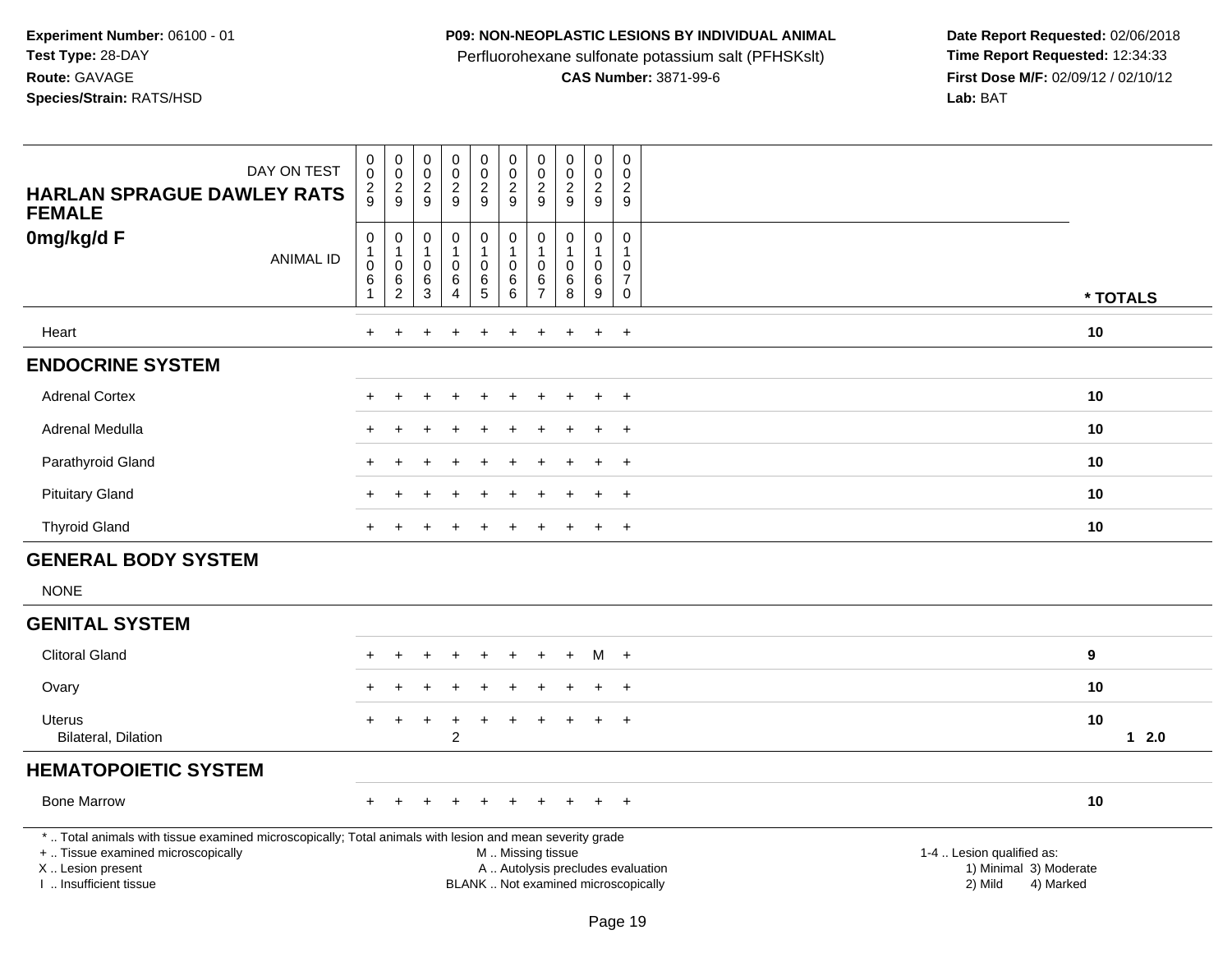#### **P09: NON-NEOPLASTIC LESIONS BY INDIVIDUAL ANIMAL**

Perfluorohexane sulfonate potassium salt (PFHSKslt)<br>**CAS Number:** 3871-99-6

 **Date Report Requested:** 02/06/2018 **First Dose M/F:** 02/09/12 / 02/10/12<br>Lab: BAT **Lab:** BAT

| 0mg/kg/d F<br>$\pmb{0}$<br>$\mathbf 0$<br>$\begin{smallmatrix}0\\1\end{smallmatrix}$<br>0<br>$\pmb{0}$<br>$\boldsymbol{0}$<br>$\mathbf 0$<br>0<br>$\mathbf 0$<br>$\mathbf 0$<br>$\mathbf{1}$<br>$\mathbf{1}$<br>$\mathbf{1}$<br>$\mathbf{1}$<br>$\mathbf{1}$<br>$\mathbf{1}$<br>$\mathbf{1}$<br>$\mathbf{1}$<br><b>ANIMAL ID</b><br>$\boldsymbol{0}$<br>$\mathbf 0$<br>$\pmb{0}$<br>$\pmb{0}$<br>$\pmb{0}$<br>$\mathbf 0$<br>0<br>0<br>$\mathbf 0$<br>$\mathbf 0$<br>$\frac{6}{5}$<br>$\,6\,$<br>$\,6\,$<br>$\overline{7}$<br>$\,6\,$<br>6<br>$\,6\,$<br>$\,6$<br>$\frac{6}{2}$<br>6<br>8<br>3<br>4<br>6<br>$\overline{7}$<br>9<br>$\mathbf 0$<br>* TOTALS<br>Lymph Node, Mandibular<br>10<br>$\ddot{}$<br>$+$<br>$\ddot{}$<br>$\div$<br>$\div$<br>Lymph Node, Mesenteric<br>10<br>$+$<br>$+$<br>$+$<br>$\ddot{}$<br>$\ddot{}$<br>$\ddot{}$<br>$\ddot{}$<br>$+$<br>$\overline{+}$<br>Spleen<br>10<br>$+$<br>$\ddot{}$<br>$\overline{+}$<br>$+$<br>$\pm$<br>$\pm$<br>$\ddot{}$<br>$\ddot{}$<br>10<br>Thymus<br>$+$<br>$+$<br>$\div$<br>$\ddot{}$<br>$\ddot{}$<br>$\div$<br>$\pm$<br>$\overline{ }$<br><b>INTEGUMENTARY SYSTEM</b><br>Mammary Gland<br>10<br>$+$<br>$\ddot{}$<br>$\div$<br>Skin<br>10<br>$+$<br>$+$<br>$\ddot{}$<br>$\ddot{}$<br>$\pm$<br>$\ddot{}$<br>$\ddot{}$<br>$\pm$<br><b>MUSCULOSKELETAL SYSTEM</b><br>10<br><b>Bone</b><br>$+$<br>$\ddot{}$<br>$+$<br>$\ddot{}$<br>$+$<br>$\ddot{}$<br>$+$<br>$+$<br>$\ddot{}$<br>$\ddot{}$<br><b>NERVOUS SYSTEM</b><br>10<br><b>Brain</b><br>$+$<br>$+$<br>$+$<br>$\ddot{}$<br>$\ddot{}$<br>$\ddot{}$<br>$\ddot{}$<br>$\ddot{}$<br>$\ddot{}$<br>$+$<br><b>RESPIRATORY SYSTEM</b><br>10<br>Lung<br>$+$<br>$+$<br>$\pm$<br>÷<br>÷.<br>$\ddot{}$<br>$\ddot{}$<br>$\pm$<br>$\pm$<br>÷<br>10<br>Nose<br>$\ddot{}$<br>$+$<br>$+$<br>÷<br>$\ddot{}$<br>$\div$<br>Trachea<br>10<br>$\ddot{}$<br>$+$ | <b>HARLAN SPRAGUE DAWLEY RATS</b><br><b>FEMALE</b> | DAY ON TEST | $_{\rm 0}^{\rm 0}$<br>$\frac{2}{9}$ | $\begin{matrix} 0 \\ 0 \\ 2 \\ 9 \end{matrix}$ | $_{\rm 0}^{\rm 0}$<br>$\frac{2}{9}$ | 0<br>$\ddot{\mathbf{0}}$<br>$\frac{2}{9}$ | $\begin{array}{c} 0 \\ 0 \\ 2 \\ 9 \end{array}$ | 0002 | $\pmb{0}$<br>$\pmb{0}$<br>$\overline{c}$<br>9 | $\begin{matrix} 0 \\ 0 \\ 2 \\ 9 \end{matrix}$ | $\pmb{0}$<br>$\pmb{0}$<br>$\overline{c}$<br>9 | $\pmb{0}$<br>$\mathbf 0$<br>$\overline{c}$<br>9 |  |
|----------------------------------------------------------------------------------------------------------------------------------------------------------------------------------------------------------------------------------------------------------------------------------------------------------------------------------------------------------------------------------------------------------------------------------------------------------------------------------------------------------------------------------------------------------------------------------------------------------------------------------------------------------------------------------------------------------------------------------------------------------------------------------------------------------------------------------------------------------------------------------------------------------------------------------------------------------------------------------------------------------------------------------------------------------------------------------------------------------------------------------------------------------------------------------------------------------------------------------------------------------------------------------------------------------------------------------------------------------------------------------------------------------------------------------------------------------------------------------------------------------------------------------------------------------------------------------------------------------------------------------------------------------------------------------------------------------------------------------------------------------------------------------------------------------------------------------------------------|----------------------------------------------------|-------------|-------------------------------------|------------------------------------------------|-------------------------------------|-------------------------------------------|-------------------------------------------------|------|-----------------------------------------------|------------------------------------------------|-----------------------------------------------|-------------------------------------------------|--|
|                                                                                                                                                                                                                                                                                                                                                                                                                                                                                                                                                                                                                                                                                                                                                                                                                                                                                                                                                                                                                                                                                                                                                                                                                                                                                                                                                                                                                                                                                                                                                                                                                                                                                                                                                                                                                                                    |                                                    |             |                                     |                                                |                                     |                                           |                                                 |      |                                               |                                                |                                               |                                                 |  |
|                                                                                                                                                                                                                                                                                                                                                                                                                                                                                                                                                                                                                                                                                                                                                                                                                                                                                                                                                                                                                                                                                                                                                                                                                                                                                                                                                                                                                                                                                                                                                                                                                                                                                                                                                                                                                                                    |                                                    |             |                                     |                                                |                                     |                                           |                                                 |      |                                               |                                                |                                               |                                                 |  |
|                                                                                                                                                                                                                                                                                                                                                                                                                                                                                                                                                                                                                                                                                                                                                                                                                                                                                                                                                                                                                                                                                                                                                                                                                                                                                                                                                                                                                                                                                                                                                                                                                                                                                                                                                                                                                                                    |                                                    |             |                                     |                                                |                                     |                                           |                                                 |      |                                               |                                                |                                               |                                                 |  |
|                                                                                                                                                                                                                                                                                                                                                                                                                                                                                                                                                                                                                                                                                                                                                                                                                                                                                                                                                                                                                                                                                                                                                                                                                                                                                                                                                                                                                                                                                                                                                                                                                                                                                                                                                                                                                                                    |                                                    |             |                                     |                                                |                                     |                                           |                                                 |      |                                               |                                                |                                               |                                                 |  |
|                                                                                                                                                                                                                                                                                                                                                                                                                                                                                                                                                                                                                                                                                                                                                                                                                                                                                                                                                                                                                                                                                                                                                                                                                                                                                                                                                                                                                                                                                                                                                                                                                                                                                                                                                                                                                                                    |                                                    |             |                                     |                                                |                                     |                                           |                                                 |      |                                               |                                                |                                               |                                                 |  |
|                                                                                                                                                                                                                                                                                                                                                                                                                                                                                                                                                                                                                                                                                                                                                                                                                                                                                                                                                                                                                                                                                                                                                                                                                                                                                                                                                                                                                                                                                                                                                                                                                                                                                                                                                                                                                                                    |                                                    |             |                                     |                                                |                                     |                                           |                                                 |      |                                               |                                                |                                               |                                                 |  |
|                                                                                                                                                                                                                                                                                                                                                                                                                                                                                                                                                                                                                                                                                                                                                                                                                                                                                                                                                                                                                                                                                                                                                                                                                                                                                                                                                                                                                                                                                                                                                                                                                                                                                                                                                                                                                                                    |                                                    |             |                                     |                                                |                                     |                                           |                                                 |      |                                               |                                                |                                               |                                                 |  |
|                                                                                                                                                                                                                                                                                                                                                                                                                                                                                                                                                                                                                                                                                                                                                                                                                                                                                                                                                                                                                                                                                                                                                                                                                                                                                                                                                                                                                                                                                                                                                                                                                                                                                                                                                                                                                                                    |                                                    |             |                                     |                                                |                                     |                                           |                                                 |      |                                               |                                                |                                               |                                                 |  |
|                                                                                                                                                                                                                                                                                                                                                                                                                                                                                                                                                                                                                                                                                                                                                                                                                                                                                                                                                                                                                                                                                                                                                                                                                                                                                                                                                                                                                                                                                                                                                                                                                                                                                                                                                                                                                                                    |                                                    |             |                                     |                                                |                                     |                                           |                                                 |      |                                               |                                                |                                               |                                                 |  |
|                                                                                                                                                                                                                                                                                                                                                                                                                                                                                                                                                                                                                                                                                                                                                                                                                                                                                                                                                                                                                                                                                                                                                                                                                                                                                                                                                                                                                                                                                                                                                                                                                                                                                                                                                                                                                                                    |                                                    |             |                                     |                                                |                                     |                                           |                                                 |      |                                               |                                                |                                               |                                                 |  |
|                                                                                                                                                                                                                                                                                                                                                                                                                                                                                                                                                                                                                                                                                                                                                                                                                                                                                                                                                                                                                                                                                                                                                                                                                                                                                                                                                                                                                                                                                                                                                                                                                                                                                                                                                                                                                                                    |                                                    |             |                                     |                                                |                                     |                                           |                                                 |      |                                               |                                                |                                               |                                                 |  |
|                                                                                                                                                                                                                                                                                                                                                                                                                                                                                                                                                                                                                                                                                                                                                                                                                                                                                                                                                                                                                                                                                                                                                                                                                                                                                                                                                                                                                                                                                                                                                                                                                                                                                                                                                                                                                                                    |                                                    |             |                                     |                                                |                                     |                                           |                                                 |      |                                               |                                                |                                               |                                                 |  |
|                                                                                                                                                                                                                                                                                                                                                                                                                                                                                                                                                                                                                                                                                                                                                                                                                                                                                                                                                                                                                                                                                                                                                                                                                                                                                                                                                                                                                                                                                                                                                                                                                                                                                                                                                                                                                                                    |                                                    |             |                                     |                                                |                                     |                                           |                                                 |      |                                               |                                                |                                               |                                                 |  |
|                                                                                                                                                                                                                                                                                                                                                                                                                                                                                                                                                                                                                                                                                                                                                                                                                                                                                                                                                                                                                                                                                                                                                                                                                                                                                                                                                                                                                                                                                                                                                                                                                                                                                                                                                                                                                                                    |                                                    |             |                                     |                                                |                                     |                                           |                                                 |      |                                               |                                                |                                               |                                                 |  |
|                                                                                                                                                                                                                                                                                                                                                                                                                                                                                                                                                                                                                                                                                                                                                                                                                                                                                                                                                                                                                                                                                                                                                                                                                                                                                                                                                                                                                                                                                                                                                                                                                                                                                                                                                                                                                                                    |                                                    |             |                                     |                                                |                                     |                                           |                                                 |      |                                               |                                                |                                               |                                                 |  |
|                                                                                                                                                                                                                                                                                                                                                                                                                                                                                                                                                                                                                                                                                                                                                                                                                                                                                                                                                                                                                                                                                                                                                                                                                                                                                                                                                                                                                                                                                                                                                                                                                                                                                                                                                                                                                                                    |                                                    |             |                                     |                                                |                                     |                                           |                                                 |      |                                               |                                                |                                               |                                                 |  |

\* .. Total animals with tissue examined microscopically; Total animals with lesion and mean severity grade

+ .. Tissue examined microscopically

X .. Lesion present

I .. Insufficient tissue

 M .. Missing tissueA .. Autolysis precludes evaluation

BLANK .. Not examined microscopically 2) Mild 4) Marked

1-4 .. Lesion qualified as:<br>1) Minimal 3) Moderate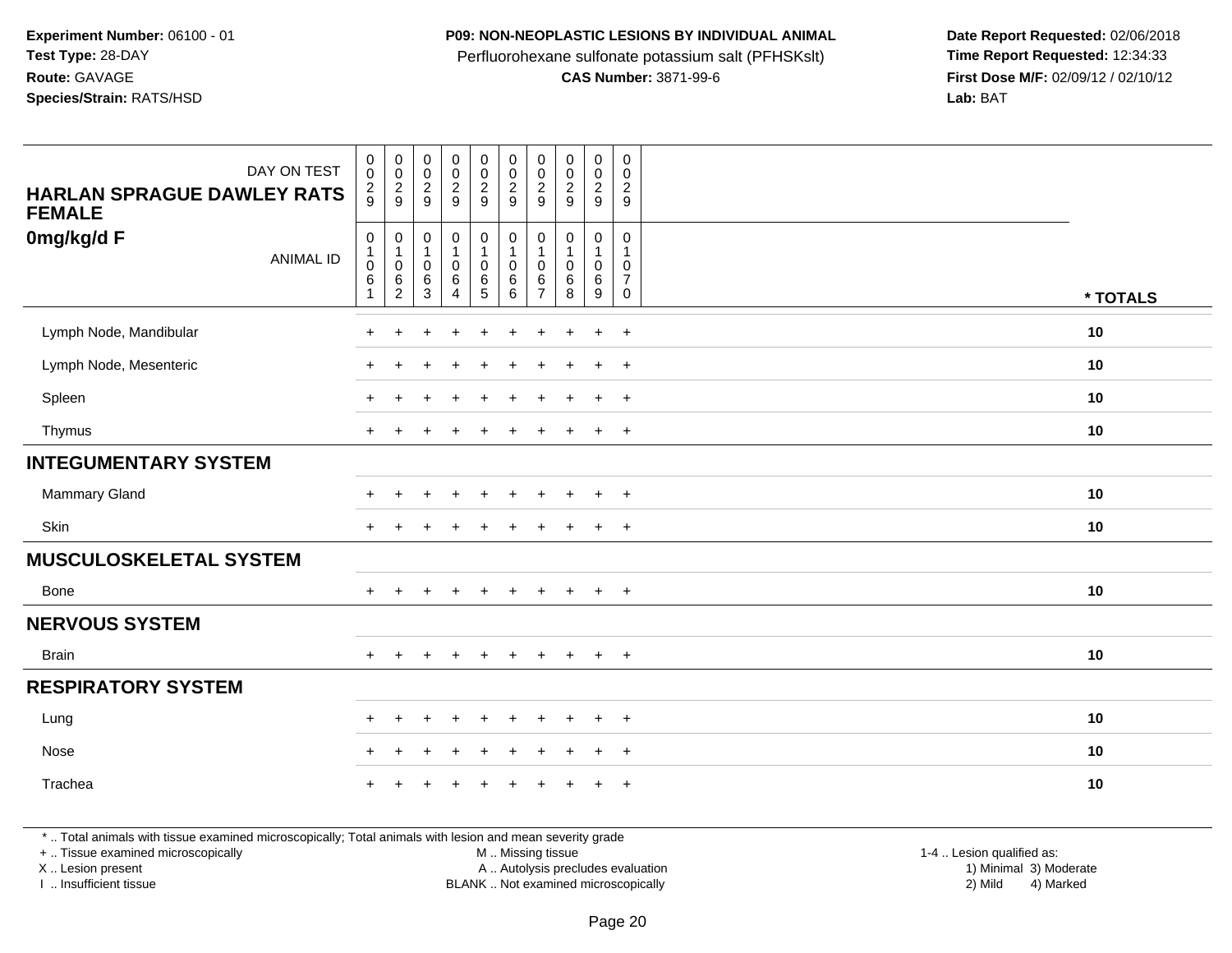## **P09: NON-NEOPLASTIC LESIONS BY INDIVIDUAL ANIMAL**

Perfluorohexane sulfonate potassium salt (PFHSKslt)<br>**CAS Number:** 3871-99-6

 **Date Report Requested:** 02/06/2018 **First Dose M/F:** 02/09/12 / 02/10/12<br>Lab: BAT **Lab:** BAT

| DAY ON TEST<br><b>HARLAN SPRAGUE DAWLEY RATS</b><br><b>FEMALE</b> | $\pmb{0}$<br>$\mathbf 0$<br>$\frac{2}{9}$ | $\begin{smallmatrix}0\\0\end{smallmatrix}$<br>$\frac{2}{9}$ | $\begin{smallmatrix}0\\0\end{smallmatrix}$<br>$\boldsymbol{2}$<br>9 | $\begin{array}{c} 0 \\ 0 \\ 2 \\ 9 \end{array}$ | $\begin{array}{c} 0 \\ 0 \\ 2 \\ 9 \end{array}$ | $\begin{array}{c} 0 \\ 0 \\ 2 \\ 9 \end{array}$       | $_{\rm 0}^{\rm 0}$<br>$\boldsymbol{2}$<br>9 | $\begin{smallmatrix} 0\\0 \end{smallmatrix}$<br>$\boldsymbol{2}$<br>9 | $\mathbf 0$<br>$\mathbf 0$<br>$\overline{\mathbf{c}}$<br>9 | $\pmb{0}$<br>$\mathbf 0$<br>$\overline{c}$<br>9 |              |
|-------------------------------------------------------------------|-------------------------------------------|-------------------------------------------------------------|---------------------------------------------------------------------|-------------------------------------------------|-------------------------------------------------|-------------------------------------------------------|---------------------------------------------|-----------------------------------------------------------------------|------------------------------------------------------------|-------------------------------------------------|--------------|
| 0mg/kg/d F<br><b>ANIMAL ID</b>                                    | 0<br>$\mathbf 0$<br>$\,6$                 | 0<br>$\pmb{0}$<br>$\,6$<br>$\overline{2}$                   | $\mathbf 0$<br>$\,6$<br>3                                           | 0<br>0<br>6<br>$\overline{4}$                   | $\mathbf 0$<br>$\pmb{0}$<br>6<br>5              | 0<br>$\begin{array}{c} 0 \\ 6 \end{array}$<br>$\,6\,$ | 0<br>6<br>$\overline{ }$                    | 0<br>6<br>8                                                           | 0<br>0<br>6<br>9                                           | $\overline{ }$<br>$\Omega$                      | * TOTALS     |
| <b>SPECIAL SENSES SYSTEM</b>                                      |                                           |                                                             |                                                                     |                                                 |                                                 |                                                       |                                             |                                                                       |                                                            |                                                 |              |
| Eye                                                               |                                           |                                                             |                                                                     |                                                 |                                                 |                                                       |                                             |                                                                       |                                                            | $+$                                             | 10           |
| Harderian Gland                                                   | $+$                                       |                                                             |                                                                     |                                                 | $+$                                             |                                                       | $\div$                                      |                                                                       | $\ddot{}$                                                  | $+$                                             | 10           |
| <b>URINARY SYSTEM</b>                                             |                                           |                                                             |                                                                     |                                                 |                                                 |                                                       |                                             |                                                                       |                                                            |                                                 |              |
| Kidney<br>Nephropathy, Chronic Progressive                        | $+$                                       |                                                             |                                                                     | $\div$                                          | $\pm$                                           | $+$                                                   | $+$                                         | $+$                                                                   | $+$                                                        | $+$                                             | 10<br>3, 1.0 |
| <b>Urinary Bladder</b>                                            |                                           |                                                             |                                                                     |                                                 |                                                 |                                                       |                                             |                                                                       | $\pm$                                                      | $+$                                             | 10           |

\* .. Total animals with tissue examined microscopically; Total animals with lesion and mean severity grade

+ .. Tissue examined microscopically

X .. Lesion present

I .. Insufficient tissue

M .. Missing tissue

Lesion present A .. Autolysis precludes evaluation 1) Minimal 3) Moderate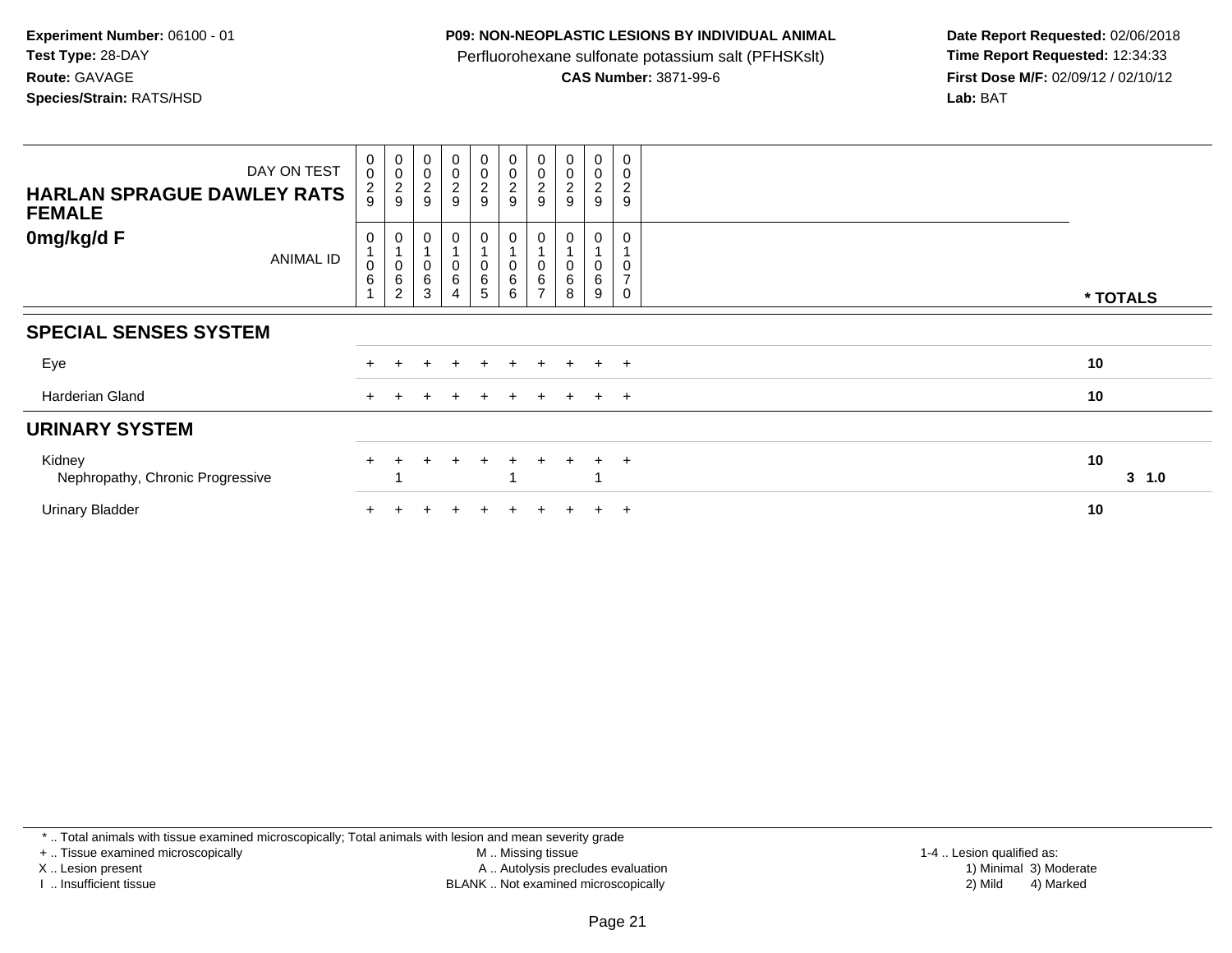# **P09: NON-NEOPLASTIC LESIONS BY INDIVIDUAL ANIMAL**

Perfluorohexane sulfonate potassium salt (PFHSKslt)<br>**CAS Number:** 3871-99-6

| DAY ON TEST<br><b>HARLAN SPRAGUE DAWLEY RATS</b><br><b>FEMALE</b>                                                                                                                             | 0<br>$\mathbf 0$<br>$\frac{2}{9}$                                        | $\mathbf 0$<br>$\mathbf 0$<br>$\frac{2}{9}$                                  | $\pmb{0}$<br>$\pmb{0}$<br>$\overline{2}$<br>9                        | $\pmb{0}$<br>$\ddot{\mathbf{0}}$<br>$\boldsymbol{2}$<br>9         | $\mathbf 0$<br>$\pmb{0}$<br>$\frac{2}{9}$                                  | $\mathbf 0$<br>$\mathbf 0$<br>$\sqrt{2}$<br>9                             | $\mathbf 0$<br>$\mathbf 0$<br>$\overline{c}$<br>9                              | $\mathbf 0$<br>$\pmb{0}$<br>$\overline{2}$<br>9                             | 0<br>$\mathbf 0$<br>$\overline{2}$<br>9                            | $\mathbf 0$<br>$\Omega$<br>$\overline{2}$<br>9                     |                                                                                                                  |
|-----------------------------------------------------------------------------------------------------------------------------------------------------------------------------------------------|--------------------------------------------------------------------------|------------------------------------------------------------------------------|----------------------------------------------------------------------|-------------------------------------------------------------------|----------------------------------------------------------------------------|---------------------------------------------------------------------------|--------------------------------------------------------------------------------|-----------------------------------------------------------------------------|--------------------------------------------------------------------|--------------------------------------------------------------------|------------------------------------------------------------------------------------------------------------------|
| 3.12mg/kg/d F<br><b>ANIMAL ID</b>                                                                                                                                                             | $\pmb{0}$<br>$\mathbf{1}$<br>$\pmb{0}$<br>$\overline{7}$<br>$\mathbf{1}$ | $\mathbf 0$<br>$\mathbf{1}$<br>$\pmb{0}$<br>$\overline{7}$<br>$\overline{c}$ | $\pmb{0}$<br>$\mathbf{1}$<br>0<br>$\boldsymbol{7}$<br>$\mathfrak{S}$ | $\mathsf{O}\xspace$<br>1<br>0<br>$\overline{7}$<br>$\overline{4}$ | $\mathbf 0$<br>$\mathbf{1}$<br>$\pmb{0}$<br>$\boldsymbol{7}$<br>$\sqrt{5}$ | $\mathbf 0$<br>$\mathbf{1}$<br>$\mathbf 0$<br>$\boldsymbol{7}$<br>$\,6\,$ | $\mathbf 0$<br>$\mathbf{1}$<br>$\mathbf 0$<br>$\overline{7}$<br>$\overline{7}$ | $\mathbf 0$<br>$\mathbf{1}$<br>$\mathbf 0$<br>$\overline{\mathcal{I}}$<br>8 | $\mathsf{O}$<br>$\mathbf{1}$<br>$\mathbf 0$<br>$\overline{7}$<br>9 | $\mathsf{O}\xspace$<br>$\mathbf{1}$<br>0<br>$\bf 8$<br>$\mathbf 0$ | * TOTALS                                                                                                         |
| <b>ALIMENTARY SYSTEM</b>                                                                                                                                                                      |                                                                          |                                                                              |                                                                      |                                                                   |                                                                            |                                                                           |                                                                                |                                                                             |                                                                    |                                                                    |                                                                                                                  |
| Liver                                                                                                                                                                                         |                                                                          |                                                                              |                                                                      |                                                                   |                                                                            |                                                                           |                                                                                |                                                                             | $\ddot{}$                                                          | $+$                                                                | 10                                                                                                               |
| Pancreas                                                                                                                                                                                      |                                                                          |                                                                              |                                                                      |                                                                   |                                                                            |                                                                           |                                                                                |                                                                             | $\ddot{}$                                                          | $+$                                                                | 10                                                                                                               |
| <b>CARDIOVASCULAR SYSTEM</b>                                                                                                                                                                  |                                                                          |                                                                              |                                                                      |                                                                   |                                                                            |                                                                           |                                                                                |                                                                             |                                                                    |                                                                    |                                                                                                                  |
| <b>NONE</b>                                                                                                                                                                                   |                                                                          |                                                                              |                                                                      |                                                                   |                                                                            |                                                                           |                                                                                |                                                                             |                                                                    |                                                                    |                                                                                                                  |
| <b>ENDOCRINE SYSTEM</b>                                                                                                                                                                       |                                                                          |                                                                              |                                                                      |                                                                   |                                                                            |                                                                           |                                                                                |                                                                             |                                                                    |                                                                    |                                                                                                                  |
| <b>Thyroid Gland</b>                                                                                                                                                                          |                                                                          |                                                                              |                                                                      |                                                                   | $\ddot{}$                                                                  | $\ddot{}$                                                                 | $\ddot{}$                                                                      | $+$                                                                         | $+$                                                                | $+$                                                                | 10                                                                                                               |
| <b>GENERAL BODY SYSTEM</b>                                                                                                                                                                    |                                                                          |                                                                              |                                                                      |                                                                   |                                                                            |                                                                           |                                                                                |                                                                             |                                                                    |                                                                    |                                                                                                                  |
| <b>NONE</b>                                                                                                                                                                                   |                                                                          |                                                                              |                                                                      |                                                                   |                                                                            |                                                                           |                                                                                |                                                                             |                                                                    |                                                                    |                                                                                                                  |
| <b>GENITAL SYSTEM</b>                                                                                                                                                                         |                                                                          |                                                                              |                                                                      |                                                                   |                                                                            |                                                                           |                                                                                |                                                                             |                                                                    |                                                                    |                                                                                                                  |
| Ovary                                                                                                                                                                                         | ÷                                                                        | $+$                                                                          | $\pm$                                                                | $\ddot{}$                                                         | $+$                                                                        | $\ddot{}$                                                                 |                                                                                |                                                                             | $+$                                                                | $+$                                                                | 10                                                                                                               |
| <b>Uterus</b><br>Bilateral, Dilation                                                                                                                                                          |                                                                          |                                                                              |                                                                      |                                                                   |                                                                            | $\ddot{}$<br>$\overline{c}$                                               |                                                                                |                                                                             |                                                                    |                                                                    | $\mathbf 1$<br>$12.0$                                                                                            |
| <b>HEMATOPOIETIC SYSTEM</b>                                                                                                                                                                   |                                                                          |                                                                              |                                                                      |                                                                   |                                                                            |                                                                           |                                                                                |                                                                             |                                                                    |                                                                    |                                                                                                                  |
| <b>Bone Marrow</b>                                                                                                                                                                            |                                                                          |                                                                              |                                                                      |                                                                   |                                                                            |                                                                           |                                                                                |                                                                             |                                                                    | $\overline{+}$                                                     | 10                                                                                                               |
| Spleen                                                                                                                                                                                        |                                                                          |                                                                              |                                                                      |                                                                   |                                                                            |                                                                           |                                                                                |                                                                             |                                                                    | $\ddot{}$                                                          | 10                                                                                                               |
| *  Total animals with tissue examined microscopically; Total animals with lesion and mean severity grade<br>+  Tissue examined microscopically<br>X  Lesion present<br>I  Insufficient tissue |                                                                          |                                                                              |                                                                      |                                                                   |                                                                            | M  Missing tissue<br>BLANK  Not examined microscopically                  |                                                                                |                                                                             |                                                                    |                                                                    | 1-4  Lesion qualified as:<br>A  Autolysis precludes evaluation<br>1) Minimal 3) Moderate<br>2) Mild<br>4) Marked |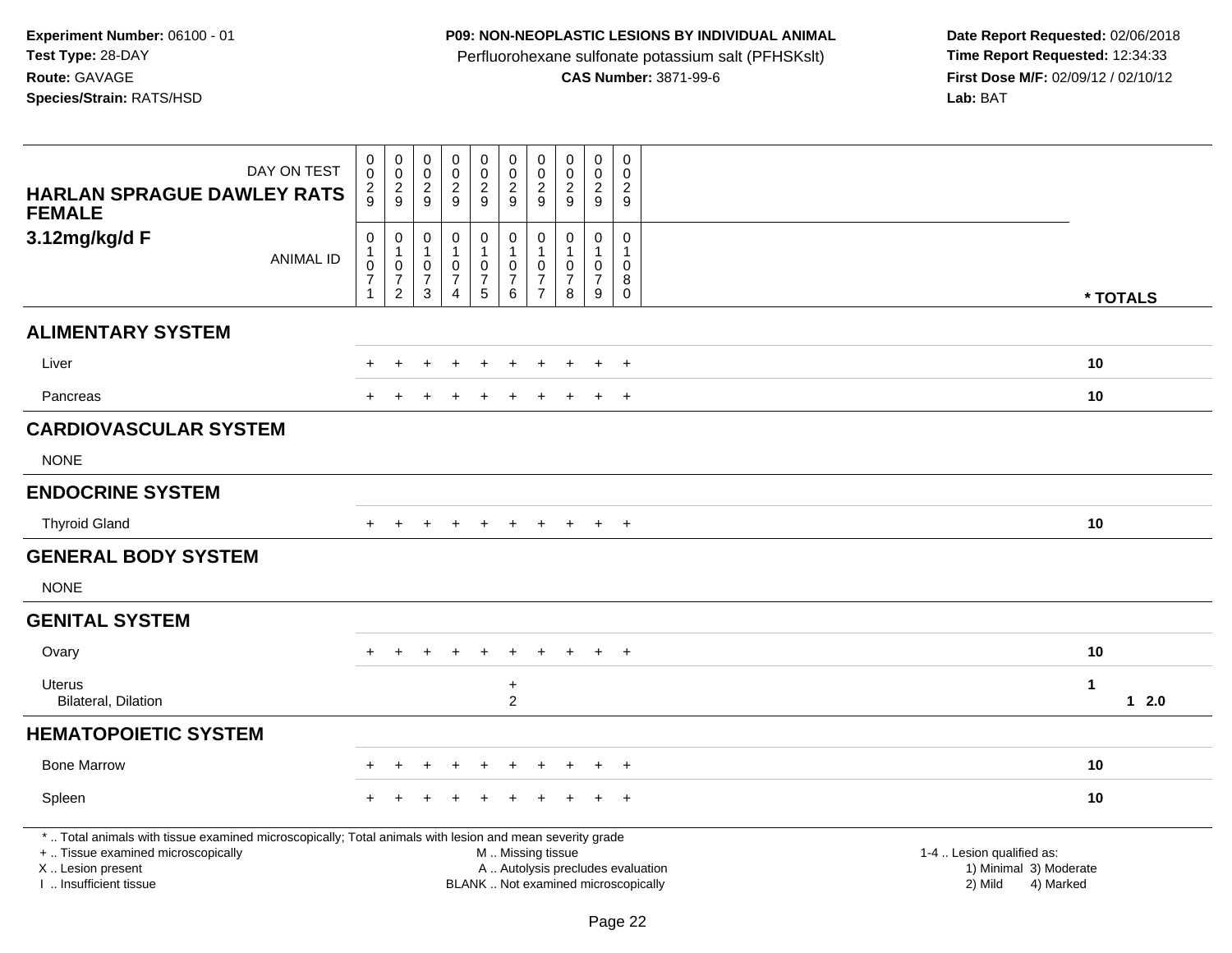## **P09: NON-NEOPLASTIC LESIONS BY INDIVIDUAL ANIMAL**

Perfluorohexane sulfonate potassium salt (PFHSKslt)<br>**CAS Number:** 3871-99-6

 **Date Report Requested:** 02/06/2018 **First Dose M/F:** 02/09/12 / 02/10/12<br>**Lab:** BAT **Lab:** BAT

| DAY ON TEST<br><b>HARLAN SPRAGUE DAWLEY RATS</b><br><b>FEMALE</b> | 0<br>$\pmb{0}$<br>$\frac{2}{9}$            | 0<br>$\overline{0}$<br>$\overline{c}$<br>$9\,$                    | 0<br>0<br>$\overline{2}$<br>9       | 0<br>$\pmb{0}$<br>$\sqrt{2}$<br>$\overline{9}$ | 0<br>$\mathsf{O}\xspace$<br>$\overline{a}$<br>$\overline{9}$ | 0<br>$\pmb{0}$<br>$\overline{a}$<br>$\boldsymbol{9}$  | 0<br>$\mathbf 0$<br>$\overline{2}$<br>9                    | 0<br>0<br>$\overline{c}$<br>9 | 0<br>$\pmb{0}$<br>$\boldsymbol{2}$<br>$9\,$   | 0<br>0<br>$\boldsymbol{2}$<br>9   |          |           |
|-------------------------------------------------------------------|--------------------------------------------|-------------------------------------------------------------------|-------------------------------------|------------------------------------------------|--------------------------------------------------------------|-------------------------------------------------------|------------------------------------------------------------|-------------------------------|-----------------------------------------------|-----------------------------------|----------|-----------|
| 3.12mg/kg/d F<br><b>ANIMAL ID</b>                                 | 0<br>1<br>$\pmb{0}$<br>$\overline{7}$<br>1 | 0<br>$\mathbf 1$<br>$\pmb{0}$<br>$\overline{7}$<br>$\overline{2}$ | 0<br>-1<br>0<br>$\overline{7}$<br>3 | 0<br>$\mathbf{1}$<br>0<br>$\overline{7}$<br>4  | 0<br>0<br>$\overline{7}$<br>5                                | 0<br>$\mathbf{1}$<br>$\pmb{0}$<br>$\overline{7}$<br>6 | 0<br>$\mathbf{1}$<br>0<br>$\overline{7}$<br>$\overline{7}$ | ი<br>0<br>8                   | 0<br>$\mathbf{1}$<br>0<br>$\overline{7}$<br>9 | $\Omega$<br>0<br>8<br>$\mathbf 0$ | * TOTALS |           |
| <b>INTEGUMENTARY SYSTEM</b>                                       |                                            |                                                                   |                                     |                                                |                                                              |                                                       |                                                            |                               |                                               |                                   |          |           |
| <b>NONE</b>                                                       |                                            |                                                                   |                                     |                                                |                                                              |                                                       |                                                            |                               |                                               |                                   |          |           |
| <b>MUSCULOSKELETAL SYSTEM</b>                                     |                                            |                                                                   |                                     |                                                |                                                              |                                                       |                                                            |                               |                                               |                                   |          |           |
| <b>NONE</b>                                                       |                                            |                                                                   |                                     |                                                |                                                              |                                                       |                                                            |                               |                                               |                                   |          |           |
| <b>NERVOUS SYSTEM</b>                                             |                                            |                                                                   |                                     |                                                |                                                              |                                                       |                                                            |                               |                                               |                                   |          |           |
| <b>NONE</b>                                                       |                                            |                                                                   |                                     |                                                |                                                              |                                                       |                                                            |                               |                                               |                                   |          |           |
| <b>RESPIRATORY SYSTEM</b>                                         |                                            |                                                                   |                                     |                                                |                                                              |                                                       |                                                            |                               |                                               |                                   |          |           |
| Nose                                                              | $+$                                        |                                                                   | $\pm$                               | $\ddot{}$                                      | $+$                                                          | $+$                                                   | $+$                                                        | $+$                           | $+$ $+$                                       |                                   | 10       |           |
| <b>SPECIAL SENSES SYSTEM</b>                                      |                                            |                                                                   |                                     |                                                |                                                              |                                                       |                                                            |                               |                                               |                                   |          |           |
| <b>NONE</b>                                                       |                                            |                                                                   |                                     |                                                |                                                              |                                                       |                                                            |                               |                                               |                                   |          |           |
| <b>URINARY SYSTEM</b>                                             |                                            |                                                                   |                                     |                                                |                                                              |                                                       |                                                            |                               |                                               |                                   |          |           |
| Kidney<br>Nephropathy, Chronic Progressive                        | $\mathbf{1}$                               | $\overline{1}$                                                    | +                                   | $\ddot{}$<br>$\mathbf{1}$                      | ÷<br>$\overline{1}$                                          | $+$                                                   | $\ddot{}$<br>$\overline{1}$                                | $+$                           | $+$                                           | $+$                               | 10       | $5 \t1.0$ |

\* .. Total animals with tissue examined microscopically; Total animals with lesion and mean severity grade

+ .. Tissue examined microscopically

X .. Lesion present

I .. Insufficient tissue

 M .. Missing tissueA .. Autolysis precludes evaluation

BLANK .. Not examined microscopically 2) Mild 4) Marked

1-4 .. Lesion qualified as:<br>1) Minimal 3) Moderate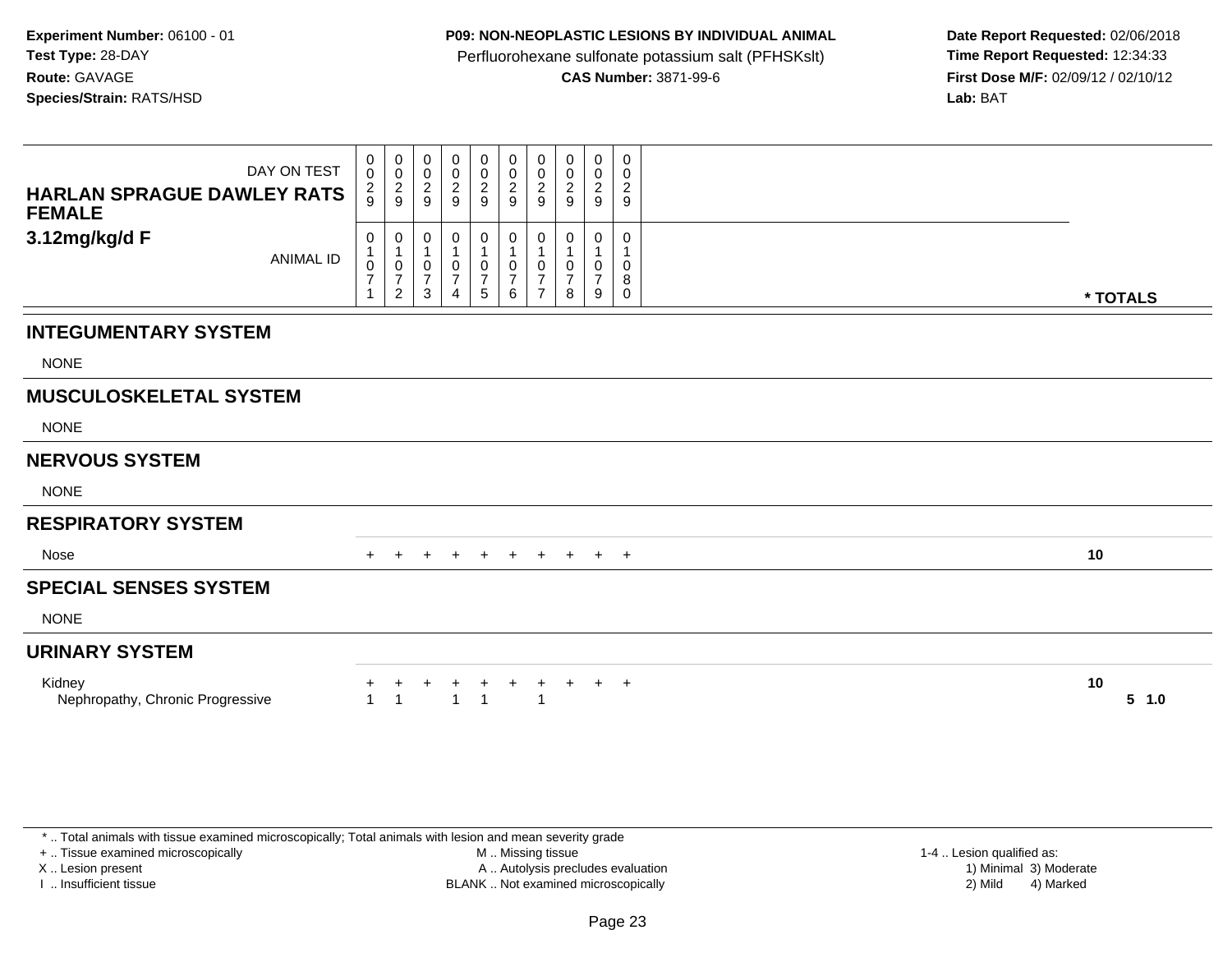# **P09: NON-NEOPLASTIC LESIONS BY INDIVIDUAL ANIMAL**

Perfluorohexane sulfonate potassium salt (PFHSKslt)<br>**CAS Number:** 3871-99-6

| DAY ON TEST<br><b>HARLAN SPRAGUE DAWLEY RATS</b>                                                                                                                                              | 0<br>0<br>2<br>9               | $\pmb{0}$<br>$\mathbf 0$<br>$\frac{2}{9}$ | $\pmb{0}$<br>$\mathbf 0$<br>$\overline{2}$<br>9 | $\mathbf 0$<br>$\mathsf{O}$<br>$\frac{2}{9}$ | $\pmb{0}$<br>$\mathbf 0$<br>$\frac{2}{9}$ | $\pmb{0}$<br>$\pmb{0}$<br>$\overline{2}$<br>$\boldsymbol{9}$                                  | $\mathbf 0$<br>$\mathbf 0$<br>$\overline{c}$<br>9 | $\mathsf{O}\xspace$<br>$\mathbf 0$<br>$\overline{2}$<br>9 | $\pmb{0}$<br>$\mathbf 0$<br>$\frac{2}{9}$ | $\mathbf 0$<br>$\Omega$<br>$\overline{2}$<br>9 |                                                                |             |
|-----------------------------------------------------------------------------------------------------------------------------------------------------------------------------------------------|--------------------------------|-------------------------------------------|-------------------------------------------------|----------------------------------------------|-------------------------------------------|-----------------------------------------------------------------------------------------------|---------------------------------------------------|-----------------------------------------------------------|-------------------------------------------|------------------------------------------------|----------------------------------------------------------------|-------------|
| <b>FEMALE</b>                                                                                                                                                                                 |                                |                                           |                                                 |                                              |                                           |                                                                                               |                                                   |                                                           |                                           |                                                |                                                                |             |
| 6.25mg/kg/d F<br><b>ANIMAL ID</b>                                                                                                                                                             | $\mathbf 0$<br>$\mathbf{1}$    | $\boldsymbol{0}$<br>$\mathbf{1}$          | $\pmb{0}$<br>$\mathbf{1}$                       | 0<br>$\mathbf{1}$                            | $\pmb{0}$<br>$\mathbf{1}$                 | $\pmb{0}$<br>1                                                                                | $\mathbf 0$<br>$\overline{1}$                     | 0<br>-1                                                   | $\pmb{0}$<br>$\mathbf{1}$                 | 0<br>$\mathbf{1}$                              |                                                                |             |
|                                                                                                                                                                                               | $\pmb{0}$<br>8<br>$\mathbf{1}$ | $\mathbf 0$<br>8<br>$\overline{c}$        | $\mathsf 0$<br>8<br>$\mathbf{3}$                | $\mathbf 0$<br>$\bf 8$<br>4                  | $\mathbf 0$<br>$\frac{8}{5}$              | $\mathbf 0$<br>8<br>$\,6\,$                                                                   | 0<br>8<br>$\overline{7}$                          | $\mathbf 0$<br>8<br>8                                     | $\mathbf 0$<br>$\bf8$<br>$\boldsymbol{9}$ | $\mathbf 0$<br>9<br>$\mathbf 0$                |                                                                | * TOTALS    |
| <b>ALIMENTARY SYSTEM</b>                                                                                                                                                                      |                                |                                           |                                                 |                                              |                                           |                                                                                               |                                                   |                                                           |                                           |                                                |                                                                |             |
| Liver                                                                                                                                                                                         |                                |                                           |                                                 |                                              |                                           |                                                                                               |                                                   |                                                           | $\ddot{}$                                 | $+$                                            |                                                                | 10          |
| Pancreas                                                                                                                                                                                      |                                |                                           |                                                 |                                              |                                           |                                                                                               |                                                   |                                                           |                                           | $\overline{ }$                                 |                                                                | 10          |
| <b>CARDIOVASCULAR SYSTEM</b>                                                                                                                                                                  |                                |                                           |                                                 |                                              |                                           |                                                                                               |                                                   |                                                           |                                           |                                                |                                                                |             |
| <b>NONE</b>                                                                                                                                                                                   |                                |                                           |                                                 |                                              |                                           |                                                                                               |                                                   |                                                           |                                           |                                                |                                                                |             |
| <b>ENDOCRINE SYSTEM</b>                                                                                                                                                                       |                                |                                           |                                                 |                                              |                                           |                                                                                               |                                                   |                                                           |                                           |                                                |                                                                |             |
| <b>Thyroid Gland</b>                                                                                                                                                                          |                                | $\ddot{}$                                 |                                                 | $\div$                                       | $\ddot{}$                                 | $\ddot{}$                                                                                     | $+$                                               | $+$                                                       | $+$                                       | $+$                                            |                                                                | 10          |
| <b>GENERAL BODY SYSTEM</b>                                                                                                                                                                    |                                |                                           |                                                 |                                              |                                           |                                                                                               |                                                   |                                                           |                                           |                                                |                                                                |             |
| <b>NONE</b>                                                                                                                                                                                   |                                |                                           |                                                 |                                              |                                           |                                                                                               |                                                   |                                                           |                                           |                                                |                                                                |             |
| <b>GENITAL SYSTEM</b>                                                                                                                                                                         |                                |                                           |                                                 |                                              |                                           |                                                                                               |                                                   |                                                           |                                           |                                                |                                                                |             |
| Ovary                                                                                                                                                                                         | $+$                            | $+$                                       | $\div$                                          | $\ddot{+}$                                   | $+$                                       | $+$                                                                                           | $+$                                               | $+$                                                       | $+$                                       | $+$                                            |                                                                | 10          |
| Uterus<br><b>Bilateral, Dilation</b>                                                                                                                                                          |                                |                                           | $\ddot{}$<br>$\overline{2}$                     |                                              |                                           |                                                                                               |                                                   |                                                           |                                           |                                                |                                                                | 1<br>$12.0$ |
| <b>HEMATOPOIETIC SYSTEM</b>                                                                                                                                                                   |                                |                                           |                                                 |                                              |                                           |                                                                                               |                                                   |                                                           |                                           |                                                |                                                                |             |
| <b>Bone Marrow</b>                                                                                                                                                                            |                                |                                           |                                                 |                                              |                                           |                                                                                               |                                                   |                                                           |                                           | $\overline{ }$                                 |                                                                | 10          |
| Spleen                                                                                                                                                                                        |                                |                                           |                                                 |                                              |                                           |                                                                                               |                                                   |                                                           |                                           | $\div$                                         |                                                                | 10          |
| *  Total animals with tissue examined microscopically; Total animals with lesion and mean severity grade<br>+  Tissue examined microscopically<br>X  Lesion present<br>I. Insufficient tissue |                                |                                           |                                                 |                                              |                                           | M  Missing tissue<br>A  Autolysis precludes evaluation<br>BLANK  Not examined microscopically |                                                   |                                                           |                                           |                                                | 1-4  Lesion qualified as:<br>1) Minimal 3) Moderate<br>2) Mild | 4) Marked   |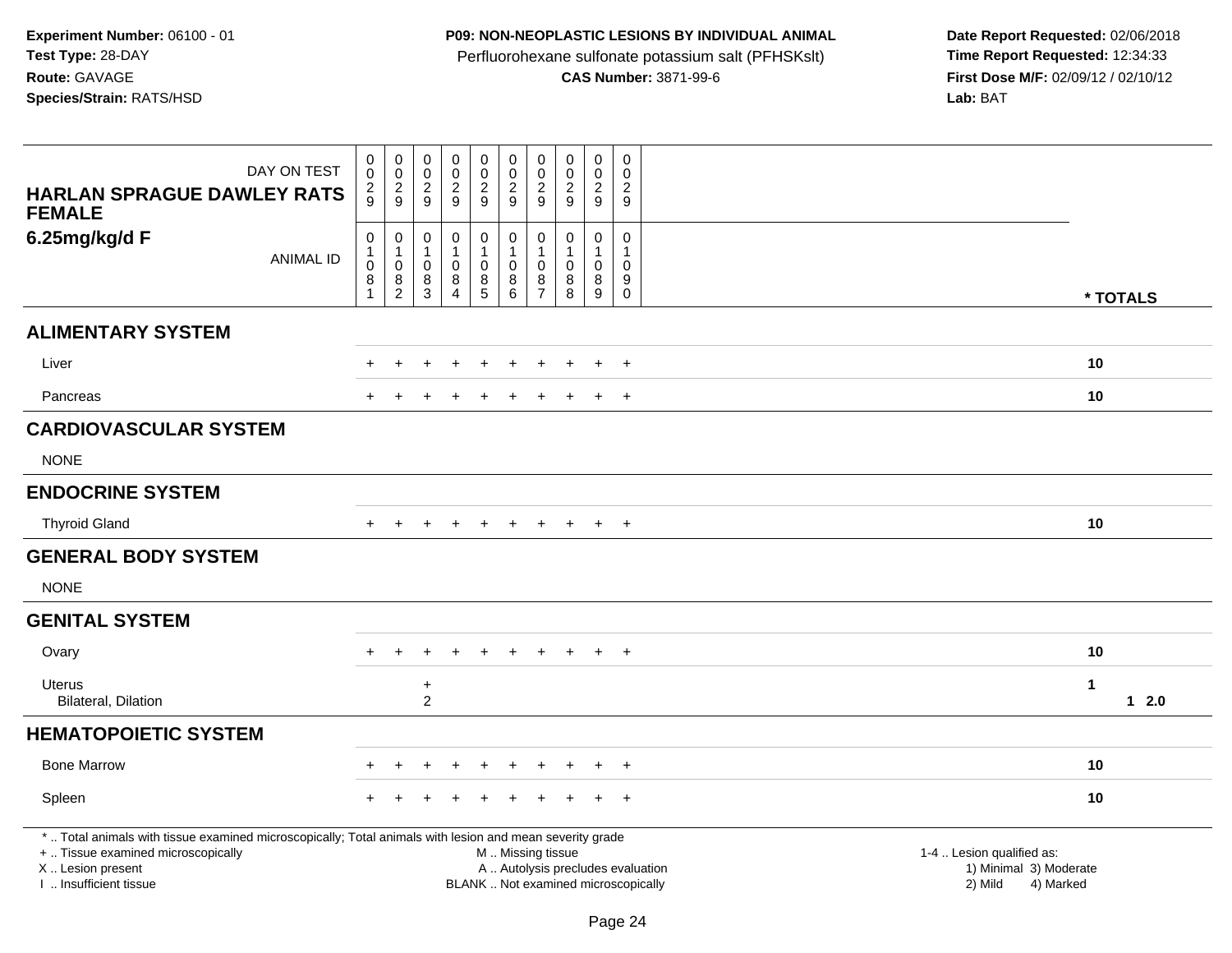## **P09: NON-NEOPLASTIC LESIONS BY INDIVIDUAL ANIMAL**

Perfluorohexane sulfonate potassium salt (PFHSKslt)<br>**CAS Number:** 3871-99-6

 **Date Report Requested:** 02/06/2018 **First Dose M/F:** 02/09/12 / 02/10/12<br>**Lab:** BAT **Lab:** BAT

| DAY ON TEST<br><b>HARLAN SPRAGUE DAWLEY RATS</b><br><b>FEMALE</b> | 0<br>$\mathbf 0$<br>$\frac{2}{9}$ | $\begin{smallmatrix} 0\\0 \end{smallmatrix}$<br>$\frac{2}{9}$ | 0<br>$\mathbf 0$<br>$\overline{c}$<br>9    | 0<br>$\mathsf 0$<br>$\boldsymbol{2}$<br>9    | 0<br>$\pmb{0}$<br>$\overline{2}$<br>9 | 0<br>$\pmb{0}$<br>$\sqrt{2}$<br>9                | 0<br>$\mathbf 0$<br>2<br>9              | 0<br>$\mathbf 0$<br>$\overline{\mathbf{c}}$<br>9 | 0<br>$\mathbf 0$<br>$\overline{2}$<br>9 | 0<br>0<br>$\overline{2}$<br>9               |                 |  |
|-------------------------------------------------------------------|-----------------------------------|---------------------------------------------------------------|--------------------------------------------|----------------------------------------------|---------------------------------------|--------------------------------------------------|-----------------------------------------|--------------------------------------------------|-----------------------------------------|---------------------------------------------|-----------------|--|
| 6.25mg/kg/d F<br><b>ANIMAL ID</b>                                 | 0<br>1<br>0<br>8<br>-1            | 0<br>$\mathbf 1$<br>$\pmb{0}$<br>8<br>$\overline{c}$          | 0<br>1<br>$\mathbf 0$<br>8<br>$\mathbf{3}$ | 0<br>1<br>$\mathbf 0$<br>8<br>$\overline{4}$ | 0<br>$\mathbf{1}$<br>0<br>8<br>5      | 0<br>$\mathbf{1}$<br>$\mathbf 0$<br>8<br>$\,6\,$ | 0<br>$\mathbf 0$<br>8<br>$\overline{7}$ | 0<br>1<br>0<br>8<br>8                            | 0<br>$\mathbf{1}$<br>0<br>8<br>9        | 0<br>$\mathbf{1}$<br>0<br>9<br>$\mathsf{O}$ | * TOTALS        |  |
| <b>INTEGUMENTARY SYSTEM</b>                                       |                                   |                                                               |                                            |                                              |                                       |                                                  |                                         |                                                  |                                         |                                             |                 |  |
| <b>NONE</b>                                                       |                                   |                                                               |                                            |                                              |                                       |                                                  |                                         |                                                  |                                         |                                             |                 |  |
| <b>MUSCULOSKELETAL SYSTEM</b>                                     |                                   |                                                               |                                            |                                              |                                       |                                                  |                                         |                                                  |                                         |                                             |                 |  |
| <b>NONE</b>                                                       |                                   |                                                               |                                            |                                              |                                       |                                                  |                                         |                                                  |                                         |                                             |                 |  |
| <b>NERVOUS SYSTEM</b>                                             |                                   |                                                               |                                            |                                              |                                       |                                                  |                                         |                                                  |                                         |                                             |                 |  |
| <b>NONE</b>                                                       |                                   |                                                               |                                            |                                              |                                       |                                                  |                                         |                                                  |                                         |                                             |                 |  |
| <b>RESPIRATORY SYSTEM</b>                                         |                                   |                                                               |                                            |                                              |                                       |                                                  |                                         |                                                  |                                         |                                             |                 |  |
| Nose<br>Respiratory Epithelium, Inflammation, Chronic<br>Active   |                                   |                                                               |                                            |                                              | $\ddot{}$                             | $+$                                              | $\pm$                                   | $\ddot{}$                                        | $+$                                     | $+$                                         | 10<br>2, 1.0    |  |
| <b>SPECIAL SENSES SYSTEM</b>                                      |                                   |                                                               |                                            |                                              |                                       |                                                  |                                         |                                                  |                                         |                                             |                 |  |
| <b>NONE</b>                                                       |                                   |                                                               |                                            |                                              |                                       |                                                  |                                         |                                                  |                                         |                                             |                 |  |
| <b>URINARY SYSTEM</b>                                             |                                   |                                                               |                                            |                                              |                                       |                                                  |                                         |                                                  |                                         |                                             |                 |  |
| Kidney<br>Nephropathy, Chronic Progressive                        |                                   | 1                                                             | +<br>$\overline{1}$                        | $\ddot{}$                                    | $+$                                   | $+$                                              |                                         | $\overline{1}$                                   | $\ddot{}$<br>$\overline{1}$             | $+$                                         | 10<br>$5 - 1.0$ |  |

\* .. Total animals with tissue examined microscopically; Total animals with lesion and mean severity grade

+ .. Tissue examined microscopically

X .. Lesion present

I .. Insufficient tissue

 M .. Missing tissueA .. Autolysis precludes evaluation

1-4 .. Lesion qualified as:<br>1) Minimal 3) Moderate BLANK .. Not examined microscopically 2) Mild 4) Marked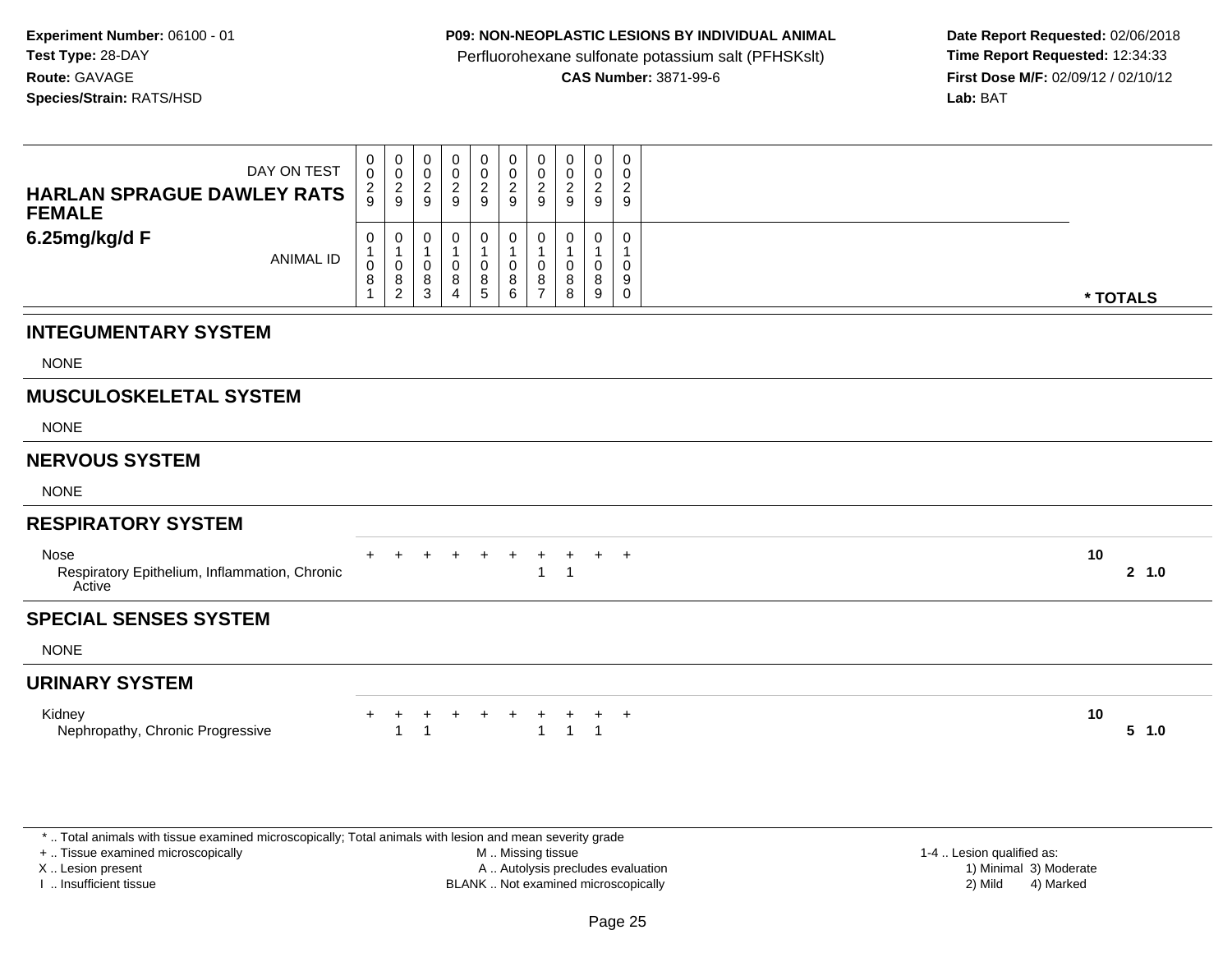# **P09: NON-NEOPLASTIC LESIONS BY INDIVIDUAL ANIMAL**

Perfluorohexane sulfonate potassium salt (PFHSKslt)<br>**CAS Number:** 3871-99-6

| DAY ON TEST<br><b>HARLAN SPRAGUE DAWLEY RATS</b>                                                                                                                                             | 0<br>$\mathbf 0$<br>$\overline{c}$<br>9               | $\pmb{0}$<br>$\mathbf 0$<br>$\frac{2}{9}$                       | $\pmb{0}$<br>$\mathbf 0$<br>$\overline{2}$<br>9      | $\mathbf 0$<br>$\mathsf{O}\xspace$<br>$\overline{a}$<br>$\boldsymbol{9}$ | $\pmb{0}$<br>$\pmb{0}$<br>$\overline{a}$<br>9                    | $\pmb{0}$<br>$\pmb{0}$<br>$\overline{2}$<br>$\boldsymbol{9}$                                  | $\mathbf 0$<br>$\pmb{0}$<br>$\sqrt{2}$<br>9                         | $\mathbf 0$<br>$\mathbf 0$<br>$\overline{2}$<br>9    | 0<br>$\mathbf 0$<br>$\overline{2}$<br>$\boldsymbol{9}$ | $\mathbf 0$<br>$\Omega$<br>2<br>9                             |                                                                             |      |
|----------------------------------------------------------------------------------------------------------------------------------------------------------------------------------------------|-------------------------------------------------------|-----------------------------------------------------------------|------------------------------------------------------|--------------------------------------------------------------------------|------------------------------------------------------------------|-----------------------------------------------------------------------------------------------|---------------------------------------------------------------------|------------------------------------------------------|--------------------------------------------------------|---------------------------------------------------------------|-----------------------------------------------------------------------------|------|
| <b>FEMALE</b><br>12.5mg/kg/d F<br><b>ANIMAL ID</b>                                                                                                                                           | $\mathbf 0$<br>$\mathbf{1}$<br>0<br>9<br>$\mathbf{1}$ | $\pmb{0}$<br>$\mathbf{1}$<br>$\mathbf 0$<br>9<br>$\overline{c}$ | 0<br>$\mathbf{1}$<br>$\mathbf 0$<br>9<br>$\mathsf 3$ | 0<br>$\mathbf 1$<br>0<br>9<br>$\overline{4}$                             | $\boldsymbol{0}$<br>$\mathbf{1}$<br>$\mathbf 0$<br>$\frac{9}{5}$ | $\pmb{0}$<br>$\mathbf{1}$<br>0<br>$\boldsymbol{9}$<br>$\,6\,$                                 | $\mathbf 0$<br>$\overline{1}$<br>$\mathbf 0$<br>9<br>$\overline{7}$ | $\mathbf 0$<br>$\mathbf{1}$<br>$\mathbf 0$<br>9<br>8 | 0<br>$\mathbf{1}$<br>0<br>$\boldsymbol{9}$<br>$9\,$    | 0<br>$\mathbf{1}$<br>$\mathbf{1}$<br>$\pmb{0}$<br>$\mathbf 0$ | * TOTALS                                                                    |      |
| <b>ALIMENTARY SYSTEM</b>                                                                                                                                                                     |                                                       |                                                                 |                                                      |                                                                          |                                                                  |                                                                                               |                                                                     |                                                      |                                                        |                                                               |                                                                             |      |
| Liver                                                                                                                                                                                        |                                                       |                                                                 |                                                      |                                                                          |                                                                  |                                                                                               |                                                                     |                                                      | $\ddot{}$                                              | $+$                                                           | 10                                                                          |      |
| Pancreas                                                                                                                                                                                     |                                                       |                                                                 |                                                      |                                                                          |                                                                  |                                                                                               |                                                                     |                                                      |                                                        | $^{+}$                                                        | 10                                                                          |      |
| <b>CARDIOVASCULAR SYSTEM</b>                                                                                                                                                                 |                                                       |                                                                 |                                                      |                                                                          |                                                                  |                                                                                               |                                                                     |                                                      |                                                        |                                                               |                                                                             |      |
| <b>NONE</b>                                                                                                                                                                                  |                                                       |                                                                 |                                                      |                                                                          |                                                                  |                                                                                               |                                                                     |                                                      |                                                        |                                                               |                                                                             |      |
| <b>ENDOCRINE SYSTEM</b>                                                                                                                                                                      |                                                       |                                                                 |                                                      |                                                                          |                                                                  |                                                                                               |                                                                     |                                                      |                                                        |                                                               |                                                                             |      |
| <b>Thyroid Gland</b>                                                                                                                                                                         |                                                       |                                                                 |                                                      |                                                                          | $\ddot{}$                                                        | $\ddot{}$                                                                                     | $+$                                                                 | $+$                                                  | $+$                                                    | $^{+}$                                                        | 10                                                                          |      |
| <b>GENERAL BODY SYSTEM</b>                                                                                                                                                                   |                                                       |                                                                 |                                                      |                                                                          |                                                                  |                                                                                               |                                                                     |                                                      |                                                        |                                                               |                                                                             |      |
| <b>NONE</b>                                                                                                                                                                                  |                                                       |                                                                 |                                                      |                                                                          |                                                                  |                                                                                               |                                                                     |                                                      |                                                        |                                                               |                                                                             |      |
| <b>GENITAL SYSTEM</b>                                                                                                                                                                        |                                                       |                                                                 |                                                      |                                                                          |                                                                  |                                                                                               |                                                                     |                                                      |                                                        |                                                               |                                                                             |      |
| Ovary                                                                                                                                                                                        | $+$                                                   | $\ddot{}$                                                       | $\div$                                               | $\div$                                                                   | $\ddot{}$                                                        | $\ddot{}$                                                                                     | $+$                                                                 | $\overline{+}$                                       | $+$                                                    | $+$                                                           | 10                                                                          |      |
| Uterus<br>Bilateral, Dilation                                                                                                                                                                |                                                       | $\ddot{}$<br>$\overline{2}$                                     |                                                      |                                                                          | $+$<br>$2^{\circ}$                                               | $\ddot{}$<br>$\overline{2}$                                                                   |                                                                     |                                                      |                                                        |                                                               | $\mathbf{3}$                                                                | 32.0 |
| <b>HEMATOPOIETIC SYSTEM</b>                                                                                                                                                                  |                                                       |                                                                 |                                                      |                                                                          |                                                                  |                                                                                               |                                                                     |                                                      |                                                        |                                                               |                                                                             |      |
| <b>Bone Marrow</b>                                                                                                                                                                           |                                                       |                                                                 |                                                      |                                                                          |                                                                  |                                                                                               |                                                                     |                                                      |                                                        | $\overline{+}$                                                | 10                                                                          |      |
| Spleen                                                                                                                                                                                       |                                                       |                                                                 |                                                      |                                                                          |                                                                  |                                                                                               |                                                                     |                                                      |                                                        | $\ddot{}$                                                     | 10                                                                          |      |
| *  Total animals with tissue examined microscopically; Total animals with lesion and mean severity grade<br>+  Tissue examined microscopically<br>X Lesion present<br>I  Insufficient tissue |                                                       |                                                                 |                                                      |                                                                          |                                                                  | M  Missing tissue<br>A  Autolysis precludes evaluation<br>BLANK  Not examined microscopically |                                                                     |                                                      |                                                        |                                                               | 1-4  Lesion qualified as:<br>1) Minimal 3) Moderate<br>2) Mild<br>4) Marked |      |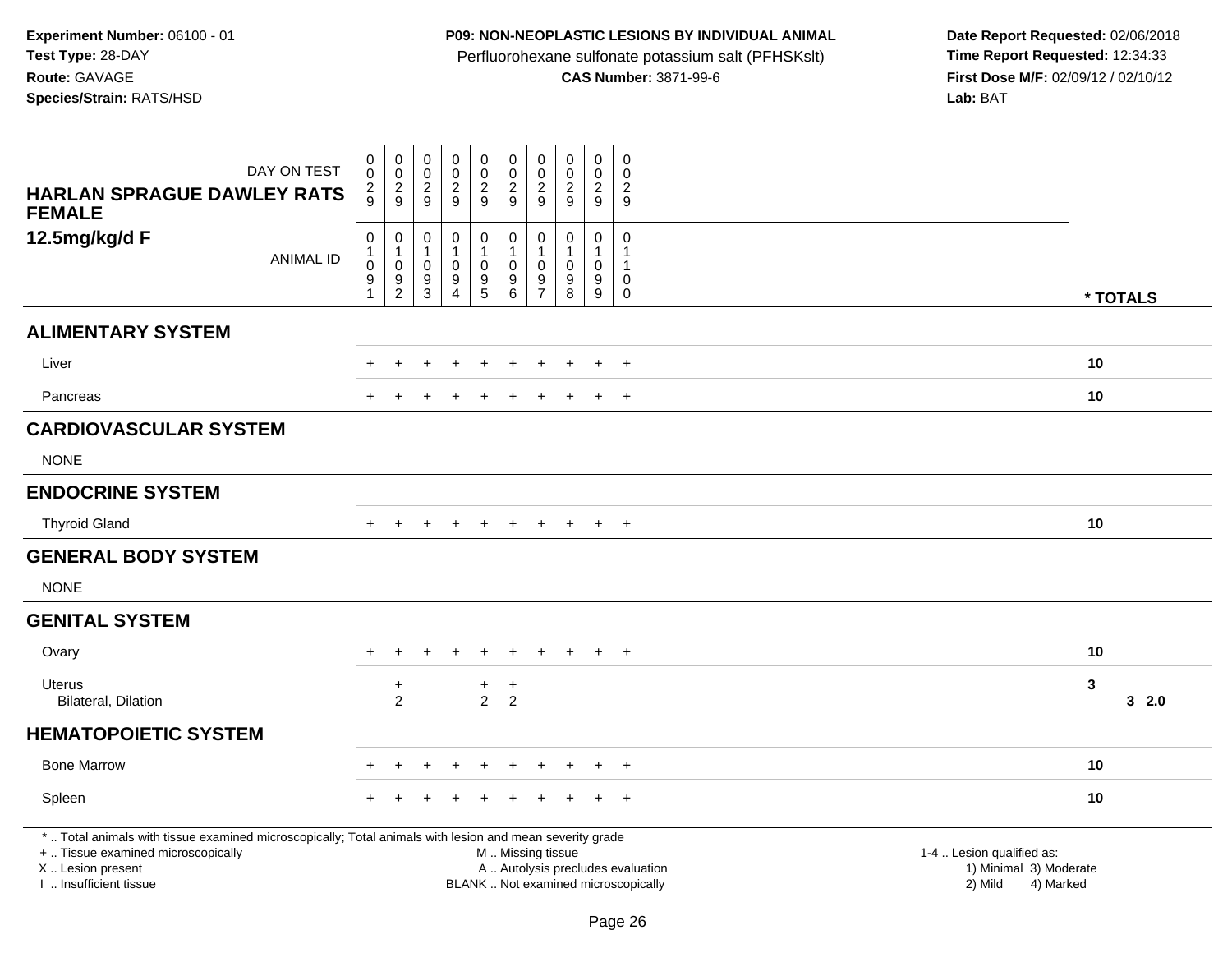## **P09: NON-NEOPLASTIC LESIONS BY INDIVIDUAL ANIMAL**

Perfluorohexane sulfonate potassium salt (PFHSKslt)<br>**CAS Number:** 3871-99-6

 **Date Report Requested:** 02/06/2018 **First Dose M/F:** 02/09/12 / 02/10/12<br>**Lab:** BAT **Lab:** BAT

| DAY ON TEST<br><b>HARLAN SPRAGUE DAWLEY RATS</b><br><b>FEMALE</b> | 0<br>$\pmb{0}$<br>$\frac{2}{9}$                     | 0<br>$\mathsf{O}\xspace$<br>$\frac{2}{9}$ | 0<br>$\pmb{0}$<br>$\overline{2}$<br>$9\,$ | $\mathbf 0$<br>$\pmb{0}$<br>$\boldsymbol{2}$<br>$\boldsymbol{9}$ | 0<br>$\mathsf{O}\xspace$<br>$\overline{c}$<br>$\mathsf g$ | 0<br>$\mathbf 0$<br>$\overline{2}$<br>9      | 0<br>$\mathbf 0$<br>$\overline{2}$<br>9 | 0<br>0<br>$\overline{c}$<br>9 | 0<br>$\mathbf 0$<br>$\overline{2}$<br>$\boldsymbol{9}$ | 0<br>$\mathbf 0$<br>$\overline{2}$<br>$\boldsymbol{9}$ |          |        |
|-------------------------------------------------------------------|-----------------------------------------------------|-------------------------------------------|-------------------------------------------|------------------------------------------------------------------|-----------------------------------------------------------|----------------------------------------------|-----------------------------------------|-------------------------------|--------------------------------------------------------|--------------------------------------------------------|----------|--------|
| 12.5mg/kg/d F<br><b>ANIMAL ID</b>                                 | 0<br>$\mathbf{1}$<br>$\pmb{0}$<br>9<br>$\mathbf{1}$ | 0<br>1<br>0<br>9<br>$\overline{a}$        | 0<br>$\mathbf 1$<br>0<br>9<br>3           | 0<br>0<br>9<br>4                                                 | 0<br>$\overline{1}$<br>$\mathbf 0$<br>$9\,$<br>$\sqrt{5}$ | $\mathbf 0$<br>$\overline{1}$<br>0<br>9<br>6 | 0<br>-1<br>0<br>9<br>$\overline{7}$     | 0<br>1<br>0<br>9<br>8         | 0<br>1<br>0<br>9<br>$\boldsymbol{9}$                   | $\mathbf{0}$<br>-1<br>0<br>0                           | * TOTALS |        |
| <b>INTEGUMENTARY SYSTEM</b>                                       |                                                     |                                           |                                           |                                                                  |                                                           |                                              |                                         |                               |                                                        |                                                        |          |        |
| <b>NONE</b>                                                       |                                                     |                                           |                                           |                                                                  |                                                           |                                              |                                         |                               |                                                        |                                                        |          |        |
| <b>MUSCULOSKELETAL SYSTEM</b>                                     |                                                     |                                           |                                           |                                                                  |                                                           |                                              |                                         |                               |                                                        |                                                        |          |        |
| <b>NONE</b>                                                       |                                                     |                                           |                                           |                                                                  |                                                           |                                              |                                         |                               |                                                        |                                                        |          |        |
| <b>NERVOUS SYSTEM</b>                                             |                                                     |                                           |                                           |                                                                  |                                                           |                                              |                                         |                               |                                                        |                                                        |          |        |
| <b>NONE</b>                                                       |                                                     |                                           |                                           |                                                                  |                                                           |                                              |                                         |                               |                                                        |                                                        |          |        |
| <b>RESPIRATORY SYSTEM</b>                                         |                                                     |                                           |                                           |                                                                  |                                                           |                                              |                                         |                               |                                                        |                                                        |          |        |
| Nose<br>Respiratory Epithelium, Inflammation, Chronic<br>Active   |                                                     | $\mathbf{1}$                              | +<br>$\overline{1}$                       | +                                                                | $\ddot{}$                                                 |                                              |                                         |                               | $\ddot{}$                                              | $+$                                                    | 10       | 2, 1.0 |
| <b>SPECIAL SENSES SYSTEM</b>                                      |                                                     |                                           |                                           |                                                                  |                                                           |                                              |                                         |                               |                                                        |                                                        |          |        |
| <b>NONE</b>                                                       |                                                     |                                           |                                           |                                                                  |                                                           |                                              |                                         |                               |                                                        |                                                        |          |        |
| <b>URINARY SYSTEM</b>                                             |                                                     |                                           |                                           |                                                                  |                                                           |                                              |                                         |                               |                                                        |                                                        |          |        |
| Kidney<br>Nephropathy, Chronic Progressive                        |                                                     | ٠                                         | ÷<br>1                                    | $\ddot{}$                                                        | +<br>$\mathbf{1}$                                         | +<br>$\overline{1}$                          | $\ddot{}$                               | -1                            | $\ddot{}$                                              | $+$                                                    | 10       | 4 1.0  |

\* .. Total animals with tissue examined microscopically; Total animals with lesion and mean severity grade

+ .. Tissue examined microscopically

X .. Lesion present

I .. Insufficient tissue

M .. Missing tissue

A .. Autolysis precludes evaluation

BLANK .. Not examined microscopically 2) Mild 4) Marked

1-4 .. Lesion qualified as:<br>1) Minimal 3) Moderate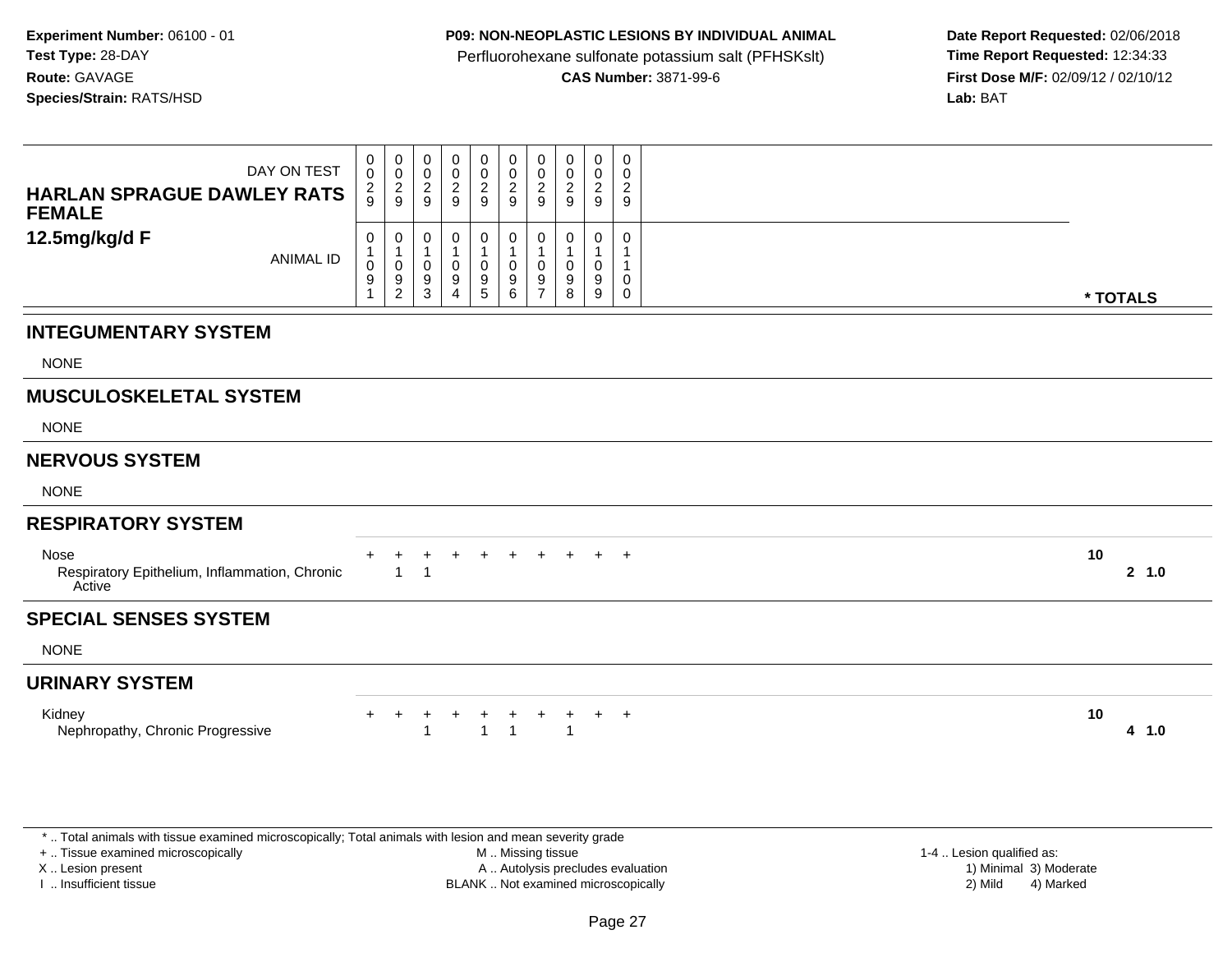#### **P09: NON-NEOPLASTIC LESIONS BY INDIVIDUAL ANIMAL**

Perfluorohexane sulfonate potassium salt (PFHSKslt)<br>**CAS Number:** 3871-99-6

 **Date Report Requested:** 02/06/2018 **First Dose M/F:** 02/09/12 / 02/10/12<br>**Lab:** BAT **Lab:** BAT

| DAY ON TEST<br><b>HARLAN SPRAGUE DAWLEY RATS</b><br><b>FEMALE</b> | $\,0\,$<br>$\pmb{0}$<br>$\frac{2}{9}$                                      | $_{\rm 0}^{\rm 0}$<br>$\frac{2}{9}$        | $\begin{smallmatrix} 0\\0 \end{smallmatrix}$<br>$\frac{2}{9}$ | $_{\rm 0}^{\rm 0}$<br>$\frac{2}{9}$           | $\begin{smallmatrix}0\0\0\end{smallmatrix}$<br>$\frac{2}{9}$ | $\begin{array}{c} 0 \\ 0 \\ 2 \\ 9 \end{array}$                           | $\pmb{0}$<br>$\pmb{0}$<br>$\overline{2}$<br>$\boldsymbol{9}$ | $\pmb{0}$<br>$\pmb{0}$<br>$\frac{2}{9}$ | $\mathbf 0$<br>$\boldsymbol{0}$<br>$\frac{2}{9}$ | $\boldsymbol{0}$<br>$\mathbf 0$<br>$\frac{2}{9}$ |    |          |
|-------------------------------------------------------------------|----------------------------------------------------------------------------|--------------------------------------------|---------------------------------------------------------------|-----------------------------------------------|--------------------------------------------------------------|---------------------------------------------------------------------------|--------------------------------------------------------------|-----------------------------------------|--------------------------------------------------|--------------------------------------------------|----|----------|
| 25mg/kg/d F<br><b>ANIMAL ID</b>                                   | $\mathbf 0$<br>$\mathbf{1}$<br>$\mathbf{1}$<br>$\mathbf 0$<br>$\mathbf{1}$ | 0<br>1<br>1<br>$\pmb{0}$<br>$\overline{c}$ | 0<br>$\mathbf 1$<br>0<br>3                                    | $\pmb{0}$<br>1<br>$\pmb{0}$<br>$\overline{4}$ | $\pmb{0}$<br>1<br>$\pmb{0}$<br>$5\phantom{.0}$               | $\overline{0}$<br>$\overline{1}$<br>$\overline{1}$<br>$\overline{0}$<br>6 | 0<br>1<br>1<br>0<br>$\overline{7}$                           | 0<br>0<br>8                             | 0<br>1<br>$\mathbf 0$<br>9                       | $\mathbf 0$<br>$\mathbf{1}$<br>1<br>0            |    | * TOTALS |
| <b>ALIMENTARY SYSTEM</b>                                          |                                                                            |                                            |                                                               |                                               |                                                              |                                                                           |                                                              |                                         |                                                  |                                                  |    |          |
| Liver                                                             | $+$                                                                        | $\pm$                                      | $\pm$                                                         | $\overline{+}$                                | $\ddot{}$                                                    | $\pm$                                                                     | $\pm$                                                        | $\pm$                                   | $+$                                              | $+$                                              | 10 |          |
| Pancreas                                                          | $+$                                                                        |                                            |                                                               | $\ddot{}$                                     | $\ddot{}$                                                    | $\ddot{}$                                                                 | $\ddot{}$                                                    | $\ddot{}$                               | $+$                                              | $+$                                              | 10 |          |
| <b>CARDIOVASCULAR SYSTEM</b>                                      |                                                                            |                                            |                                                               |                                               |                                                              |                                                                           |                                                              |                                         |                                                  |                                                  |    |          |
| <b>NONE</b>                                                       |                                                                            |                                            |                                                               |                                               |                                                              |                                                                           |                                                              |                                         |                                                  |                                                  |    |          |
| <b>ENDOCRINE SYSTEM</b>                                           |                                                                            |                                            |                                                               |                                               |                                                              |                                                                           |                                                              |                                         |                                                  |                                                  |    |          |
| <b>Thyroid Gland</b>                                              | $+$                                                                        | $\pm$                                      | $\ddot{}$                                                     | $+$                                           | $+$                                                          | $+$                                                                       | $+$                                                          | $+$                                     | $+$ $+$                                          |                                                  | 10 |          |
| <b>GENERAL BODY SYSTEM</b>                                        |                                                                            |                                            |                                                               |                                               |                                                              |                                                                           |                                                              |                                         |                                                  |                                                  |    |          |
| <b>NONE</b>                                                       |                                                                            |                                            |                                                               |                                               |                                                              |                                                                           |                                                              |                                         |                                                  |                                                  |    |          |
| <b>GENITAL SYSTEM</b>                                             |                                                                            |                                            |                                                               |                                               |                                                              |                                                                           |                                                              |                                         |                                                  |                                                  |    |          |
| Ovary                                                             | $+$                                                                        | $+$                                        | $+$                                                           | $+$                                           | $+$                                                          | $+$                                                                       |                                                              | $+$ $+$                                 | $+$ $+$                                          |                                                  | 10 |          |
| <b>HEMATOPOIETIC SYSTEM</b>                                       |                                                                            |                                            |                                                               |                                               |                                                              |                                                                           |                                                              |                                         |                                                  |                                                  |    |          |
| <b>Bone Marrow</b>                                                |                                                                            | $\div$                                     | $\pm$                                                         | $\pm$                                         | $\pm$                                                        | $\pm$                                                                     | $\pm$                                                        | $\pm$                                   | $+$                                              | $+$                                              | 10 |          |
| Spleen                                                            |                                                                            |                                            |                                                               |                                               |                                                              |                                                                           |                                                              |                                         | $\ddot{}$                                        | $+$                                              | 10 |          |

# **INTEGUMENTARY SYSTEM**

NONE

\* .. Total animals with tissue examined microscopically; Total animals with lesion and mean severity grade

+ .. Tissue examined microscopically

X .. Lesion present

I .. Insufficient tissue

 M .. Missing tissueA .. Autolysis precludes evaluation

BLANK .. Not examined microscopically 2) Mild 4) Marked

1-4 .. Lesion qualified as: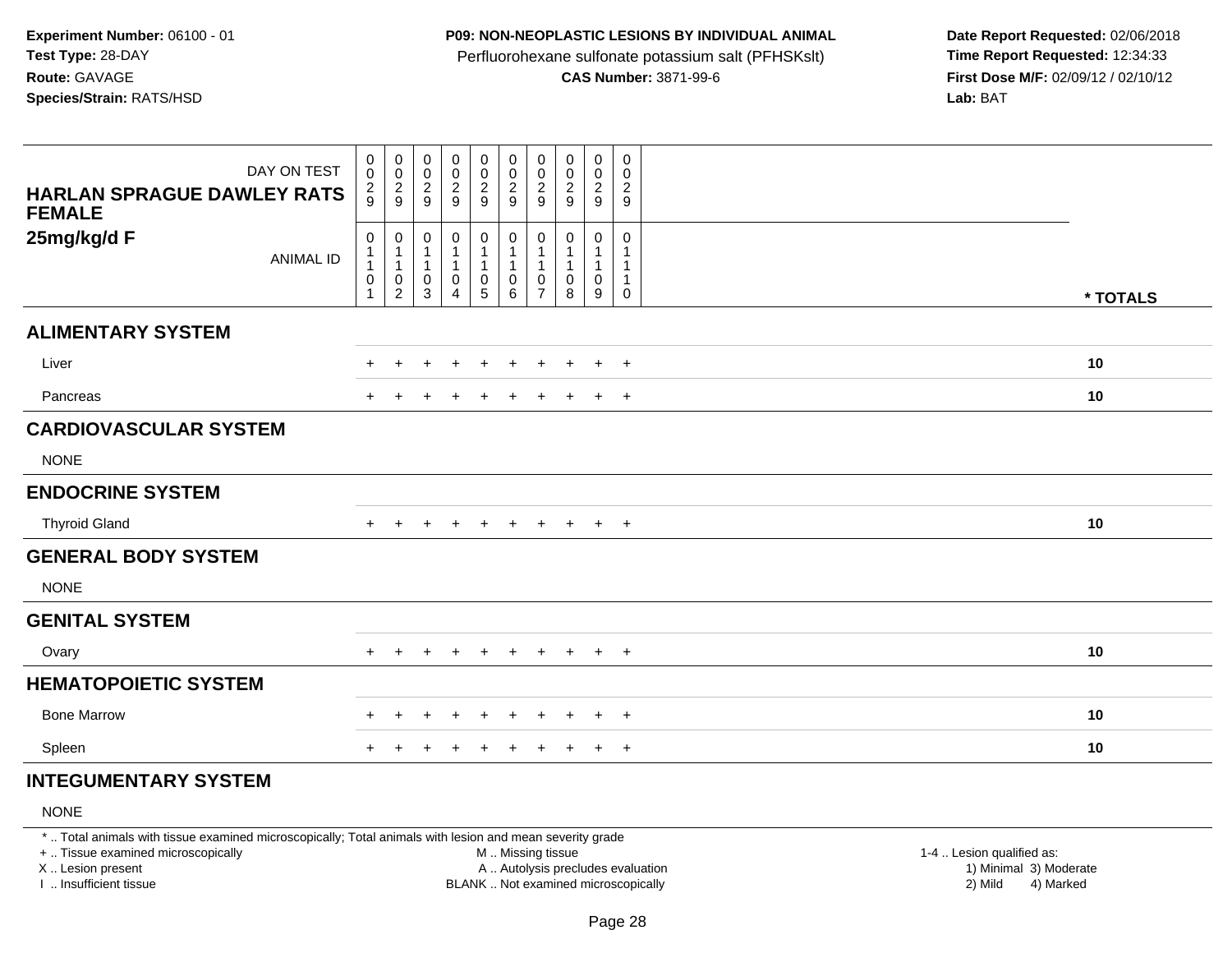## **P09: NON-NEOPLASTIC LESIONS BY INDIVIDUAL ANIMAL**

Perfluorohexane sulfonate potassium salt (PFHSKslt)<br>**CAS Number:** 3871-99-6

 **Date Report Requested:** 02/06/2018 **First Dose M/F:** 02/09/12 / 02/10/12<br>**Lab:** BAT **Lab:** BAT

| DAY ON TEST<br><b>HARLAN SPRAGUE DAWLEY RATS</b><br><b>FEMALE</b>      | $\begin{smallmatrix} 0\\0 \end{smallmatrix}$<br>$\frac{2}{9}$ | 0<br>$\mathbf 0$<br>$\frac{2}{9}$                                         | 0<br>0<br>$\frac{2}{9}$                | 0<br>0<br>$\frac{2}{9}$    | $\pmb{0}$<br>$\frac{0}{2}$        | $\mathbf 0$<br>$\begin{smallmatrix} 0\\2\\9 \end{smallmatrix}$ | $\boldsymbol{0}$<br>$\frac{0}{2}$                              | 0<br>0<br>$\sqrt{2}$<br>9                   | 0<br>0<br>$\overline{2}$<br>9                                    | 0<br>0<br>$\overline{c}$<br>$\boldsymbol{9}$ |          |        |
|------------------------------------------------------------------------|---------------------------------------------------------------|---------------------------------------------------------------------------|----------------------------------------|----------------------------|-----------------------------------|----------------------------------------------------------------|----------------------------------------------------------------|---------------------------------------------|------------------------------------------------------------------|----------------------------------------------|----------|--------|
| 25mg/kg/d F<br><b>ANIMAL ID</b>                                        | 0<br>$\mathbf{1}$<br>$\mathbf{1}$<br>$\,0\,$<br>$\mathbf{1}$  | 0<br>$\overline{1}$<br>$\mathbf{1}$<br>$\overline{0}$<br>$\boldsymbol{2}$ | 0<br>$\mathbf{1}$<br>0<br>$\mathbf{3}$ | 0<br>$\mathbf 1$<br>0<br>4 | 0<br>1<br>$\pmb{0}$<br>$\sqrt{5}$ | 0<br>$\mathbf 0$<br>6                                          | 0<br>1<br>$\overline{1}$<br>$\boldsymbol{0}$<br>$\overline{7}$ | 0<br>$\mathbf{1}$<br>$\mathbf{1}$<br>0<br>8 | 0<br>$\overline{\mathbf{1}}$<br>$\mathbf{1}$<br>$\mathbf 0$<br>9 | 0<br>0                                       | * TOTALS |        |
| <b>MUSCULOSKELETAL SYSTEM</b>                                          |                                                               |                                                                           |                                        |                            |                                   |                                                                |                                                                |                                             |                                                                  |                                              |          |        |
| <b>NONE</b>                                                            |                                                               |                                                                           |                                        |                            |                                   |                                                                |                                                                |                                             |                                                                  |                                              |          |        |
| <b>NERVOUS SYSTEM</b>                                                  |                                                               |                                                                           |                                        |                            |                                   |                                                                |                                                                |                                             |                                                                  |                                              |          |        |
| <b>NONE</b>                                                            |                                                               |                                                                           |                                        |                            |                                   |                                                                |                                                                |                                             |                                                                  |                                              |          |        |
| <b>RESPIRATORY SYSTEM</b>                                              |                                                               |                                                                           |                                        |                            |                                   |                                                                |                                                                |                                             |                                                                  |                                              |          |        |
| <b>Nose</b><br>Respiratory Epithelium, Inflammation, Chronic<br>Active |                                                               |                                                                           |                                        | $\pm$                      | $\div$                            |                                                                |                                                                |                                             |                                                                  | $\pm$                                        | 10       | 2, 1.0 |
| <b>SPECIAL SENSES SYSTEM</b>                                           |                                                               |                                                                           |                                        |                            |                                   |                                                                |                                                                |                                             |                                                                  |                                              |          |        |
| <b>NONE</b>                                                            |                                                               |                                                                           |                                        |                            |                                   |                                                                |                                                                |                                             |                                                                  |                                              |          |        |
| <b>URINARY SYSTEM</b>                                                  |                                                               |                                                                           |                                        |                            |                                   |                                                                |                                                                |                                             |                                                                  |                                              |          |        |
| Kidney<br>Nephropathy, Chronic Progressive                             | 1                                                             |                                                                           |                                        |                            | $\ddot{}$                         | $\ddot{}$<br>$\overline{1}$                                    | $\overline{1}$                                                 |                                             | $\mathbf{1}$                                                     | $\ddot{}$<br>$\overline{1}$                  | 10       | 6 1.0  |

I .. Insufficient tissue

 M .. Missing tissueA .. Autolysis precludes evaluation

BLANK .. Not examined microscopically 2) Mild 4) Marked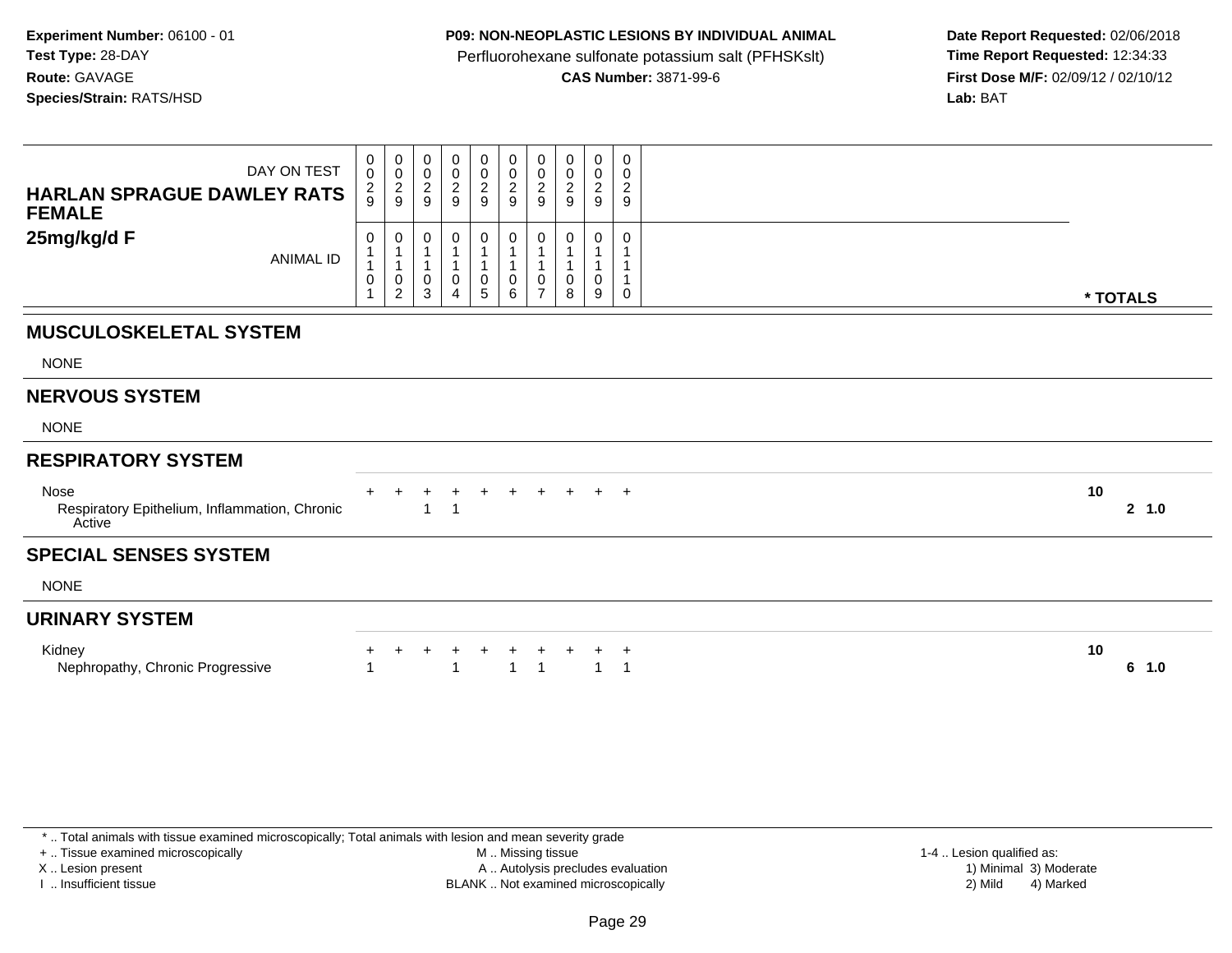## **P09: NON-NEOPLASTIC LESIONS BY INDIVIDUAL ANIMAL**

Perfluorohexane sulfonate potassium salt (PFHSKslt)<br>**CAS Number:** 3871-99-6

| DAY ON TEST<br><b>HARLAN SPRAGUE DAWLEY RATS</b><br><b>FEMALE</b>                                                                                                                             | $\mathsf 0$<br>$\mathbf 0$<br>$\overline{c}$<br>9                    | $\mathbf 0$<br>$\ddot{\mathbf{0}}$<br>$\overline{c}$<br>$9\,$                      | $\mathsf{O}\xspace$<br>$\mathsf{O}\xspace$<br>$\overline{c}$<br>9        | $\mathbf 0$<br>$\ddot{\mathbf{0}}$<br>$\overline{a}$<br>$\boldsymbol{9}$ | $\pmb{0}$<br>$\overline{0}$<br>$\sqrt{2}$<br>9                              | $\mathbf 0$<br>$\ddot{\mathbf{0}}$<br>$\boldsymbol{2}$<br>$9\,$      | $\mathbf 0$<br>$\mathbf 0$<br>$\overline{2}$<br>9 | $\pmb{0}$<br>$\pmb{0}$<br>$\boldsymbol{2}$<br>9                  | $\pmb{0}$<br>$\mathbf 0$<br>$\sqrt{2}$<br>$\boldsymbol{9}$ | $\mathbf 0$<br>$\mathbf 0$<br>$\overline{c}$<br>$\boldsymbol{9}$             |                                                                                                                                                         |
|-----------------------------------------------------------------------------------------------------------------------------------------------------------------------------------------------|----------------------------------------------------------------------|------------------------------------------------------------------------------------|--------------------------------------------------------------------------|--------------------------------------------------------------------------|-----------------------------------------------------------------------------|----------------------------------------------------------------------|---------------------------------------------------|------------------------------------------------------------------|------------------------------------------------------------|------------------------------------------------------------------------------|---------------------------------------------------------------------------------------------------------------------------------------------------------|
| 50mg/kg/d F<br><b>ANIMAL ID</b>                                                                                                                                                               | $\mathbf 0$<br>1<br>$\mathbf{1}$<br>$\overline{1}$<br>$\overline{1}$ | $\boldsymbol{0}$<br>$\mathbf{1}$<br>$\mathbf{1}$<br>$\mathbf{1}$<br>$\overline{c}$ | $\mathsf{O}\xspace$<br>$\mathbf{1}$<br>$\mathbf{1}$<br>$\mathbf{1}$<br>3 | $\mathsf{O}$<br>$\mathbf{1}$<br>$\mathbf 1$<br>$\mathbf{1}$<br>4         | $\pmb{0}$<br>$\mathbf{1}$<br>$\mathbf{1}$<br>$\mathbf{1}$<br>$\overline{5}$ | $\mathbf 0$<br>$\mathbf{1}$<br>$\overline{1}$<br>$\overline{1}$<br>6 | $\mathbf 0$<br>-1<br>$\overline{7}$               | $\mathbf 0$<br>$\mathbf{1}$<br>$\mathbf{1}$<br>$\mathbf{1}$<br>8 | $\mathbf 0$<br>9                                           | $\mathbf 0$<br>$\mathbf{1}$<br>$\mathbf{1}$<br>$\overline{c}$<br>$\mathbf 0$ | * TOTALS                                                                                                                                                |
| <b>ALIMENTARY SYSTEM</b>                                                                                                                                                                      |                                                                      |                                                                                    |                                                                          |                                                                          |                                                                             |                                                                      |                                                   |                                                                  |                                                            |                                                                              |                                                                                                                                                         |
| Esophagus                                                                                                                                                                                     |                                                                      |                                                                                    |                                                                          |                                                                          |                                                                             |                                                                      |                                                   |                                                                  |                                                            | $\overline{+}$                                                               | 10                                                                                                                                                      |
| Intestine Large, Cecum                                                                                                                                                                        |                                                                      |                                                                                    |                                                                          |                                                                          |                                                                             |                                                                      |                                                   |                                                                  |                                                            |                                                                              | 10                                                                                                                                                      |
| Intestine Large, Colon                                                                                                                                                                        |                                                                      |                                                                                    |                                                                          |                                                                          |                                                                             |                                                                      |                                                   |                                                                  |                                                            | $\overline{+}$                                                               | 10                                                                                                                                                      |
| Intestine Large, Rectum                                                                                                                                                                       |                                                                      |                                                                                    |                                                                          |                                                                          |                                                                             |                                                                      |                                                   |                                                                  |                                                            | $\ddot{}$                                                                    | 10                                                                                                                                                      |
| Intestine Small, Duodenum                                                                                                                                                                     |                                                                      |                                                                                    |                                                                          |                                                                          |                                                                             |                                                                      |                                                   |                                                                  |                                                            | $\div$                                                                       | 10                                                                                                                                                      |
| Intestine Small, Ileum                                                                                                                                                                        |                                                                      |                                                                                    |                                                                          |                                                                          |                                                                             |                                                                      |                                                   |                                                                  |                                                            |                                                                              | 10                                                                                                                                                      |
| Intestine Small, Jejunum                                                                                                                                                                      |                                                                      |                                                                                    |                                                                          |                                                                          |                                                                             |                                                                      |                                                   |                                                                  |                                                            | $\ddot{}$                                                                    | 10                                                                                                                                                      |
| Liver                                                                                                                                                                                         |                                                                      |                                                                                    |                                                                          |                                                                          |                                                                             |                                                                      |                                                   |                                                                  | ÷.                                                         | $+$                                                                          | 10                                                                                                                                                      |
| Pancreas                                                                                                                                                                                      |                                                                      |                                                                                    |                                                                          |                                                                          |                                                                             |                                                                      |                                                   |                                                                  |                                                            | $\ddot{}$                                                                    | 10                                                                                                                                                      |
| Salivary Glands                                                                                                                                                                               |                                                                      |                                                                                    |                                                                          |                                                                          |                                                                             |                                                                      |                                                   |                                                                  |                                                            | $\pm$                                                                        | 10                                                                                                                                                      |
| Stomach, Forestomach                                                                                                                                                                          |                                                                      |                                                                                    |                                                                          |                                                                          |                                                                             |                                                                      |                                                   |                                                                  | $\div$                                                     | $\overline{+}$                                                               | 10                                                                                                                                                      |
| Stomach, Glandular                                                                                                                                                                            |                                                                      |                                                                                    |                                                                          |                                                                          |                                                                             |                                                                      |                                                   |                                                                  |                                                            |                                                                              | 10                                                                                                                                                      |
| <b>CARDIOVASCULAR SYSTEM</b>                                                                                                                                                                  |                                                                      |                                                                                    |                                                                          |                                                                          |                                                                             |                                                                      |                                                   |                                                                  |                                                            |                                                                              |                                                                                                                                                         |
| <b>Blood Vessel</b>                                                                                                                                                                           |                                                                      |                                                                                    |                                                                          |                                                                          |                                                                             |                                                                      |                                                   |                                                                  |                                                            | $\ddot{}$                                                                    | 10                                                                                                                                                      |
| *  Total animals with tissue examined microscopically; Total animals with lesion and mean severity grade<br>+  Tissue examined microscopically<br>X  Lesion present<br>I  Insufficient tissue |                                                                      |                                                                                    |                                                                          |                                                                          |                                                                             | M  Missing tissue                                                    |                                                   |                                                                  |                                                            |                                                                              | 1-4  Lesion qualified as:<br>A  Autolysis precludes evaluation<br>1) Minimal 3) Moderate<br>BLANK  Not examined microscopically<br>2) Mild<br>4) Marked |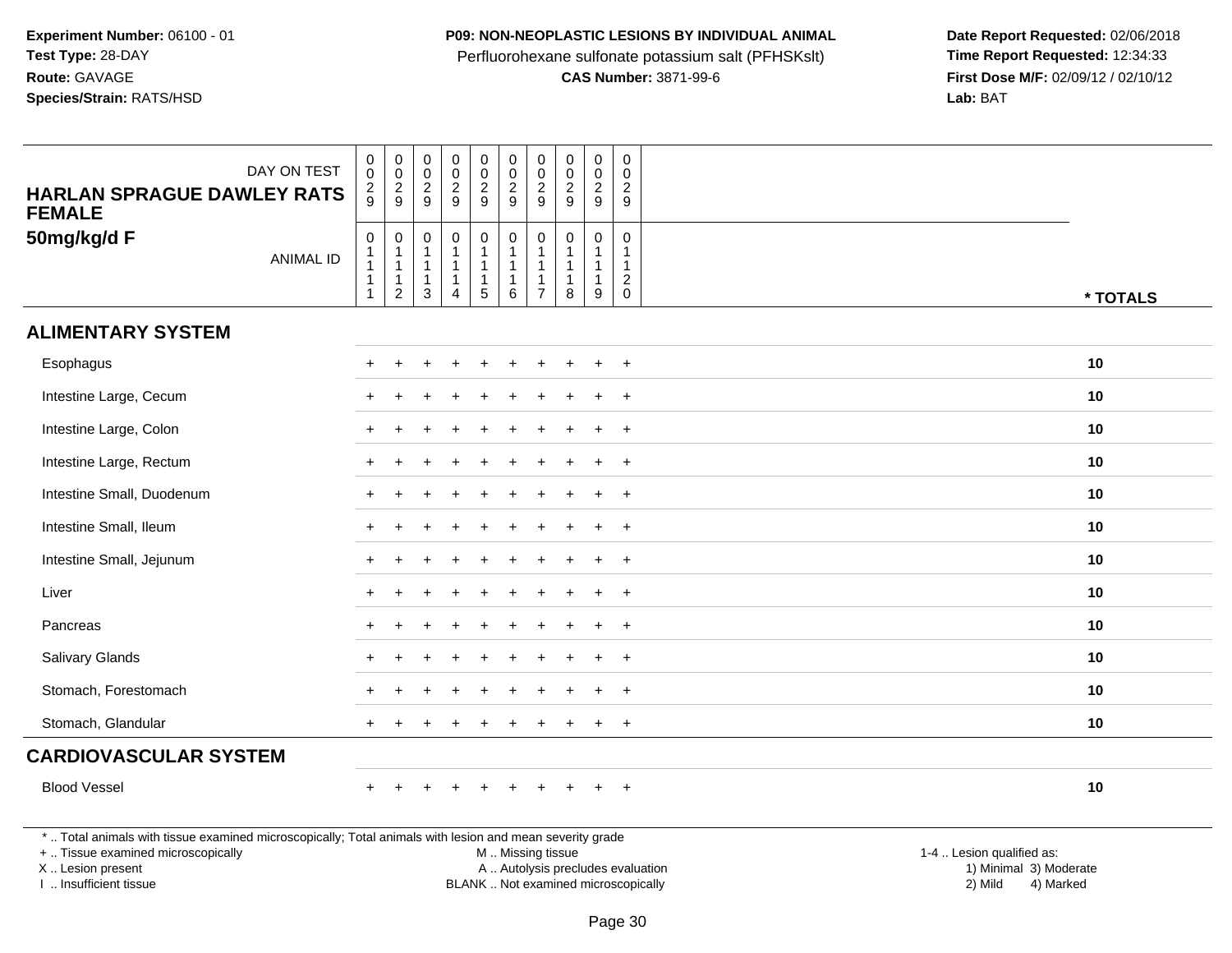## **P09: NON-NEOPLASTIC LESIONS BY INDIVIDUAL ANIMAL**

Perfluorohexane sulfonate potassium salt (PFHSKslt)<br>**CAS Number:** 3871-99-6

| DAY ON TEST<br><b>HARLAN SPRAGUE DAWLEY RATS</b><br><b>FEMALE</b>                                                                                                                             | $\begin{smallmatrix} 0\\0 \end{smallmatrix}$<br>$\frac{2}{9}$ | $\begin{smallmatrix} 0\\0 \end{smallmatrix}$<br>$\frac{2}{9}$                   | $_{\rm 0}^{\rm 0}$<br>$\frac{2}{9}$                                          | 0<br>$\ddot{\mathbf{0}}$<br>$\frac{2}{9}$              | $\mathbf 0$<br>$\mathbf 0$<br>$\boldsymbol{2}$<br>9              | $\pmb{0}$<br>$\pmb{0}$<br>$\frac{2}{9}$ | $\mathbf 0$<br>$\mathbf 0$<br>$\sqrt{2}$<br>9 | $_{\rm 0}^{\rm 0}$<br>$\frac{2}{9}$                                                           | $\mathbf 0$<br>$\mathbf 0$<br>$\frac{2}{9}$                            | $\mathsf{O}\xspace$<br>$\mathbf 0$<br>$\sqrt{2}$<br>9                     |                                                                             |             |
|-----------------------------------------------------------------------------------------------------------------------------------------------------------------------------------------------|---------------------------------------------------------------|---------------------------------------------------------------------------------|------------------------------------------------------------------------------|--------------------------------------------------------|------------------------------------------------------------------|-----------------------------------------|-----------------------------------------------|-----------------------------------------------------------------------------------------------|------------------------------------------------------------------------|---------------------------------------------------------------------------|-----------------------------------------------------------------------------|-------------|
| 50mg/kg/d F<br><b>ANIMAL ID</b>                                                                                                                                                               | 0<br>1<br>$\mathbf{1}$<br>$\mathbf{1}$<br>1                   | $\mathbf 0$<br>$\mathbf{1}$<br>$\overline{1}$<br>$\mathbf{1}$<br>$\overline{c}$ | $\mathsf{O}\xspace$<br>$\mathbf{1}$<br>$\overline{1}$<br>$\overline{1}$<br>3 | 0<br>$\mathbf{1}$<br>$\mathbf{1}$<br>$\mathbf{1}$<br>4 | $\pmb{0}$<br>$\mathbf{1}$<br>$\overline{1}$<br>$\mathbf{1}$<br>5 | 0<br>1<br>1<br>1<br>6                   | $\mathbf 0$<br>-1<br>-1<br>$\overline{7}$     | $\pmb{0}$<br>1<br>1<br>8                                                                      | $\mathbf 0$<br>$\overline{1}$<br>$\overline{1}$<br>$\overline{1}$<br>9 | $\mathbf 0$<br>$\overline{1}$<br>$\overline{\mathbf{1}}$<br>$\frac{2}{0}$ |                                                                             | * TOTALS    |
| Heart                                                                                                                                                                                         | $+$                                                           | $+$                                                                             | $\ddot{}$                                                                    | $\ddot{}$                                              | $\ddot{}$                                                        | $\ddot{}$                               | $\ddot{}$                                     | $\ddot{}$                                                                                     | $\ddot{}$                                                              | $+$                                                                       |                                                                             | 10          |
| <b>ENDOCRINE SYSTEM</b>                                                                                                                                                                       |                                                               |                                                                                 |                                                                              |                                                        |                                                                  |                                         |                                               |                                                                                               |                                                                        |                                                                           |                                                                             |             |
| <b>Adrenal Cortex</b>                                                                                                                                                                         |                                                               |                                                                                 |                                                                              |                                                        |                                                                  |                                         |                                               |                                                                                               |                                                                        | $\overline{+}$                                                            |                                                                             | 10          |
| Adrenal Medulla                                                                                                                                                                               |                                                               |                                                                                 |                                                                              |                                                        |                                                                  |                                         |                                               |                                                                                               |                                                                        | $\div$                                                                    |                                                                             | 10          |
| Parathyroid Gland                                                                                                                                                                             | $+$                                                           | м                                                                               |                                                                              |                                                        |                                                                  | м                                       |                                               |                                                                                               |                                                                        | $+$                                                                       |                                                                             | 8           |
| <b>Pituitary Gland</b>                                                                                                                                                                        |                                                               |                                                                                 |                                                                              |                                                        |                                                                  |                                         |                                               |                                                                                               | $\ddot{}$                                                              | $+$                                                                       |                                                                             | 10          |
| <b>Thyroid Gland</b>                                                                                                                                                                          |                                                               |                                                                                 |                                                                              |                                                        |                                                                  |                                         |                                               |                                                                                               |                                                                        | $+$                                                                       |                                                                             | 10          |
| <b>GENERAL BODY SYSTEM</b>                                                                                                                                                                    |                                                               |                                                                                 |                                                                              |                                                        |                                                                  |                                         |                                               |                                                                                               |                                                                        |                                                                           |                                                                             |             |
| <b>NONE</b>                                                                                                                                                                                   |                                                               |                                                                                 |                                                                              |                                                        |                                                                  |                                         |                                               |                                                                                               |                                                                        |                                                                           |                                                                             |             |
| <b>GENITAL SYSTEM</b>                                                                                                                                                                         |                                                               |                                                                                 |                                                                              |                                                        |                                                                  |                                         |                                               |                                                                                               |                                                                        |                                                                           |                                                                             |             |
| <b>Clitoral Gland</b>                                                                                                                                                                         |                                                               |                                                                                 |                                                                              | ÷                                                      |                                                                  |                                         |                                               |                                                                                               | $\ddot{}$                                                              | $+$                                                                       |                                                                             | 10          |
| Ovary                                                                                                                                                                                         |                                                               |                                                                                 |                                                                              |                                                        |                                                                  |                                         |                                               |                                                                                               |                                                                        | $\ddot{}$                                                                 |                                                                             | 10          |
| <b>Uterus</b><br>Bilateral, Dilation                                                                                                                                                          | $+$                                                           | $\ddot{}$                                                                       | $\div$<br>$\overline{1}$                                                     | +                                                      |                                                                  |                                         |                                               |                                                                                               |                                                                        | $\overline{+}$                                                            |                                                                             | 10<br>1 1.0 |
| <b>HEMATOPOIETIC SYSTEM</b>                                                                                                                                                                   |                                                               |                                                                                 |                                                                              |                                                        |                                                                  |                                         |                                               |                                                                                               |                                                                        |                                                                           |                                                                             |             |
| <b>Bone Marrow</b>                                                                                                                                                                            | $\ddot{}$                                                     |                                                                                 |                                                                              |                                                        |                                                                  |                                         |                                               |                                                                                               | $\ddot{}$                                                              | $+$                                                                       |                                                                             | 10          |
| *  Total animals with tissue examined microscopically; Total animals with lesion and mean severity grade<br>+  Tissue examined microscopically<br>X  Lesion present<br>I. Insufficient tissue |                                                               |                                                                                 |                                                                              |                                                        |                                                                  |                                         |                                               | M  Missing tissue<br>A  Autolysis precludes evaluation<br>BLANK  Not examined microscopically |                                                                        |                                                                           | 1-4  Lesion qualified as:<br>1) Minimal 3) Moderate<br>2) Mild<br>4) Marked |             |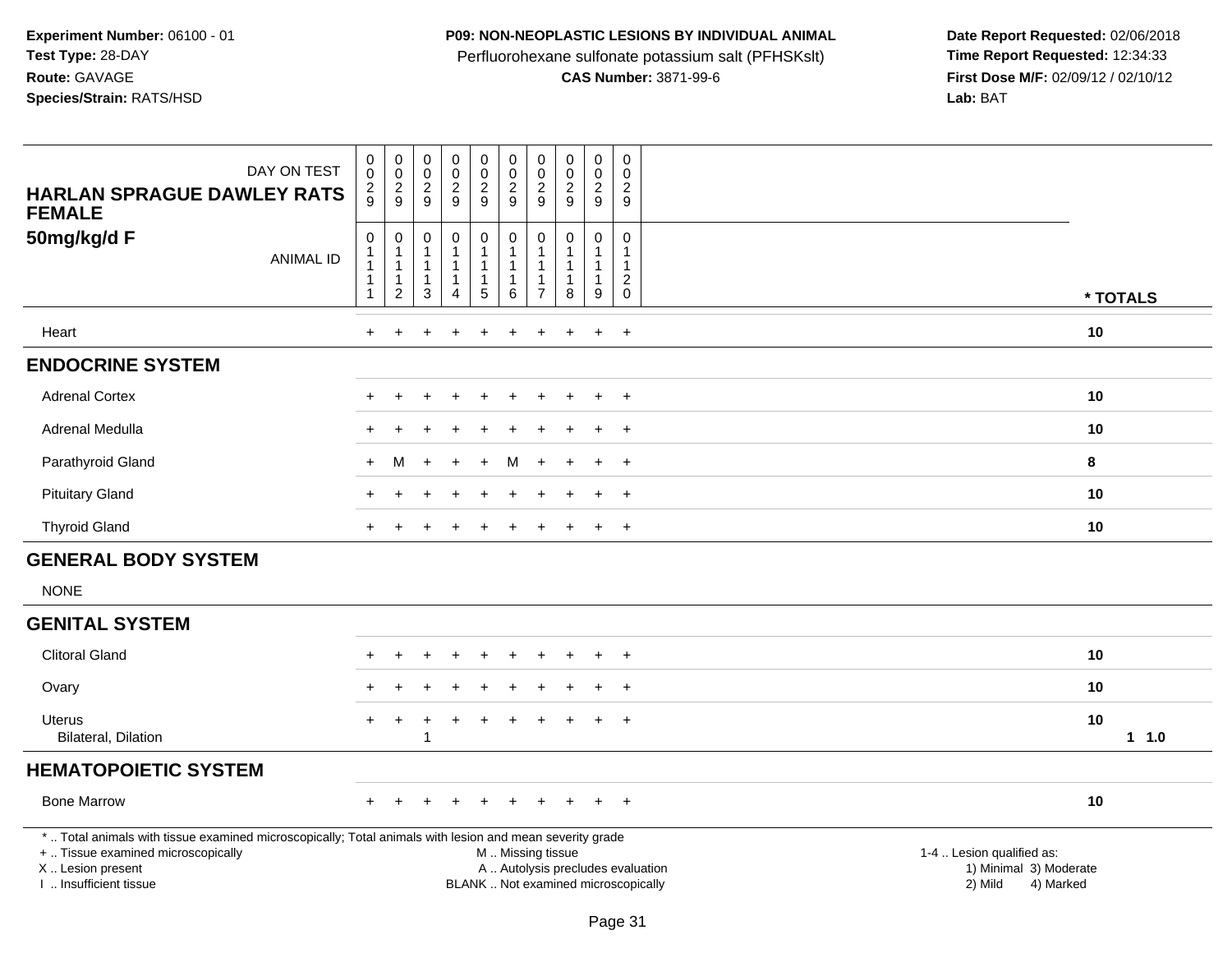## **P09: NON-NEOPLASTIC LESIONS BY INDIVIDUAL ANIMAL**

Perfluorohexane sulfonate potassium salt (PFHSKslt)<br>**CAS Number:** 3871-99-6

Date Report Requested: 02/06/2018<br>Time Report Requested: 12:34:33 **First Dose M/F:** 02/09/12 / 02/10/12<br>Lab: BAT **Lab:** BAT

| DAY ON TEST<br><b>HARLAN SPRAGUE DAWLEY RATS</b><br><b>FEMALE</b>                                                                                                                             | $\pmb{0}$<br>$\mathbf 0$<br>$\overline{c}$<br>9 | $\begin{array}{c} 0 \\ 0 \\ 2 \\ 9 \end{array}$                                          | $\pmb{0}$<br>$\pmb{0}$<br>$\frac{2}{9}$                | $\pmb{0}$<br>$\mathbf 0$<br>$\frac{2}{9}$                        | $\pmb{0}$<br>$\mathbf 0$<br>$\frac{2}{9}$                       | $\mathsf{O}\xspace$<br>$\mathbf 0$<br>$\overline{a}$<br>9 | $\pmb{0}$<br>$\mathbf 0$<br>$\overline{2}$<br>9                     | $\pmb{0}$<br>$\frac{0}{2}$<br>$9\,$   | $\pmb{0}$<br>$\mathbf 0$<br>$\frac{2}{9}$                            | $\mathsf 0$<br>$\Omega$<br>$\overline{2}$<br>9                         |                                                                                                                  |
|-----------------------------------------------------------------------------------------------------------------------------------------------------------------------------------------------|-------------------------------------------------|------------------------------------------------------------------------------------------|--------------------------------------------------------|------------------------------------------------------------------|-----------------------------------------------------------------|-----------------------------------------------------------|---------------------------------------------------------------------|---------------------------------------|----------------------------------------------------------------------|------------------------------------------------------------------------|------------------------------------------------------------------------------------------------------------------|
| 50mg/kg/d F<br><b>ANIMAL ID</b>                                                                                                                                                               | 0                                               | $\boldsymbol{0}$<br>$\overline{1}$<br>$\overline{1}$<br>$\overline{1}$<br>$\overline{2}$ | 0<br>$\mathbf{1}$<br>$\mathbf{1}$<br>$\mathbf{1}$<br>3 | $\mathbf 0$<br>$\mathbf{1}$<br>$\mathbf{1}$<br>$\mathbf{1}$<br>4 | $\mathbf 0$<br>$\mathbf 1$<br>$\mathbf{1}$<br>$\mathbf{1}$<br>5 | 0<br>$\mathbf{1}$<br>$\mathbf{1}$<br>$\mathbf{1}$<br>6    | 0<br>$\mathbf{1}$<br>$\mathbf{1}$<br>$\mathbf{1}$<br>$\overline{7}$ | $\mathbf 0$<br>$\mathbf{1}$<br>1<br>8 | $\mathbf 0$<br>$\overline{1}$<br>$\overline{1}$<br>$\mathbf{1}$<br>9 | 0<br>$\mathbf{1}$<br>$\overline{1}$<br>$\boldsymbol{2}$<br>$\mathbf 0$ | * TOTALS                                                                                                         |
| Lymph Node, Mandibular                                                                                                                                                                        | ÷                                               |                                                                                          |                                                        | $+$                                                              |                                                                 | $\ddot{}$                                                 |                                                                     |                                       | $+$                                                                  | $+$                                                                    | 10                                                                                                               |
| Lymph Node, Mesenteric                                                                                                                                                                        |                                                 |                                                                                          |                                                        |                                                                  |                                                                 |                                                           |                                                                     |                                       |                                                                      | $\div$                                                                 | 10                                                                                                               |
| Spleen                                                                                                                                                                                        |                                                 |                                                                                          |                                                        |                                                                  |                                                                 |                                                           |                                                                     |                                       |                                                                      | $+$                                                                    | 10                                                                                                               |
| Thymus                                                                                                                                                                                        | $\pm$                                           |                                                                                          |                                                        |                                                                  |                                                                 |                                                           |                                                                     |                                       | $\pm$                                                                | $+$                                                                    | 10                                                                                                               |
| <b>INTEGUMENTARY SYSTEM</b>                                                                                                                                                                   |                                                 |                                                                                          |                                                        |                                                                  |                                                                 |                                                           |                                                                     |                                       |                                                                      |                                                                        |                                                                                                                  |
| <b>Mammary Gland</b>                                                                                                                                                                          |                                                 |                                                                                          |                                                        |                                                                  |                                                                 |                                                           |                                                                     |                                       |                                                                      | $\ddot{}$                                                              | 10                                                                                                               |
| Skin                                                                                                                                                                                          |                                                 |                                                                                          |                                                        |                                                                  |                                                                 |                                                           |                                                                     |                                       |                                                                      | $\div$                                                                 | 10                                                                                                               |
| <b>MUSCULOSKELETAL SYSTEM</b>                                                                                                                                                                 |                                                 |                                                                                          |                                                        |                                                                  |                                                                 |                                                           |                                                                     |                                       |                                                                      |                                                                        |                                                                                                                  |
| Bone                                                                                                                                                                                          | $+$                                             | $+$                                                                                      | $\ddot{}$                                              | $+$                                                              | $+$                                                             | $+$                                                       | $+$                                                                 | $\overline{+}$                        | $+$                                                                  | $+$                                                                    | 10                                                                                                               |
| <b>NERVOUS SYSTEM</b>                                                                                                                                                                         |                                                 |                                                                                          |                                                        |                                                                  |                                                                 |                                                           |                                                                     |                                       |                                                                      |                                                                        |                                                                                                                  |
| <b>Brain</b>                                                                                                                                                                                  |                                                 |                                                                                          |                                                        |                                                                  |                                                                 |                                                           |                                                                     |                                       | $\ddot{}$                                                            | $+$                                                                    | 10                                                                                                               |
| <b>RESPIRATORY SYSTEM</b>                                                                                                                                                                     |                                                 |                                                                                          |                                                        |                                                                  |                                                                 |                                                           |                                                                     |                                       |                                                                      |                                                                        |                                                                                                                  |
| Lung<br><b>Infiltration Cellular</b>                                                                                                                                                          |                                                 |                                                                                          |                                                        | $\ddot{}$                                                        |                                                                 | $\ddot{}$                                                 | ÷                                                                   | $\overline{1}$                        | $\pm$                                                                | $+$                                                                    | 10<br>1 1.0                                                                                                      |
| Nose                                                                                                                                                                                          | ٠                                               |                                                                                          |                                                        |                                                                  |                                                                 |                                                           |                                                                     |                                       |                                                                      | $\ddot{}$                                                              | 10                                                                                                               |
| Olfactory Epithelium, Degeneration<br>Olfactory Epithelium, Hyperplasia                                                                                                                       | $\mathbf{1}$                                    | 1<br>$\overline{1}$                                                                      |                                                        | $\mathbf{1}$<br>$\overline{1}$                                   | $\mathbf{1}$                                                    |                                                           | $\mathbf{1}$                                                        | $\mathbf{1}$<br>$\overline{1}$        | $\mathbf{1}$                                                         | $\overline{2}$<br>$\overline{1}$                                       | $8$ 1.1<br>5 1.0                                                                                                 |
| *  Total animals with tissue examined microscopically; Total animals with lesion and mean severity grade<br>+  Tissue examined microscopically<br>X  Lesion present<br>I  Insufficient tissue |                                                 |                                                                                          |                                                        |                                                                  |                                                                 | M  Missing tissue                                         |                                                                     | BLANK  Not examined microscopically   |                                                                      |                                                                        | 1-4  Lesion qualified as:<br>A  Autolysis precludes evaluation<br>1) Minimal 3) Moderate<br>2) Mild<br>4) Marked |